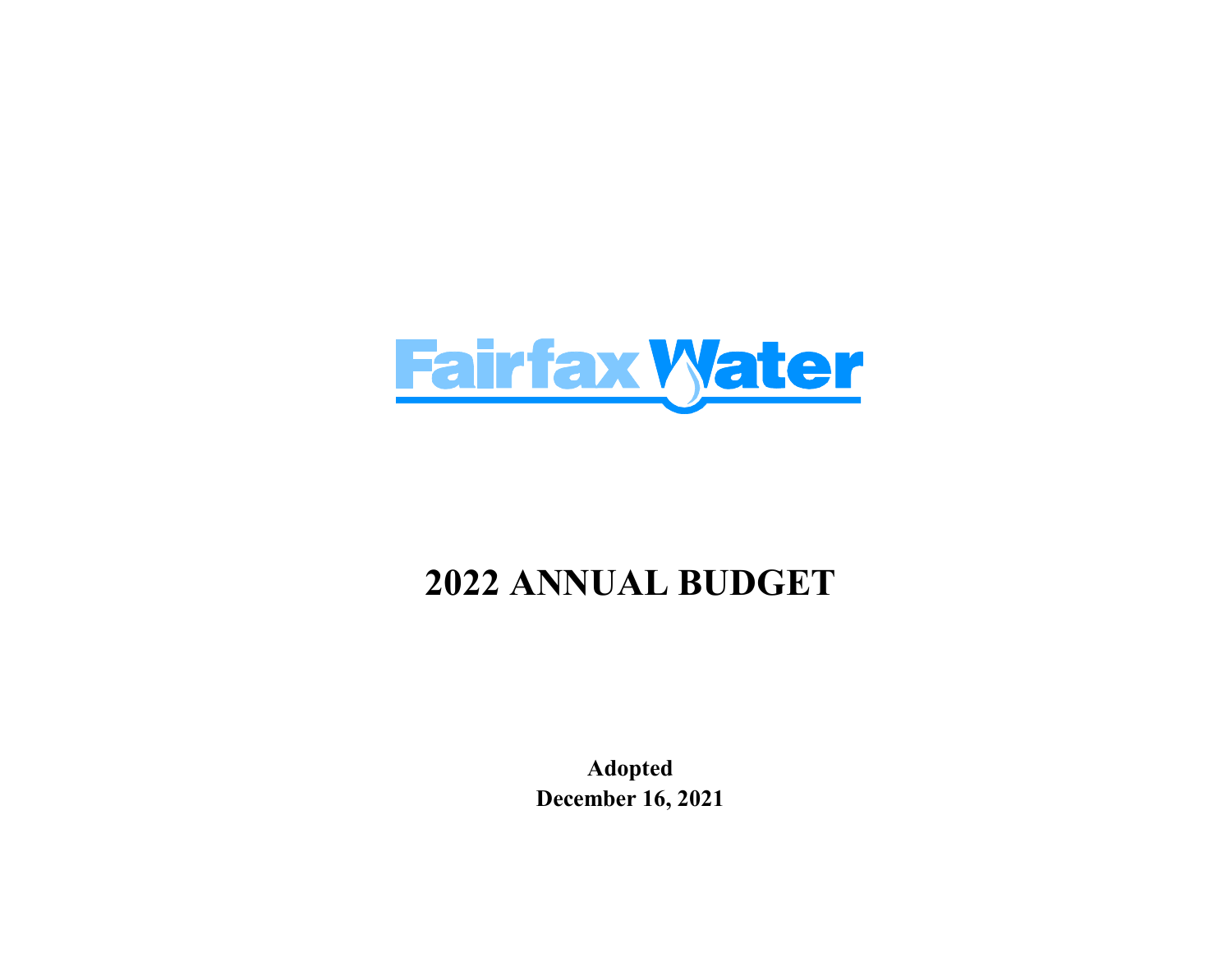The Annual Budget covers the 65th year of operation of Fairfax Water and has been prepared pursuant to the General Trust Indenture dated October 1, 1992, under which all outstanding Water Revenue Bonds of Fairfax Water have been issued. Fairfax Water is considered an enterprise fund and the Annual Budget represents the financial plan of Fairfax Water for the calendar year. The Annual Budget includes the funds and accounts created by the General Trust Indenture and has been organized in accordance with the "flow of funds" provisions therein. There are five major divisions of the Budget: Revenue Fund, Debt Service Fund, Reserve Fund, Improvement Fund, and General Fund.

Reviewers of the Annual Budget should be aware that Fairfax Water is a single-purpose public agency charged with the responsibility to construct, operate, and maintain a water system in compliance with state and federal water quality regulations. Line items of current expenses and capital expenditures are estimates based on historical experience and current judgment as to cost trends and the labor, material and services required to operate, maintain, and expand the water system. Fairfax Water has very little latitude with respect to the level of service it must provide or the requirements imposed by various regulatory agencies. There are few discretionary programs within Fairfax Water's assigned scope of activity. As such, one of the more important purposes of the Annual Budget is to assess the adequacy of Fairfax Water's revenues to satisfy the requirements of the General Trust Indenture.

The revenues of the water system include payments from various wholesale customers under agreements, which include the purchase of capacity rights in Fairfax Water's system. Wholesale customers account for approximately 46% of the total water sales volume of Fairfax Water in 2022.

The 2022 Annual Budget contains a provision for revisions to certain rates, fees and charges proposed to be effective April 1, 2022. It is intended that these proposed charges would be considered for adoption at Fairfax Water's meeting of December 16, 2021, following a public hearing on the matter.

The General Trust Indenture requires Fairfax Water's Consulting Engineer to make an inspection of the water system annually and to submit a report on or before December 1 of each year setting forth findings as to the physical condition of the water system, recommendations as to the adequacy of the budgeted amounts for current expenses and capital expenditures, and any necessary or advisable revisions of the rates, fees, and charges.

The Annual Budget is contained on pages 2 through 8. Details and supporting data related to the Annual Budget are included on pages 9 through 52.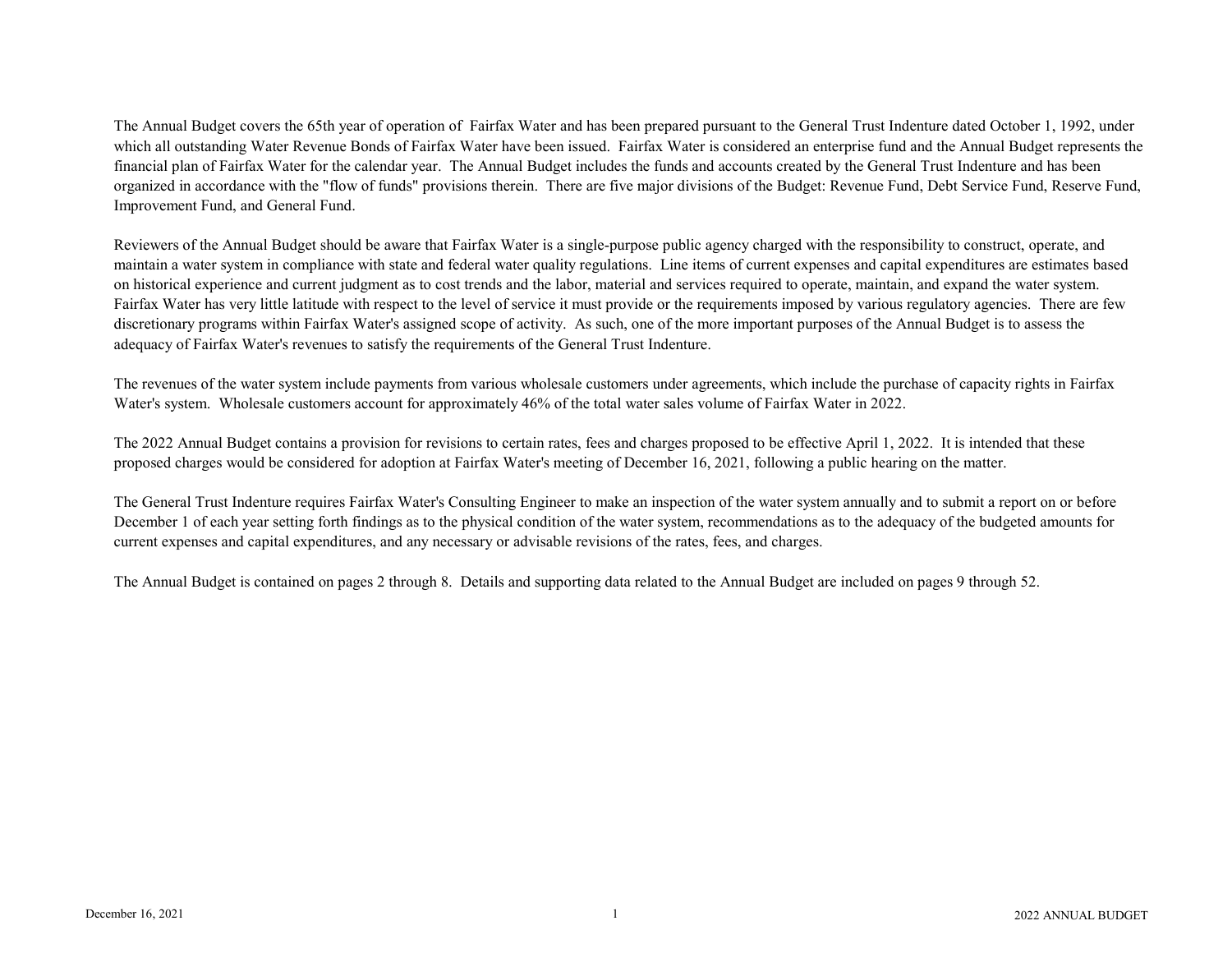# FAIRFAX WATER

# ANNUAL BUDGET FOR THE YEAR ENDING DECEMBER 31, 2022

|                                                        |                  | 2021         |                  |  |
|--------------------------------------------------------|------------------|--------------|------------------|--|
|                                                        |                  | Current      | 2022             |  |
| <b>REVENUE FUND</b>                                    | Budget           | Estimate     | <b>Budget</b>    |  |
| <b>REVENUES</b>                                        |                  |              |                  |  |
| Wholesale Revenue (Fixed and Commodity) <sup>(1)</sup> |                  |              |                  |  |
| Virginia-American Water Company                        |                  |              |                  |  |
| Alexandria District                                    | S.<br>10,347,000 | \$10,515,000 | S.<br>10,515,000 |  |
| Prince William District                                | 4,062,000        | 4,116,000    | 4,417,000        |  |
| Prince William County Service Authority                | 13,341,000       | 12,154,000   | 19,204,000       |  |
| Loudoun Water                                          | 7,578,000        | 7,447,000    | 7,951,000        |  |
| Town of Herndon                                        | 1,358,000        | 1,169,000    | 1,312,000        |  |
| Fort Belvoir                                           | 2,208,000        | 1,972,000    | 2,023,000        |  |
| Dulles International Airport                           | 492,000          | 458,000      | 508,000          |  |
| Town of Vienna                                         | 1,603,000        | 1,737,000    | 1,737,000        |  |
| Prince William County Park Authority                   | 1,000            |              | 1,000            |  |
| Vulcan Materials Company                               | 21,000           | 19,000       | 21,000           |  |
| Old Hickory Golf Course                                | 5,000            | 5,000        | 5,000            |  |
| Total - Wholesale Revenue                              | 41,016,000       | 39,592,000   | 47,694,000       |  |
| Retail Revenue (Commodity and Billing)                 | 123,843,000      | 128,438,000  | 129,300,000      |  |
| Total - Wholesale and Retail Revenue                   | 164,859,000      | 168,030,000  | 176,994,000      |  |

(1) See Exhibit 1 (page 25) for a breakdown of commodity and fixed charges revenue.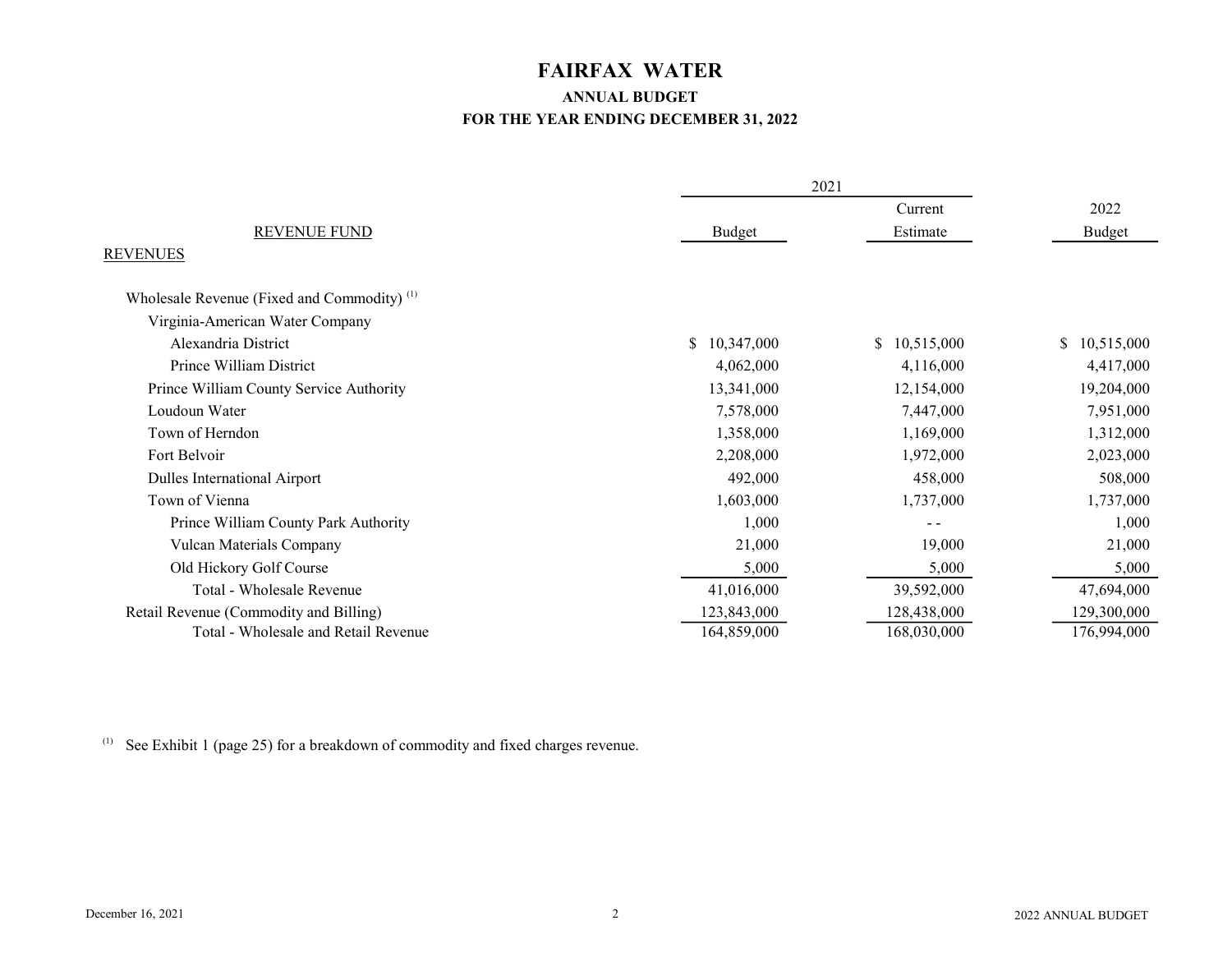|                               |                  | 2021             |               |  |
|-------------------------------|------------------|------------------|---------------|--|
|                               |                  | Current          | 2022          |  |
|                               | <b>Budget</b>    | Estimate         | <b>Budget</b> |  |
|                               |                  |                  |               |  |
| Other Revenues                |                  |                  |               |  |
| Availability Charges          | S.<br>10,500,000 | 14,000,000<br>\$ | \$11,000,000  |  |
| Local Facility Charges        | 1,300,000        | 1,400,000        | 1,300,000     |  |
| Service Connection Charges    | 1,200,000        | 1,600,000        | 1,200,000     |  |
| <b>Account Charges</b>        | 1,100,000        | 1,100,000        | 1,150,000     |  |
| Delinquent Account Charges    | 250,000          | 50,000           | 400,000       |  |
| <b>Returned Check Charges</b> | 55,000           | 55,000           | 55,000        |  |
| Sewer Service Billing Charges | 6,800,000        | 7,300,000        | 7,200,000     |  |
| Merchandising and Jobbing     | 150,000          | 145,000          | 150,000       |  |
| Fire Hydrant Permit Fees      | 730,000          | 760,000          | 760,000       |  |
| Laboratory Services           | 82,000           | 75,000           | 80,000        |  |
| Investment Income             | 2,100,000        | 2,150,000        | 1,900,000     |  |
| Lease Income                  | 1,310,000        | 1,320,000        | 1,150,000     |  |
| Sale of Scrap Material        | 50,000           | 170,000          | 50,000        |  |
| <b>Bad Debt Recovery</b>      | 10,000           | 35,000           | 10,000        |  |
| <b>Bond Subsidy</b>           | 1,070,000        | 1,070,000        | 1,070,000     |  |
| Miscellaneous                 | 170,000          | 90,000           | 100,000       |  |
| <b>Total - Other Revenues</b> | 26,877,000       | 31,320,000       | 27,575,000    |  |
| Rate Revisions <sup>(1)</sup> | 4,288,000        | $ -$             | 3,381,000     |  |
| Total - Revenues              | 196,024,000      | 199,350,000      | 207,950,000   |  |
|                               |                  |                  |               |  |

(1) The 2022 Annual Budget contains a provision for revisions to certain rates, fees, and charges proposed to be effective April 1, 2022.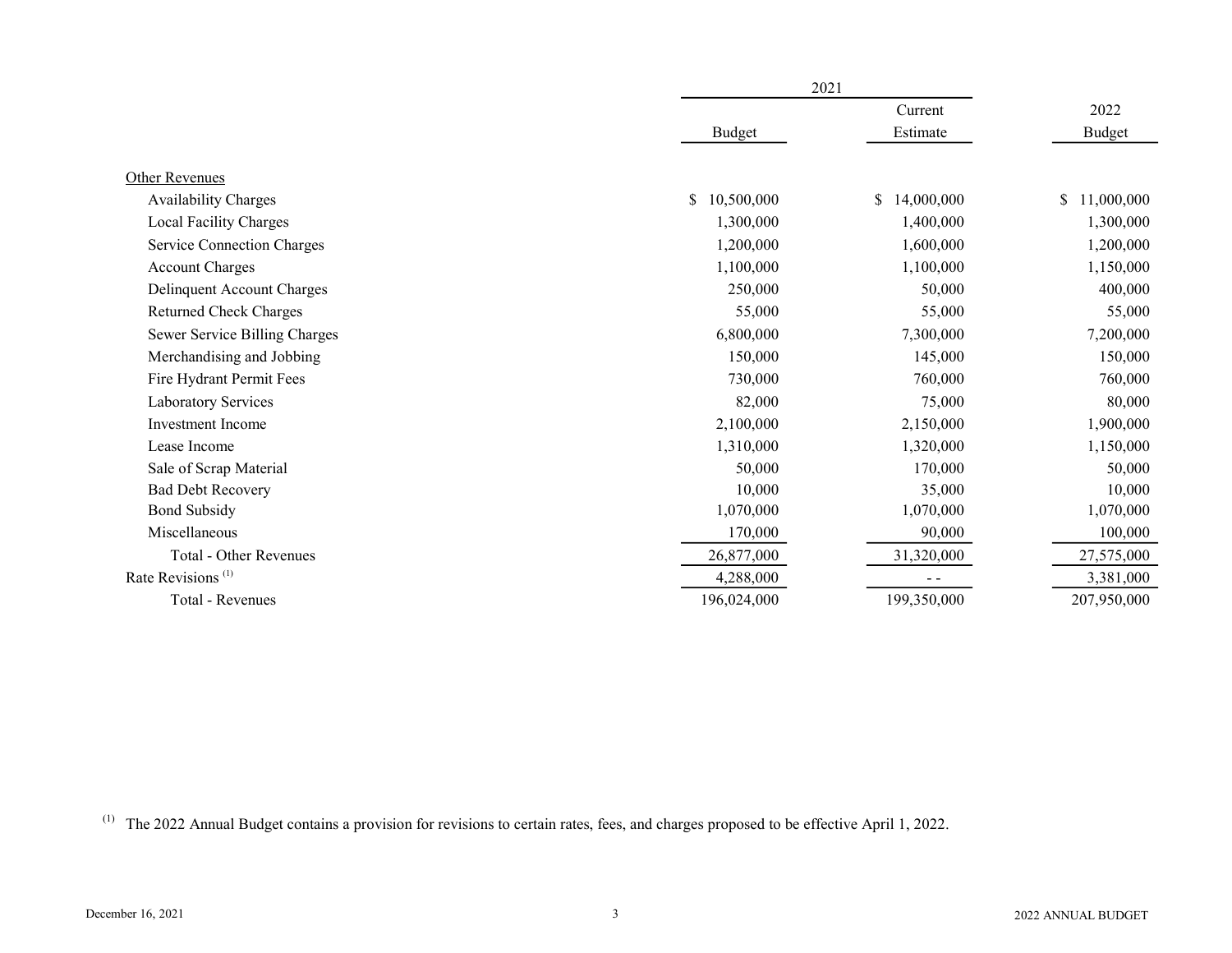|                                            |              | 2021         |               |  |
|--------------------------------------------|--------------|--------------|---------------|--|
|                                            |              | Current      | 2022          |  |
|                                            | Budget       | Estimate     | <b>Budget</b> |  |
|                                            |              |              |               |  |
| <b>CURRENT EXPENSES</b>                    |              |              |               |  |
| Operation and Maintenance Expenses         |              |              |               |  |
| <b>Supply Facilities</b>                   | \$12,918,000 | \$11,446,000 | \$12,748,000  |  |
| <b>Treatment Facilities</b>                | 25,728,000   | 23,664,000   | 25,693,000    |  |
| Transmission System                        | 5,670,000    | 5,605,000    | 5,903,000     |  |
| Distribution System                        | 21,970,000   | 19,920,000   | 21,478,000    |  |
| Administrative and General                 | 37,466,000   | 34,718,000   | 38,682,000    |  |
| Total - Operation and Maintenance Expenses | 103,752,000  | 95,353,000   | 104,504,000   |  |
| Other Expenses                             |              |              |               |  |
| New Services and Meters                    | 1,538,000    | 1,939,000    | 2,107,000     |  |
| Merchandising and Jobbing                  | 4,000        | 3,000        | 4,000         |  |
| Total - Other Expenses                     | 1,542,000    | 1,942,000    | 2,111,000     |  |
| <b>Total - Current Expenses</b>            | 105,294,000  | 97,295,000   | 106,615,000   |  |
| <b>NET REVENUES</b>                        |              |              |               |  |
| Net Revenues Defined                       | 90,730,000   | 102,055,000  | 101,335,000   |  |
| Transfer from Reserve Fund                 | 1,037,000    | 1,037,000    | 71,000        |  |
| <b>Total Net Revenues</b>                  | 91,767,000   | 103,092,000  | 101,406,000   |  |
| DEBT SERVICE COVERAGE                      |              |              |               |  |
| Net Revenues                               | 91,767,000   | 103,092,000  | 101,406,000   |  |
|                                            |              |              |               |  |
| Annual Principal and Interest Requirements | 42,358,365   | 44, 325, 735 | 42,484,307    |  |
| Coverage                                   | 2.17         | 2.33         | 2.39          |  |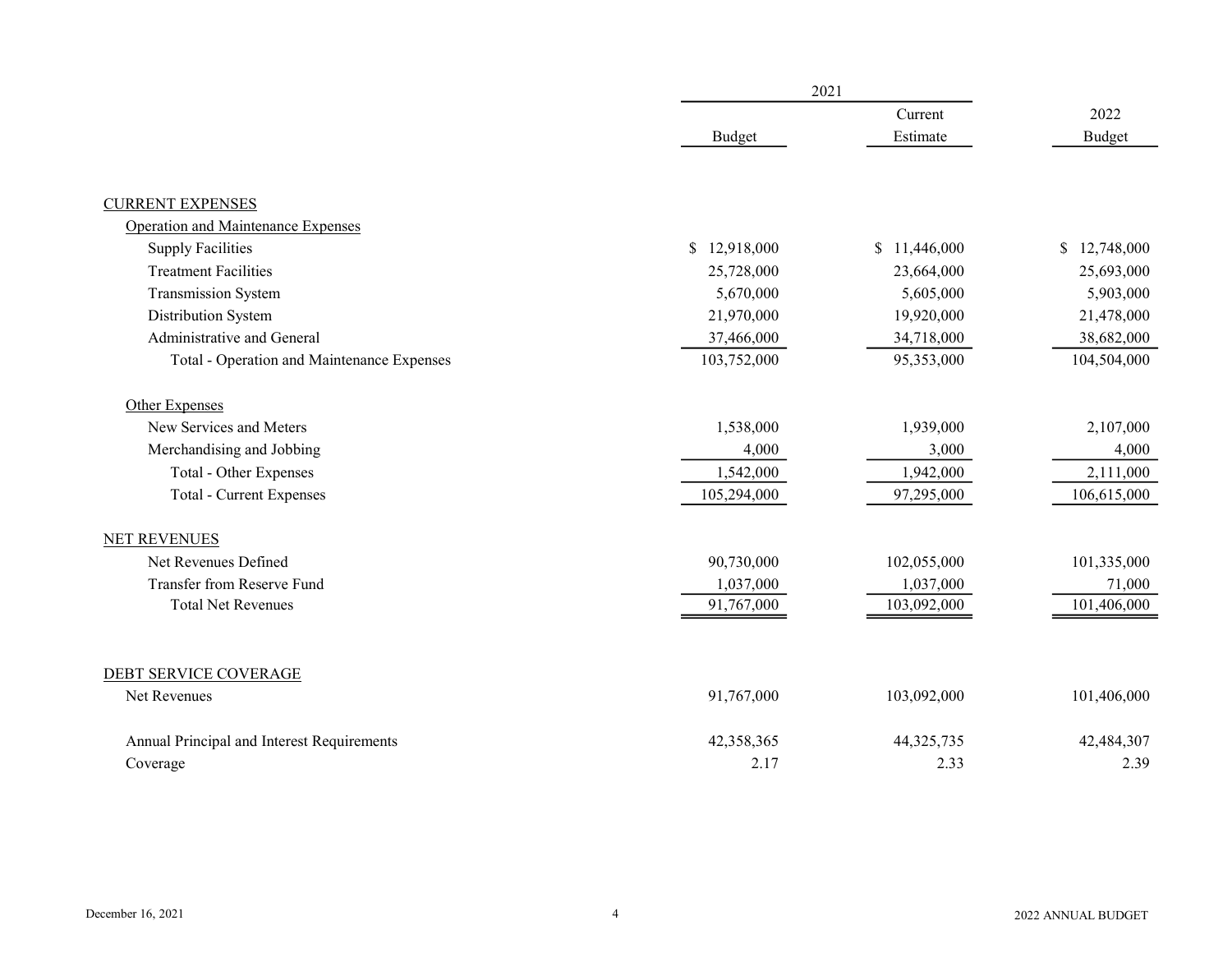|                                               | 2021          |               |               |  |
|-----------------------------------------------|---------------|---------------|---------------|--|
|                                               |               | Current       | 2022          |  |
|                                               | <b>Budget</b> | Estimate      | <b>Budget</b> |  |
| DEBT SERVICE FUND                             |               |               |               |  |
| Balance Carried Forward from Prior Year       | \$31,236,403  | \$ 31,208,939 | \$ 34,756,570 |  |
| Receipts                                      |               |               |               |  |
| Transfer from Revenue Fund                    | 42,358,365    | 44,325,735    | 42,484,307    |  |
| Investment Income                             | 250,000       | 358,000       | 100,000       |  |
| Total - Receipts                              | 42,608,365    | 44,683,735    | 42,584,307    |  |
| <b>Disbursements</b>                          |               |               |               |  |
| Interest Payable - April 1 and October 1      | 16,957,083    | 17,543,104    | 19,247,686    |  |
| Principal Payable - April 1                   | 23,235,000    | 23,235,000    | 25,600,000    |  |
| Transfer of Investment Income to Revenue Fund | 250,000       | 358,000       | 100,000       |  |
| Total - Disbursements                         | 40,442,083    | 41,136,104    | 44,947,686    |  |
| Balance Carried Forward to Ensuing Year       | 33,402,685    | 34,756,570    | 32,393,191    |  |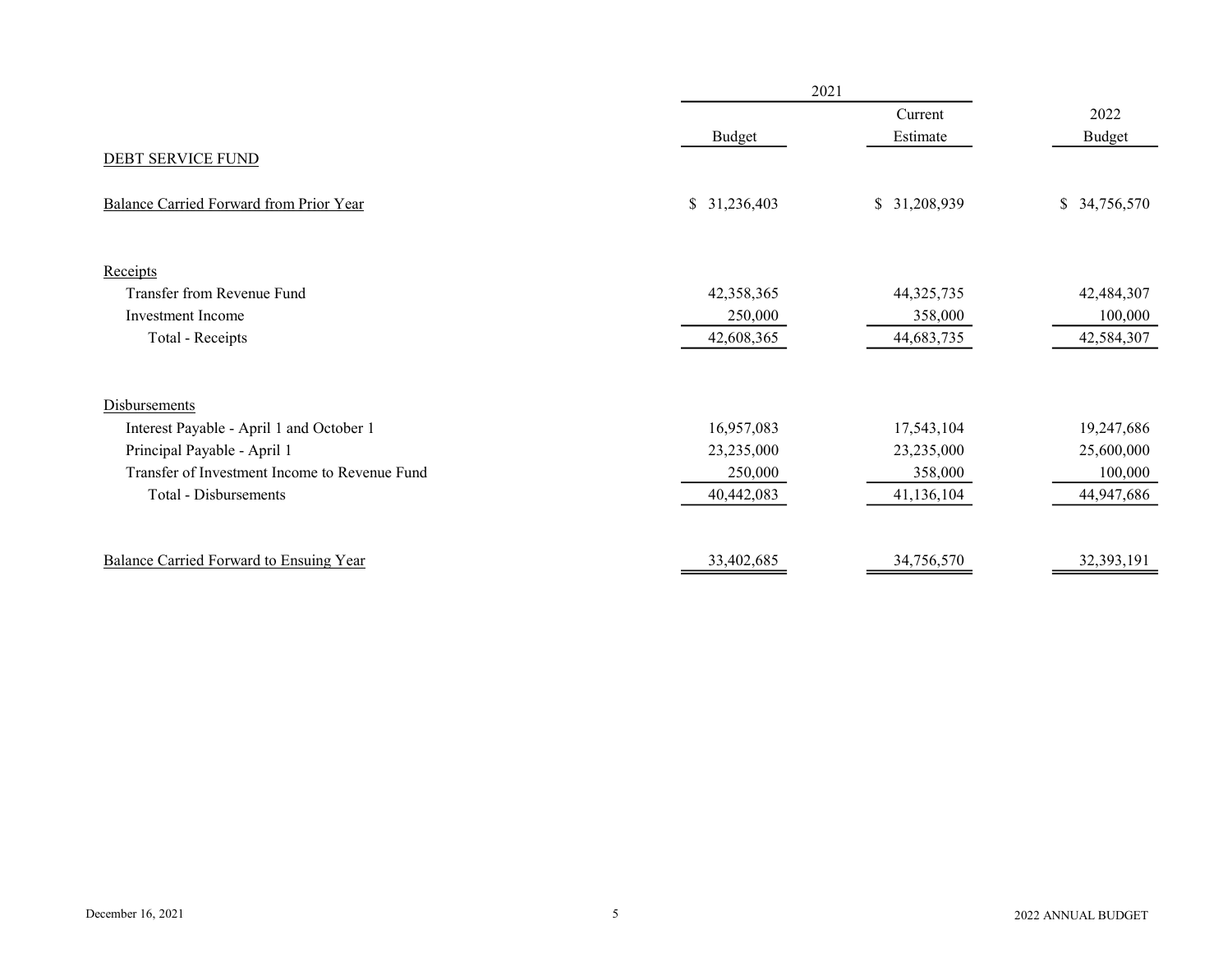|                                                |                 | 2021            |                  |  |
|------------------------------------------------|-----------------|-----------------|------------------|--|
|                                                |                 | Current         | 2022             |  |
|                                                | <b>Budget</b>   | Estimate        | <b>Budget</b>    |  |
| <b>RESERVE FUND</b>                            |                 |                 |                  |  |
| Balance Carried Forward from Prior Year        | \$<br>9,503,000 | 9,527,000<br>\$ | 10,777,000<br>\$ |  |
| Receipts                                       |                 |                 |                  |  |
| Transfer from General Fund                     |                 | 1,098,000       |                  |  |
| <b>Transfer from Bond Proceeds</b>             | $ -$            | 1,189,000       | - -              |  |
| Investment Income                              | 120,000         | 96,000          | 70,000           |  |
| Total - Receipts                               | 120,000         | 2,383,000       | 70,000           |  |
| Disbursements                                  |                 |                 |                  |  |
| Transfer of Investment Income to Revenue Fund  | 120,000         | 96,000          | 70,000           |  |
| Transfer of Excess Requirement to Revenue Fund | 1,037,000       | 1,037,000       | 71,000           |  |
| Total - Disbursements                          | 1,157,000       | 1,133,000       | 141,000          |  |
| Balance Carried Forward to Ensuing Year        | 8,466,000       | 10,777,000      | 10,706,000       |  |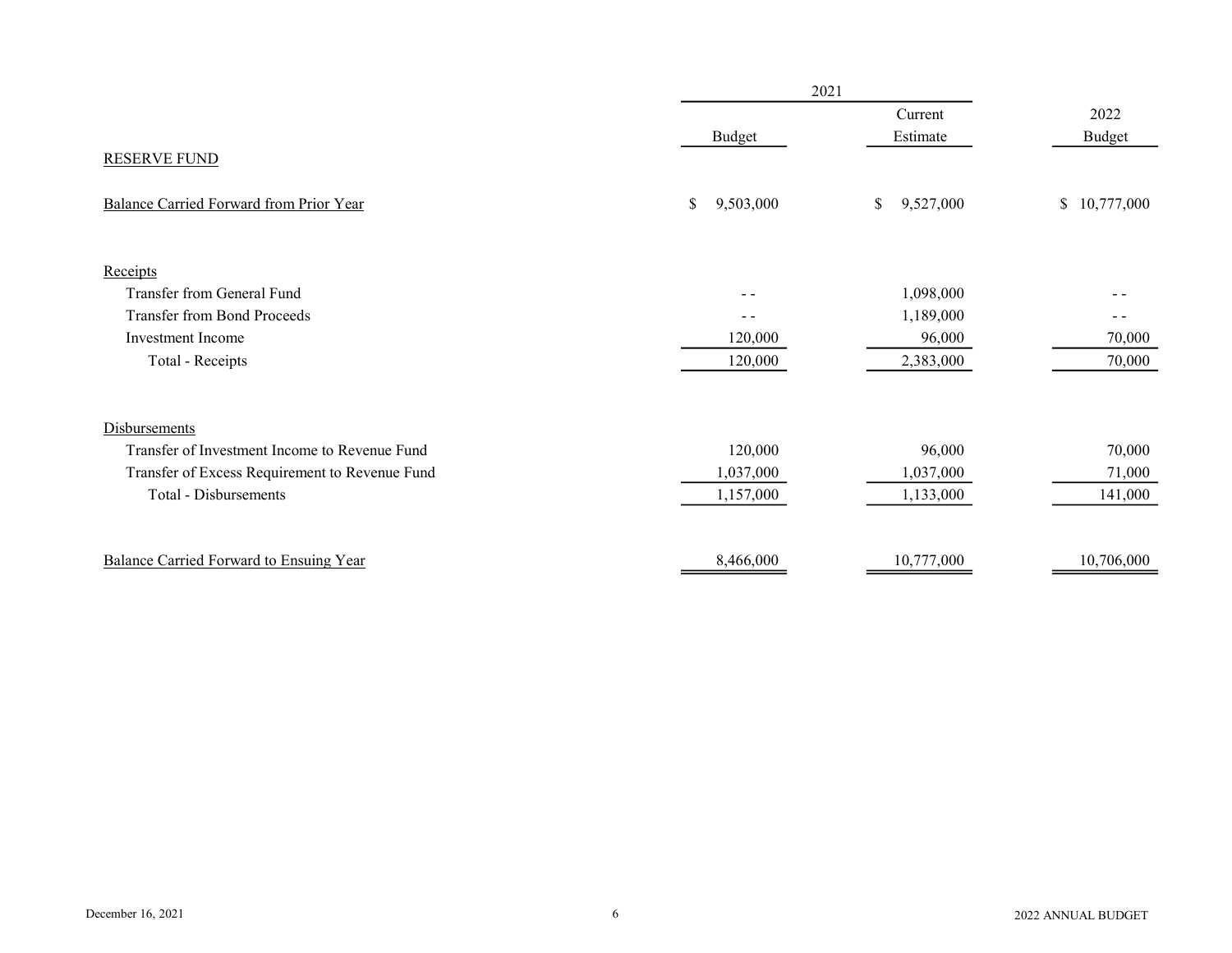|                                              |               | 2021         |               |  |
|----------------------------------------------|---------------|--------------|---------------|--|
|                                              |               | Current      | 2022          |  |
|                                              | Budget        | Estimate     | <b>Budget</b> |  |
| <b>IMPROVEMENT FUND</b>                      |               |              |               |  |
| Balance Carried Forward from Prior Year      | \$<br>925,000 | \$10,153,000 | \$58,176,000  |  |
| Receipts                                     |               |              |               |  |
| Transfer from Revenue Fund                   | 11,000,000    | 11,000,000   | 11,000,000    |  |
| Transfer from General Fund                   | 8,000,000     | 8,000,000    | 41,000,000    |  |
| <b>Bond Proceeds</b>                         | 65,000,000    | 100,342,000  |               |  |
| Advances for Construction                    | 100,000       | 400,000      | 100,000       |  |
| Contributions for Construction               | 800,000       | 2,136,000    | 1,200,000     |  |
| Investment Income                            | 50,000        | 250,000      | 500,000       |  |
| Miscellaneous                                | 50,000        | 10,000       | 50,000        |  |
| Total - Receipts                             | 85,000,000    | 122,138,000  | 53,850,000    |  |
| Disbursements                                |               |              |               |  |
| Part B Capital Improvement Program           |               |              |               |  |
| Materials and Supplies                       | 90,000        | 320,000      | 90,000        |  |
| Refunds - Advances for Construction          | 40,000        | 50,000       | 40,000        |  |
| General Expenses                             | 19,000,000    | 19,390,000   | 19,340,000    |  |
| Subdivision and Other Development Projects   | 1,010,000     | 1,030,000    | 1,010,000     |  |
| <b>Extraordinary Maintenance and Repairs</b> | 35,376,000    | 35,280,000   | 44,370,000    |  |
| Additions, Extensions and Betterments        | 26,852,000    | 15,780,000   | 42,620,000    |  |
| <b>General Studies</b>                       | 2,769,000     | 2,180,000    | 3,499,000     |  |
| Part E Capital Improvement Program           |               | 85,000       | 105,000       |  |
| <b>Total - Disbursements</b>                 | 85,137,000    | 74,115,000   | 111,074,000   |  |
| Balance Carried Forward to Ensuing Year      | 788,000       | 58,176,000   | 952,000       |  |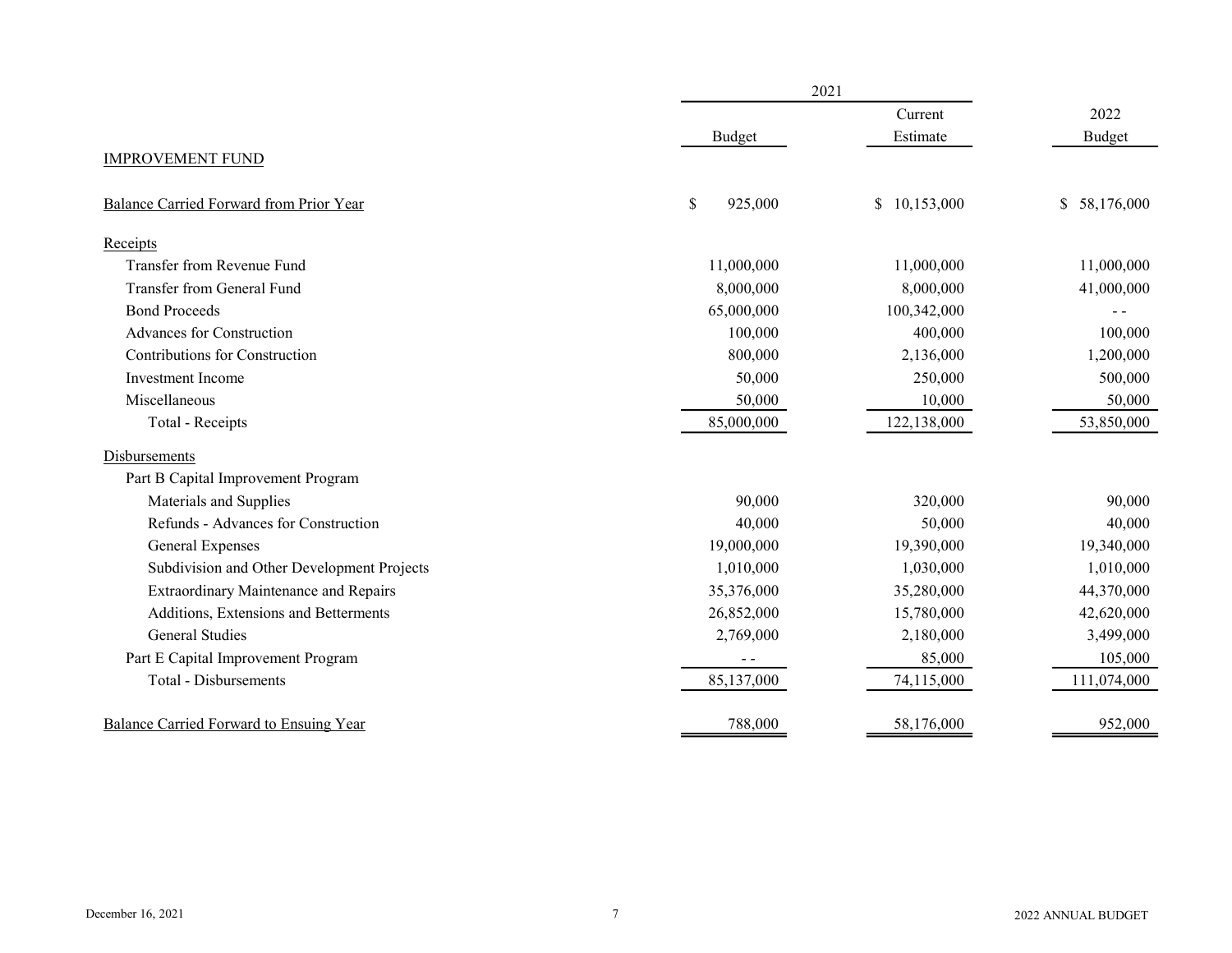|                                               |               | 2021         |               |  |
|-----------------------------------------------|---------------|--------------|---------------|--|
|                                               |               | Current      | 2022          |  |
|                                               | <b>Budget</b> | Estimate     | <b>Budget</b> |  |
| <b>GENERAL FUND</b>                           |               |              |               |  |
| Balance Carried Forward from Prior Year       | \$84,393,000  | \$88,780,000 | \$127,448,000 |  |
| Receipts                                      |               |              |               |  |
| Transfer from Revenue Fund (Net Revenues)     | 38,409,000    | 47,766,000   | 47,922,000    |  |
| Investment Income                             | 1,600,000     | 1,600,000    | 1,600,000     |  |
| Total - Receipts                              | 40,009,000    | 49,366,000   | 49,522,000    |  |
| Disbursements                                 |               |              |               |  |
| Transfer of Investment Income to Revenue Fund | 1,600,000     | 1,600,000    | 1,600,000     |  |
| Transfer to Improvement Fund                  | 8,000,000     | 8,000,000    | 41,000,000    |  |
| Transfer to Reserve Fund                      | $ -$          | 1,098,000    | $\frac{1}{2}$ |  |
| <b>Total - Disbursements</b>                  | 9,600,000     | 10,698,000   | 42,600,000    |  |
| Balance Carried Forward to Ensuing Year       | 114,802,000   | 127,448,000  | 134,370,000   |  |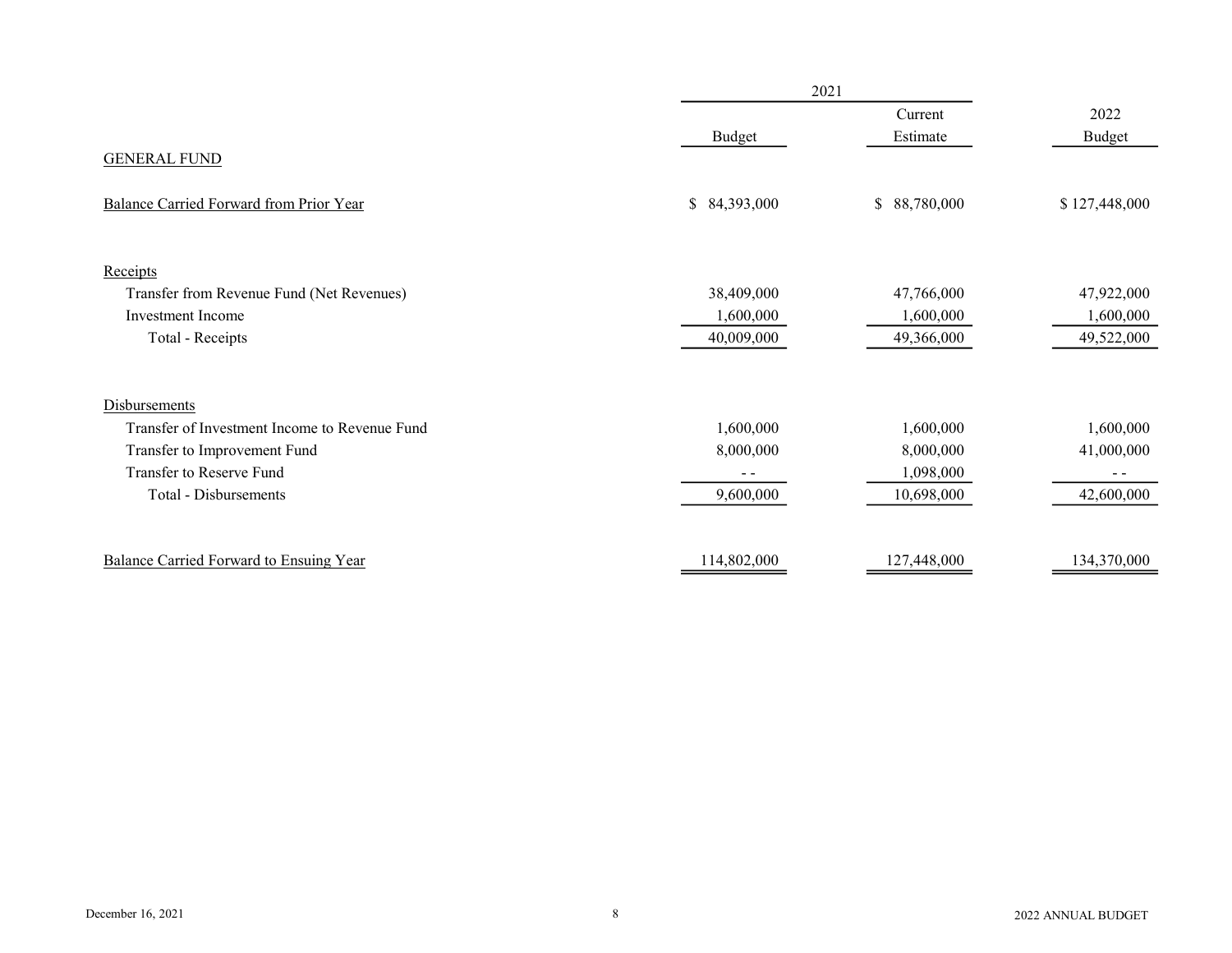

DETAILS AND SUPPORTING DATA

ANNUAL BUDGET

FOR THE YEAR ENDING DECEMBER 31, 2022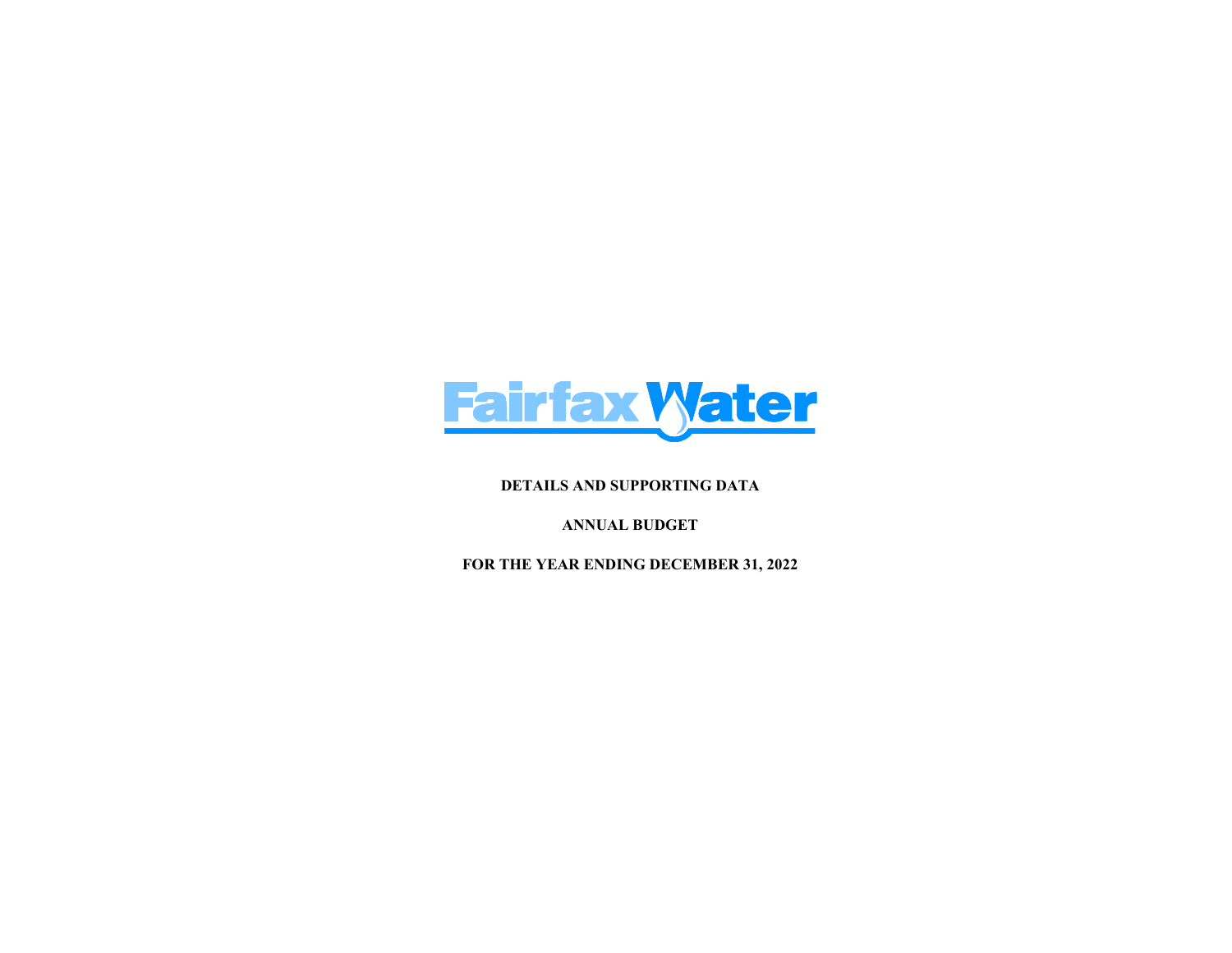## **TABLE OF CONTENTS**

| Section<br>Number | Page<br>Number |
|-------------------|----------------|
| I                 | 12             |
| $\mathbf{H}$      | 14             |
| Ш                 | 15             |
| IV                | 16             |
| V                 | 17             |
| VI                | 18             |
| VII               | 20             |
| <b>VIII</b>       | 20             |
| IX                | 20             |
| X                 | 21             |
| XI                | 23             |
| XII               | 24             |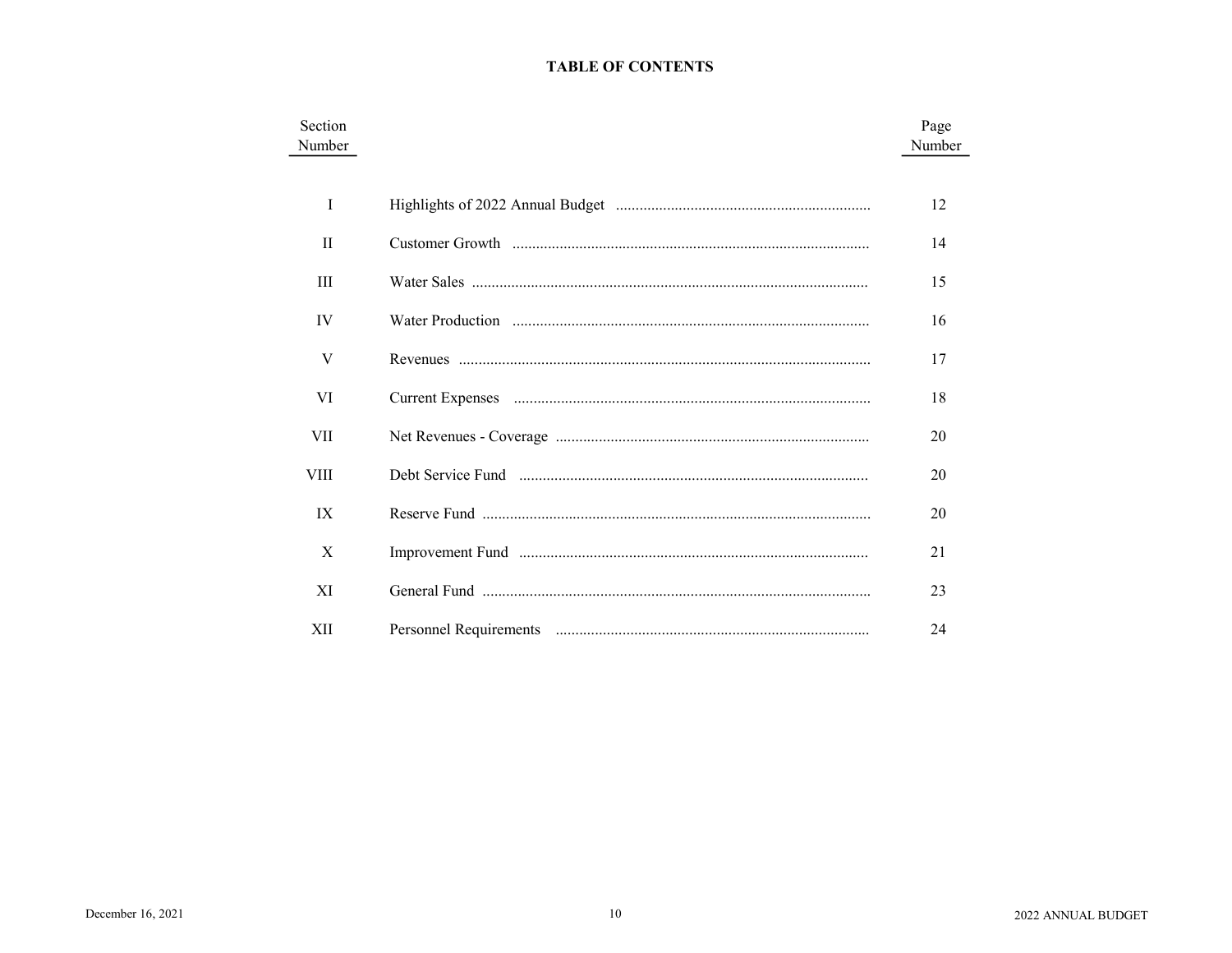## INDEX OF EXHIBITS

| Exhibit<br>Number |                                                                                     | Page<br>Number |
|-------------------|-------------------------------------------------------------------------------------|----------------|
|                   | Details of Water Sales Revenue                                                      | 25             |
|                   | Details of Current Expenses                                                         | 26             |
|                   | Summary of Current Expenses                                                         | 33             |
|                   | Allocation of Administrative Expenses between Revenue Fund and Improvement Fund<br> | 40             |
|                   | Details of Improvement Fund                                                         | 41             |
| <sub>b</sub>      | Personnel Organization Plan                                                         | 49             |
|                   | Derivation of Personal Services Costs                                               | 50             |
| 8                 | Allocation of Personal Services Costs - Revenue and Improvement Funds               | 51             |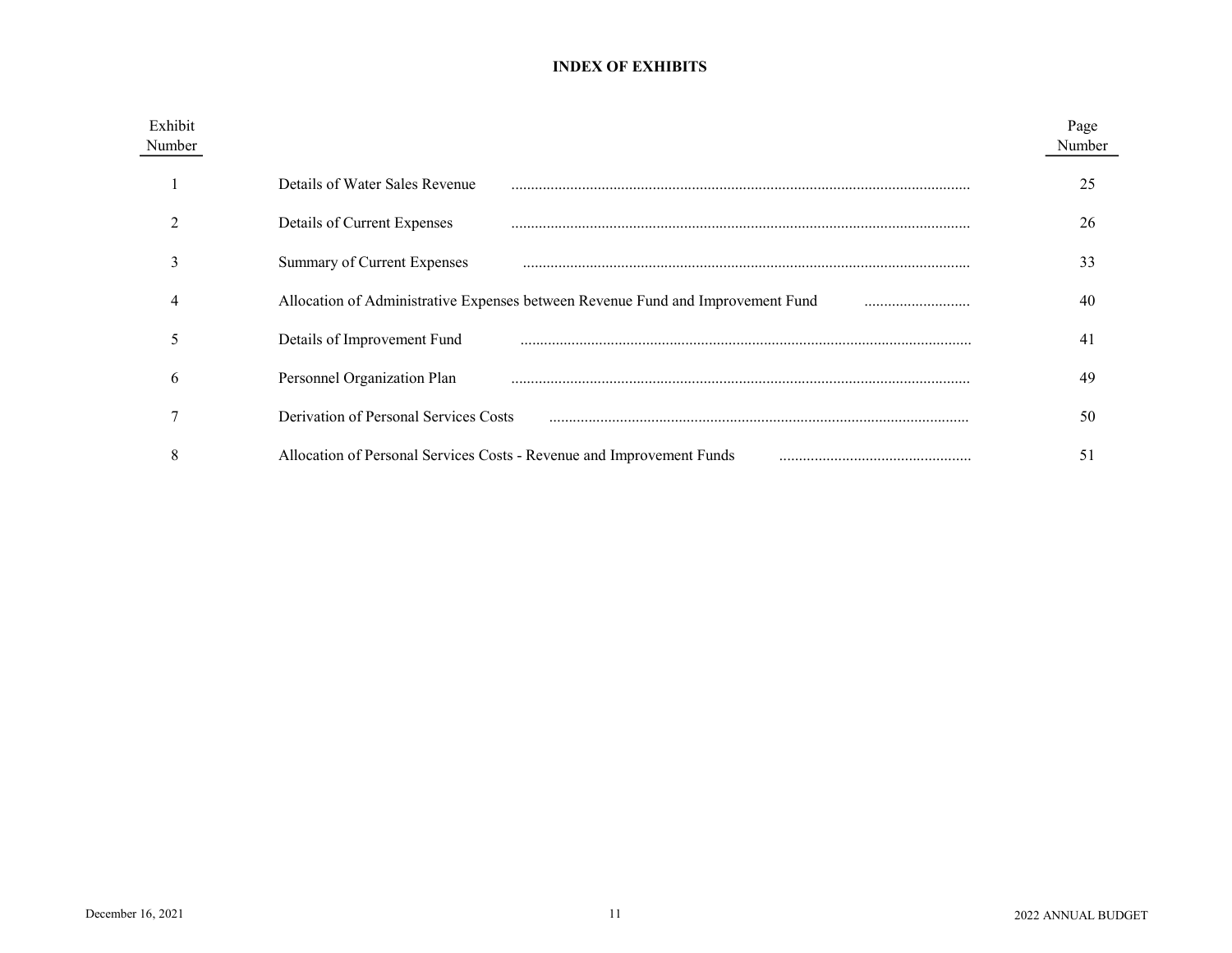## I. Highlights of 2022 Annual Budget

| Category                           | 2021<br><b>Budget</b> | 2021<br>Current<br>Estimate | 2022<br><b>Budget</b> | $\frac{0}{0}$<br>Increase<br>(Decrease) |
|------------------------------------|-----------------------|-----------------------------|-----------------------|-----------------------------------------|
| Retail Customer Accounts Added     | 300                   | 185                         | 300                   | 62.2                                    |
| Retail Equivalent 5/8" Units Added | 2,430                 | 3,180                       | 2,500                 | (21.4)                                  |
| Retail Customers - End of Year     | 282,247               | 282,053                     | 282,353               | 0.1                                     |
| Wholesale Water Sales (mg)         | 24,782                | 25,585                      | 25,862                | 1.1                                     |
| Retail Water Sales (mg)            | 30,500                | 29,800                      | 30,000                | $0.7\,$                                 |
| Total Water Sales (mg)             | 55,282                | 55,385                      | 55,862                | 0.9                                     |
| Water Sales Revenue (\$ million)   | 168.851               | 168.030                     | 180.140               | 7.2                                     |
| Water Produced and Purchased (mg)  | 61,400                | 61,500                      | 62,100                | 1.0                                     |
| Water Produced and Purchased (mgd) | 168.2                 | 168.5                       | 170.1                 | 0.9                                     |
| Total Revenues (\$ million)        | 196.024               | 199.350                     | 207.950               | 4.3                                     |
| Current Expenses (\$ million)      | 105.294               | 97.295                      | 106.615               | 9.6                                     |
| Net Revenues (\$ million)          | 91.767                | 103.092                     | 101.406               | (1.6)                                   |
| Total Debt Service (\$ million)    | 42.358                | 44.326                      | 42.484                | (4.2)                                   |
| Debt Service Coverage              | 2.17                  | 2.33                        | 2.39                  | 2.6                                     |
| Authorized Employees               | 475                   | 475                         | 475                   | $\sim$ $\sim$                           |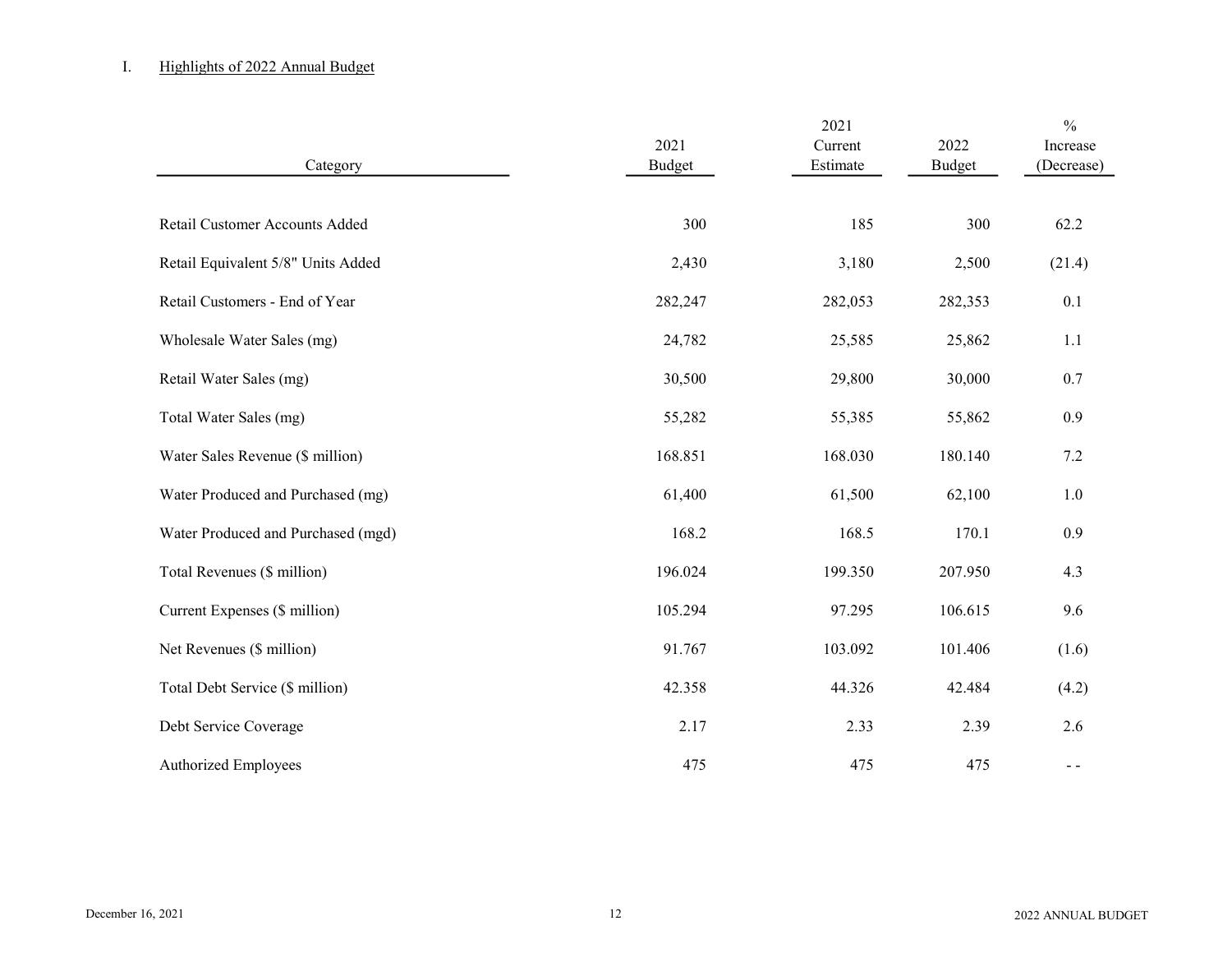#### Highlights of 2022 Annual Budget (Continued)

- s 300 retail customers are projected to be added in 2022, 115 more than the number projected for 2021. A total of 282,353 customers are expected to be served at the end of 2022.
- s Water sales are estimated to be 55.9 billion gallons in 2022, as compared to 55.4 billion gallons in 2021.
- s Average daily production is expected to be 170.1 million gallons per day (mgd) in 2022, as compared to 168.5 mgd in 2021.
- s Revenues are expected to be \$208.0 million in 2022, as compared to \$199.4 million in 2021.
- s The 2022 Annual Budget contains a provision for revisions to certain rates, fees, and charges proposed to be effective April 1, 2022.
- s Current Expenses are projected to be \$106.6 million in 2022, a 9.6% increase as compared to the 2021 Current Estimate and a 1.3% increase from the 2021 Budget.
- s Net Revenues are projected to be \$101.4 million in 2022, as compared to \$103.1 million in 2021.
- s Debt service coverage is projected at 2.39 in 2022, as compared to 2.33 in 2021.
- s It is expected that the Improvement Fund will have a cash balance of \$58.2 million on January 1, 2022. Improvement Fund receipts are estimated at \$53.9 million and expenditures are estimated at \$111.1 million in 2022, resulting in an expected balance of \$1.0 million on December 31, 2022.
- It is expected that the General Fund will have a balance of \$134.4 million at the end of 2022.
- $\bullet$  In 2022 the authorized staff complement is expected to remain constant at a total of 475 employees.
- s Expected payroll costs of \$46.200 million in 2022 represents a 4.5% increase from the \$44.225 million budgeted in 2021.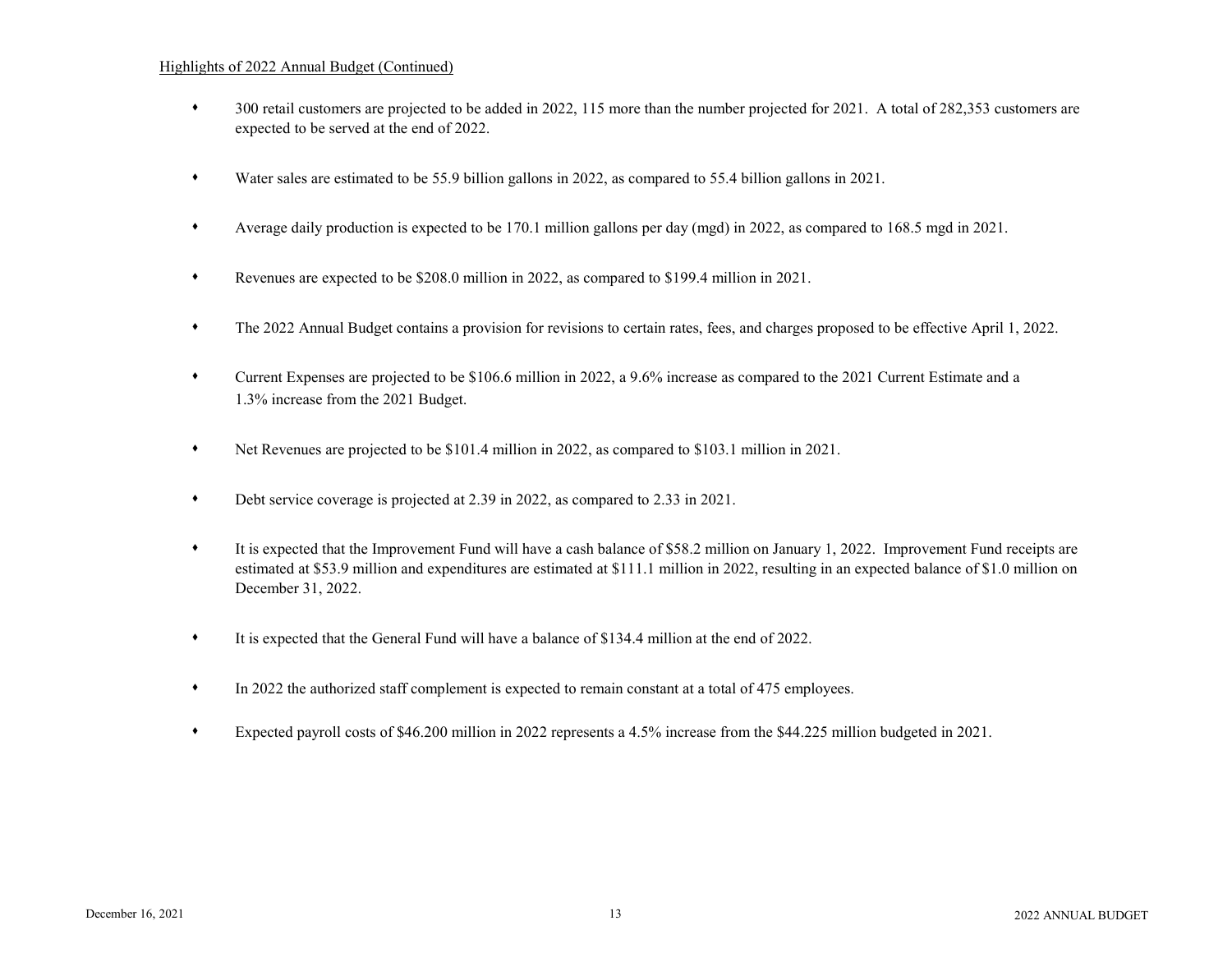#### II. Customer Growth

- Applications for new services in 2022 are projected to be 333 less than the number currently estimated for 2021 and 296 less than the actual number of applications received in 2020.
- 300 customer accounts are expected to be added in 2022.
- Single family and townhouse units comprise 94% of all retail customers.

|                                         |         | Actual  |         |         | Current          |                |
|-----------------------------------------|---------|---------|---------|---------|------------------|----------------|
|                                         | 2017    | 2018    | 2019    | 2020    | Estimate<br>2021 | Budget<br>2022 |
| Customers                               |         |         |         |         |                  |                |
| Number of Applications Received         | 808     | 557     | 669     | 796     | 833              | 500            |
| Number of Services Installed            | 808     | 505     | 681     | 438     | 809              | 300            |
| Number of Customer Accounts Added (net) | 171     | 246     | 368     | 364     | 185              | 300            |
| Number of Equivalent 5/8" Units Added   | 2,805   | 2,878   | 3,087   | 3,184   | 3,180            | 2,500          |
| Total Customers (End-of-Year)           |         |         |         |         |                  |                |
| Single Family                           | 187,207 | 187,194 | 187,173 | 187,144 | 187,085          | 187,024        |
| Townhouse                               | 77,010  | 77,219  | 77,544  | 77,883  | 78,088           | 78,400         |
| Apartment                               | 4,067   | 4,079   | 4,084   | 4,104   | 4,120            | 4,140          |
| Commercial/Industrial                   | 11,131  | 11,153  | 11,200  | 11,227  | 11,250           | 11,278         |
| Municipal/Institutional                 | 1,405   | 1,410   | 1,415   | 1,420   | 1,420            | 1,421          |
| <b>Restricted Service</b>               | 70      | 81      | 88      | 90      | 90               | 90             |
|                                         | 280,890 | 281,136 | 281,504 | 281,868 | 282,053          | 282,353        |
| Sales Per Customer                      |         |         |         |         |                  |                |
| Retail Customers (Average)              | 280,805 | 281,013 | 281,320 | 281,686 | 281,961          | 282,203        |
| Retail Water Sales (mg)                 | 30,590  | 29,787  | 30,854  | 29,821  | 29,800           | 30,000         |
| Sales Per Customer (1,000 gal)          | 109     | 106     | 110     | 106     | 106              | 106            |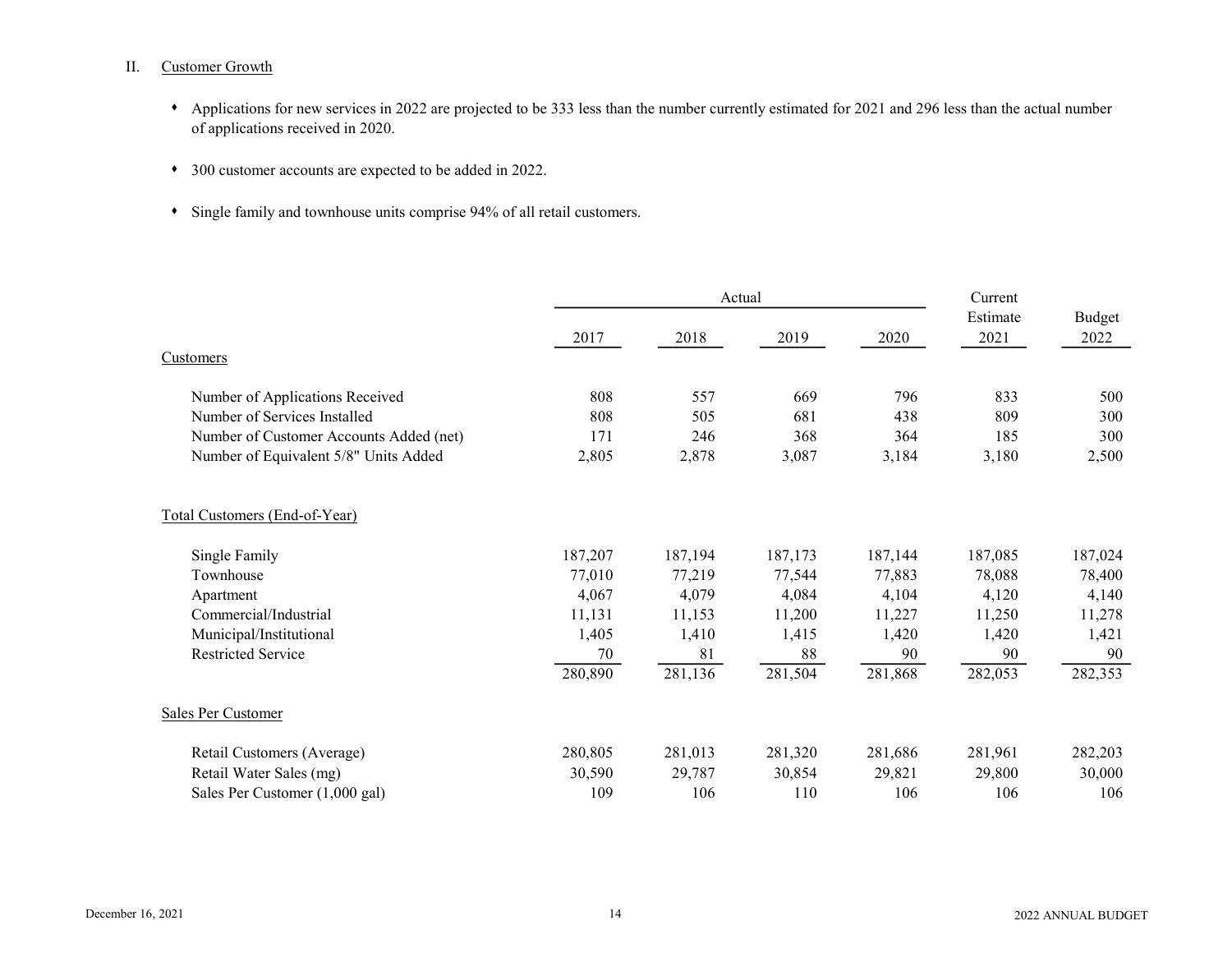# III. Water Sales

- $\bullet$  Total water sales are expected to increase 0.9% in 2022 as compared to 2021.
- Total water sales are expected to increase 2.6% in 2021 as compared to 2020.

|                        |        | Actual |        |        | Current          |                |
|------------------------|--------|--------|--------|--------|------------------|----------------|
|                        | 2017   | 2018   | 2019   | 2020   | Estimate<br>2021 | Budget<br>2022 |
| <b>Water Sales</b>     |        |        |        |        |                  |                |
| Wholesale              |        |        |        |        |                  |                |
| Million Gallons        | 25,233 | 25,193 | 24,649 | 24,177 | 25,585           | 25,862         |
| Daily Average (mgd)    | 69.1   | 69.0   | 67.5   | 66.0   | 70.1             | 70.9           |
| % of Total Sales       | 45     | 46     | 44     | 45     | 46               | 46             |
| Retail                 |        |        |        |        |                  |                |
| Million Gallons        | 30,590 | 29,787 | 30,854 | 29,821 | 29,800           | 30,000         |
| Daily Average (mgd)    | 83.8   | 81.6   | 84.5   | 81.5   | 81.6             | 82.1           |
| % of Total Sales       | 55     | 54     | 56     | 55     | 54               | 54             |
| Total                  |        |        |        |        |                  |                |
| <b>Million Gallons</b> | 55,823 | 54,980 | 55,503 | 53,998 | 55,385           | 55,862         |
| Daily Average (mgd)    | 152.9  | 150.6  | 152.1  | 147.5  | 151.7            | 153.0          |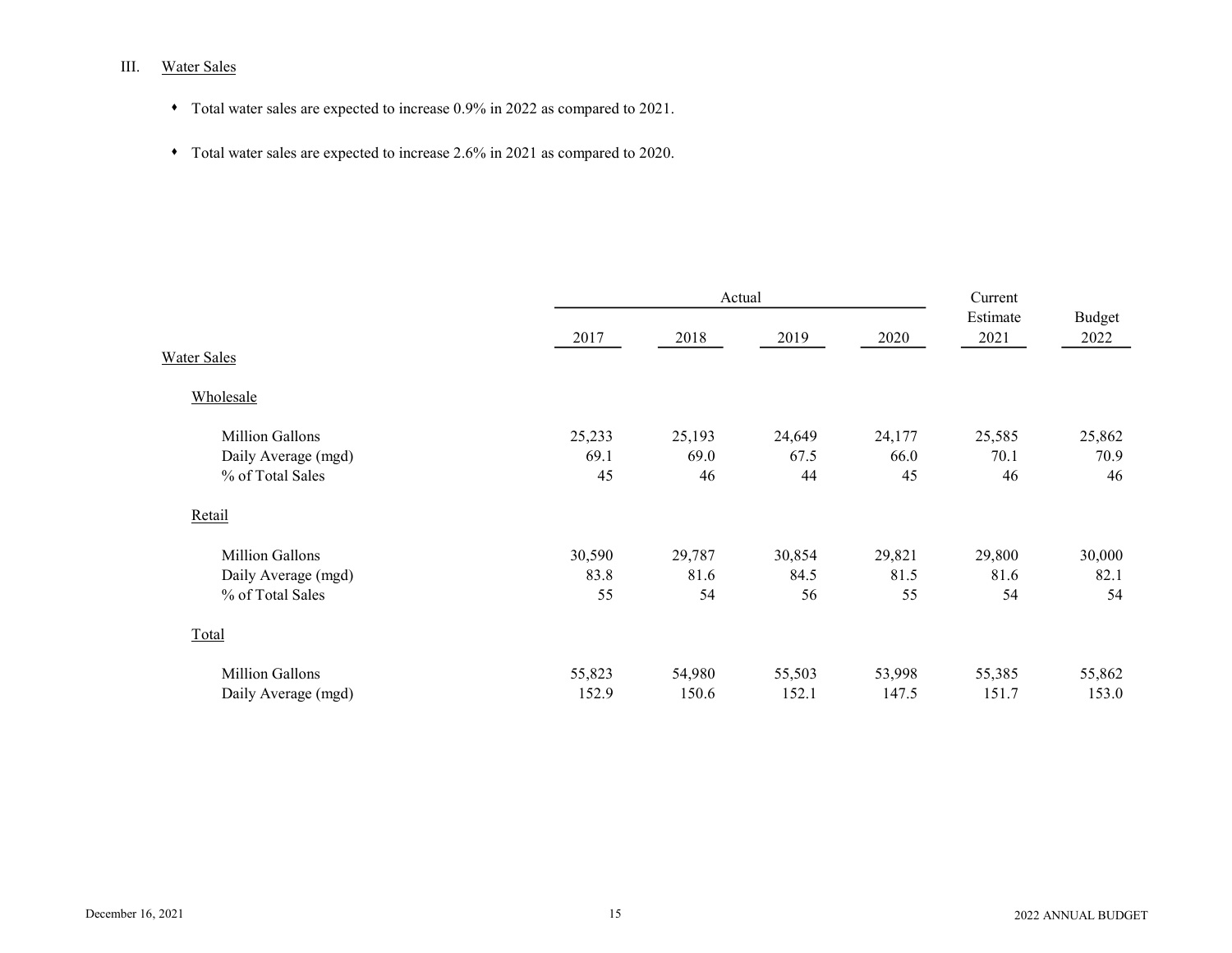#### IV. Water Production (Supply)

- s Water production is expected to average 170.1 mgd in 2022, as compared to 168.5 mgd in 2021.
- Occoquan River water production is expected to account for 39.2% of total production in 2022.
- Potomac River water production is expected to account for 53.5% of total production in 2022.
- Purchased water from the Washington Aqueduct is expected to account for 7.3% of total production in 2022.

|                        |        | Actual |        | Current |                  |                       |
|------------------------|--------|--------|--------|---------|------------------|-----------------------|
|                        | 2017   | 2018   | 2019   | 2020    | Estimate<br>2021 | <b>Budget</b><br>2022 |
| Supply vs. Sales (mg)  |        |        |        |         |                  |                       |
| Water Supply           | 62,169 | 60,735 | 61,204 | 58,476  | 61,500           | 62,100                |
| <b>Water Sales</b>     | 55,823 | 54,980 | 55,503 | 53,998  | 55,385           | 55,862                |
| Non-Revenue Water:     |        |        |        |         |                  |                       |
| Quantity               | 6,346  | 5,755  | 5,701  | 4,478   | 6,115            | 6,238                 |
| As a % of Supply       | 10.2   | 9.5    | 9.3    | 7.7     | 10.0             | 10.0                  |
| Sources of Supply (mg) |        |        |        |         |                  |                       |
| Purchased              | 5,390  | 5,497  | 5,602  | 4,170   | 4,480            | 4,520                 |
| Occoquan:              |        |        |        |         |                  |                       |
| Treated                | 22,614 | 22,731 | 22,615 | 21,610  | 24,009           | 24,242                |
| Untreated              | 95     | 86     | 110    | 90      | 95               | 102                   |
|                        | 22,709 | 22,817 | 22,725 | 21,700  | 24,104           | 24,344                |
| Potomac                | 34,070 | 32,421 | 32,877 | 32,606  | 32,916           | 33,236                |
| <b>Total Supply</b>    | 62,169 | 60,735 | 61,204 | 58,476  | 61,500           | 62,100                |
| Daily Average (mgd)    |        |        |        |         |                  |                       |
| Occoquan               | 62.2   | 62.5   | 62.3   | 59.3    | 66.0             | 66.7                  |
| Potomac                | 93.3   | 88.8   | 90.1   | 89.1    | 90.2             | 91.0                  |
| Washington Aqueduct    | 14.8   | 15.1   | 15.3   | 11.4    | 12.3             | 12.4                  |
| Total                  | 170.3  | 166.4  | 167.7  | 159.8   | 168.5            | 170.1                 |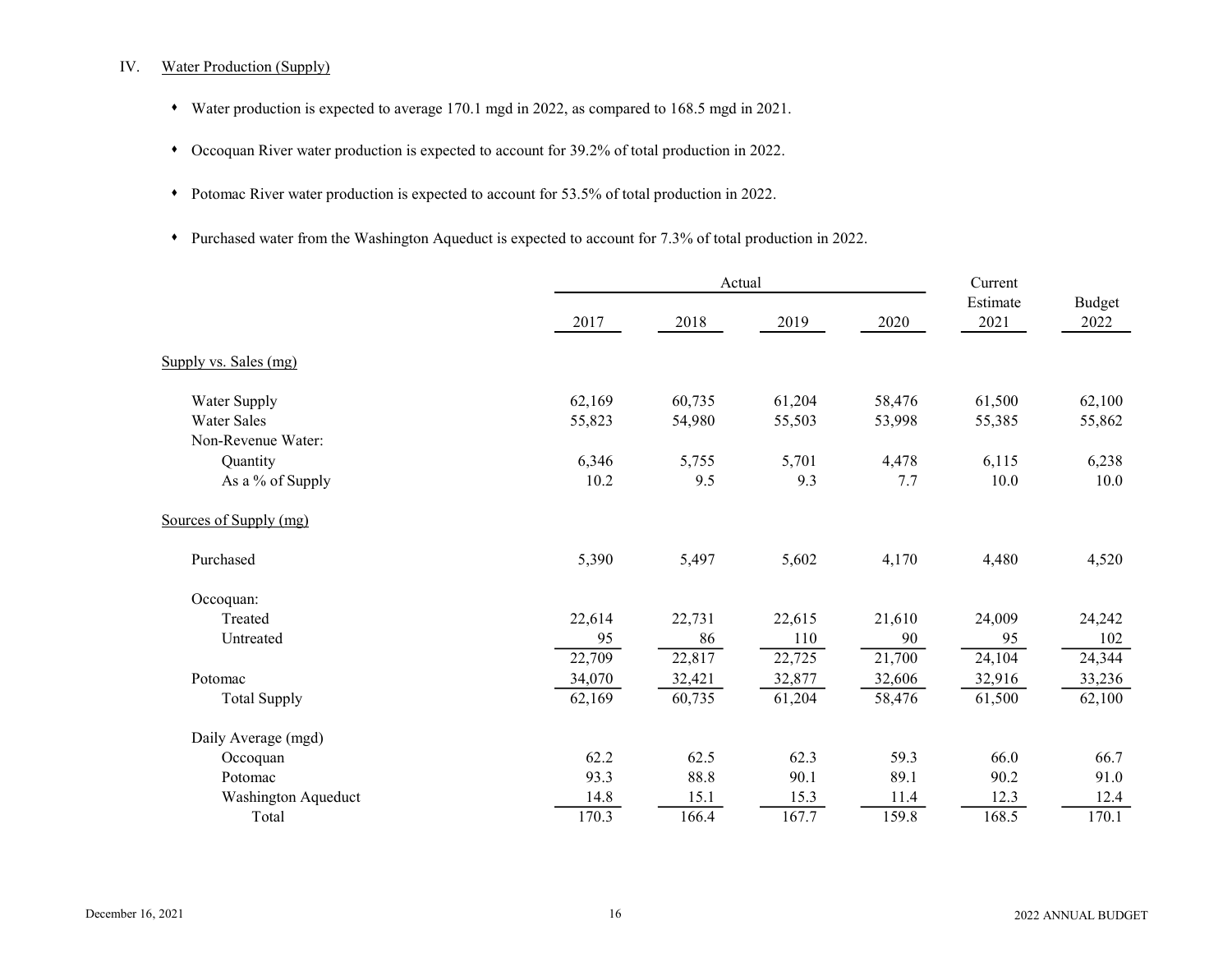#### V. Revenues

- \* 2022 total revenues are estimated at \$208.0 million, as compared to \$199.4 million in 2021.
- s Revenues from total water sales (inclusive of proposed retail rate revisions) are expected to increase by \$12.1 million or 7.2% in 2022.
- In 2022, revenues from connection charges are budgeted to decrease by 20.6% as compared to 2021.
- In 2017, wholesale revenues include \$26.6 million from Prince William County Service Authority for the purchase of additional capacity in Fairfax Water's system. In 2018, the Town of Herndon purchased additional capacity for \$6.1 million.
- s In 2022, wholesale revenues include \$5.5 million from Prince William County Service Authority and Virginia American Prince William District for the Occoquan Tunnel Crossing project.

|                               |         | Actual  | Current |                                        |                  |                |
|-------------------------------|---------|---------|---------|----------------------------------------|------------------|----------------|
|                               | 2017    | 2018    | 2019    | 2020                                   | Estimate<br>2021 | Budget<br>2022 |
|                               |         |         |         | \$ Million --------------------------- |                  |                |
| Revenues                      |         |         |         |                                        |                  |                |
| Water Sales                   |         |         |         |                                        |                  |                |
| Wholesale                     | 64.574  | 45.131  | 47.071  | 41.117                                 | 39.592           | 47.694         |
| Retail                        | 111.265 | 111.298 | 120.810 | 121.225                                | 128.438          | 129.300        |
| Subtotal                      | 175.839 | 156.429 | 167.881 | 162.342                                | 168.030          | 176.994        |
| <b>Connection Charges:</b>    |         |         |         |                                        |                  |                |
| Availability                  | 11.503  | 11.866  | 13.070  | 13.674                                 | 14.000           | 11.000         |
| Local Facility                | 1.172   | 1.170   | 1.511   | 1.385                                  | 1.400            | 1.300          |
| Service Connection            | 1.782   | 1.173   | 1.500   | 1.481                                  | 1.600            | 1.200          |
| Investment Income             | 1.738   | 2.211   | 3.579   | 5.296                                  | 2.150            | 1.900          |
| Sewer Service Billing Charges | 5.973   | 6.585   | 6.728   | 6.986                                  | 7.300            | 7.200          |
| Other Revenue                 | 4.498   | 4.341   | 4.922   | 4.193                                  | 3.800            | 3.905          |
| <b>Bond Subsidy</b>           | 1.057   | 1.060   | 1.064   | 1.074                                  | 1.070            | 1.070          |
| Rate Revisions <sup>(1)</sup> |         | $ -$    | $ -$    | - -                                    | - -              | 3.381          |
| Total - Revenues              | 203.562 | 184.835 | 200.255 | 196.431                                | 199.350          | 207.950        |

(1) The 2022 Annual Budget contains a provision for revisions to certain rates, fees and charges proposed to be effective April 1, 2022.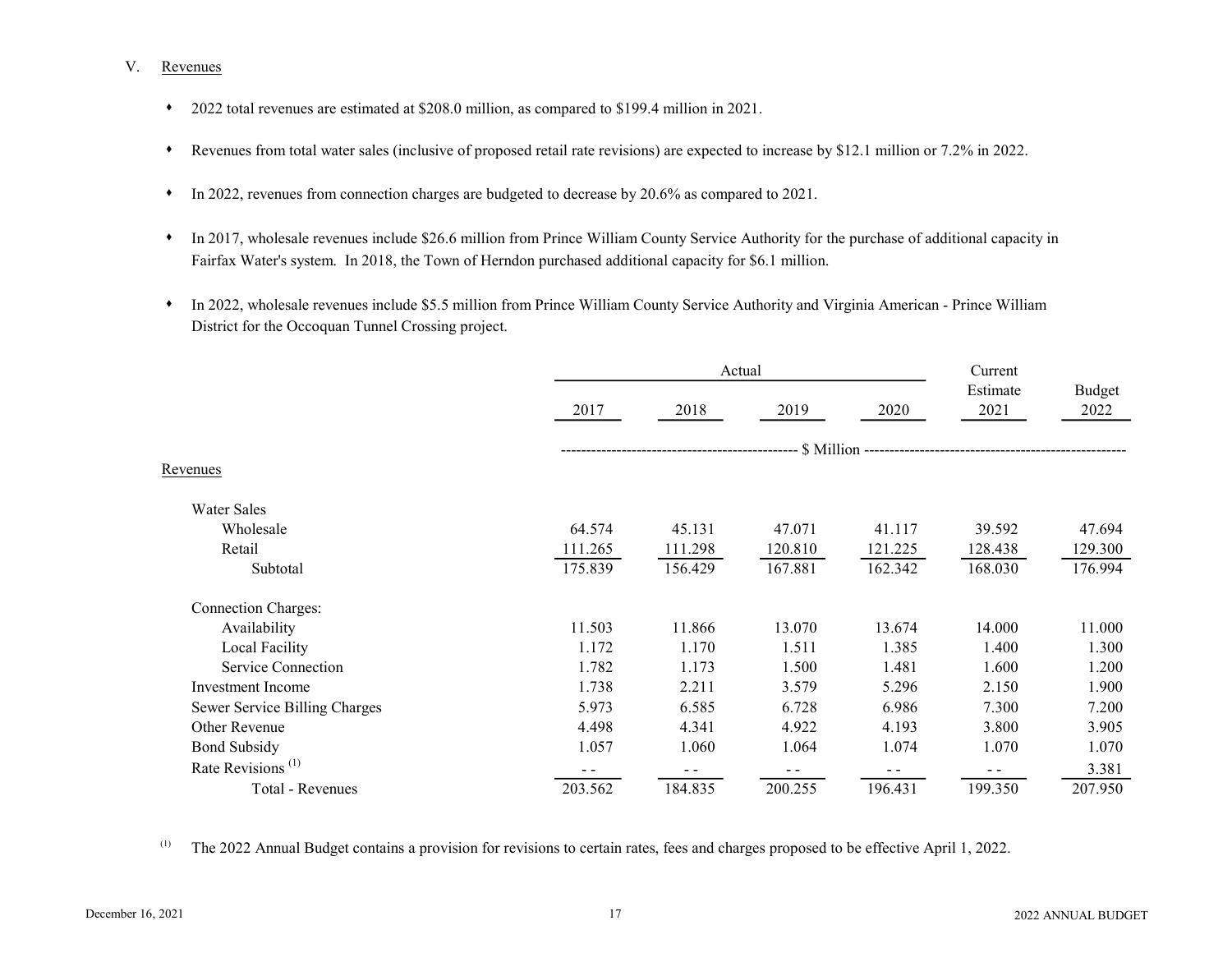#### VI. Current Expenses - Exhibits 2, 3, and 4

- s Current Expenses are projected to increase 9.6% in 2022 as compared to the 2021 Current Estimate.
- s The increase is mainly driven by three factors: (1) approximately \$1.7 million of purchased water expense to the Washington Aqueduct for FY20 and FY21 pay-as-you-go capital expenditures that has been delayed to 2022; (2) due to the COVID-19 pandemic, some anticipated expenses (employee travel and meetings, customer relations, etc.) for 2021 were not incurred but are expected to occur in 2022; and (3) inflationary increases.

|                                  |        | Actual | Current |        |                  |                |
|----------------------------------|--------|--------|---------|--------|------------------|----------------|
|                                  | 2017   | 2018   | 2019    | 2020   | Estimate<br>2021 | Budget<br>2022 |
|                                  |        |        |         |        |                  |                |
| <b>Current Expenses</b>          |        |        |         |        |                  |                |
| Operation and Maintenance        | 89.234 | 94.218 | 93.149  | 96.316 | 95.353           | 104.504        |
| Other                            | 1.927  | 1.490  | 1.946   | 1.792  | 1.942            | 2.111          |
| Total                            | 91.161 | 95.708 | 95.095  | 98.108 | 97.295           | 106.615        |
| Categories of Expense            |        |        |         |        |                  |                |
| <b>Operation and Maintenance</b> |        |        |         |        |                  |                |
| <b>Supply Facilities</b>         | 11.372 | 12.054 | 11.624  | 9.466  | 11.446           | 12.748         |
| <b>Treatment Facilities</b>      | 22.460 | 23.295 | 23.521  | 24.861 | 23.664           | 25.693         |
| Transmission System              | 5.186  | 5.237  | 5.377   | 5.364  | 5.605            | 5.903          |
| Distribution System              | 17.913 | 20.459 | 19.650  | 21.315 | 19.920           | 21.478         |
| Administrative and General       | 32.303 | 33.173 | 32.977  | 35.310 | 34.718           | 38.682         |
| Total                            | 89.234 | 94.218 | 93.149  | 96.316 | 95.353           | 104.504        |
|                                  |        |        |         |        |                  |                |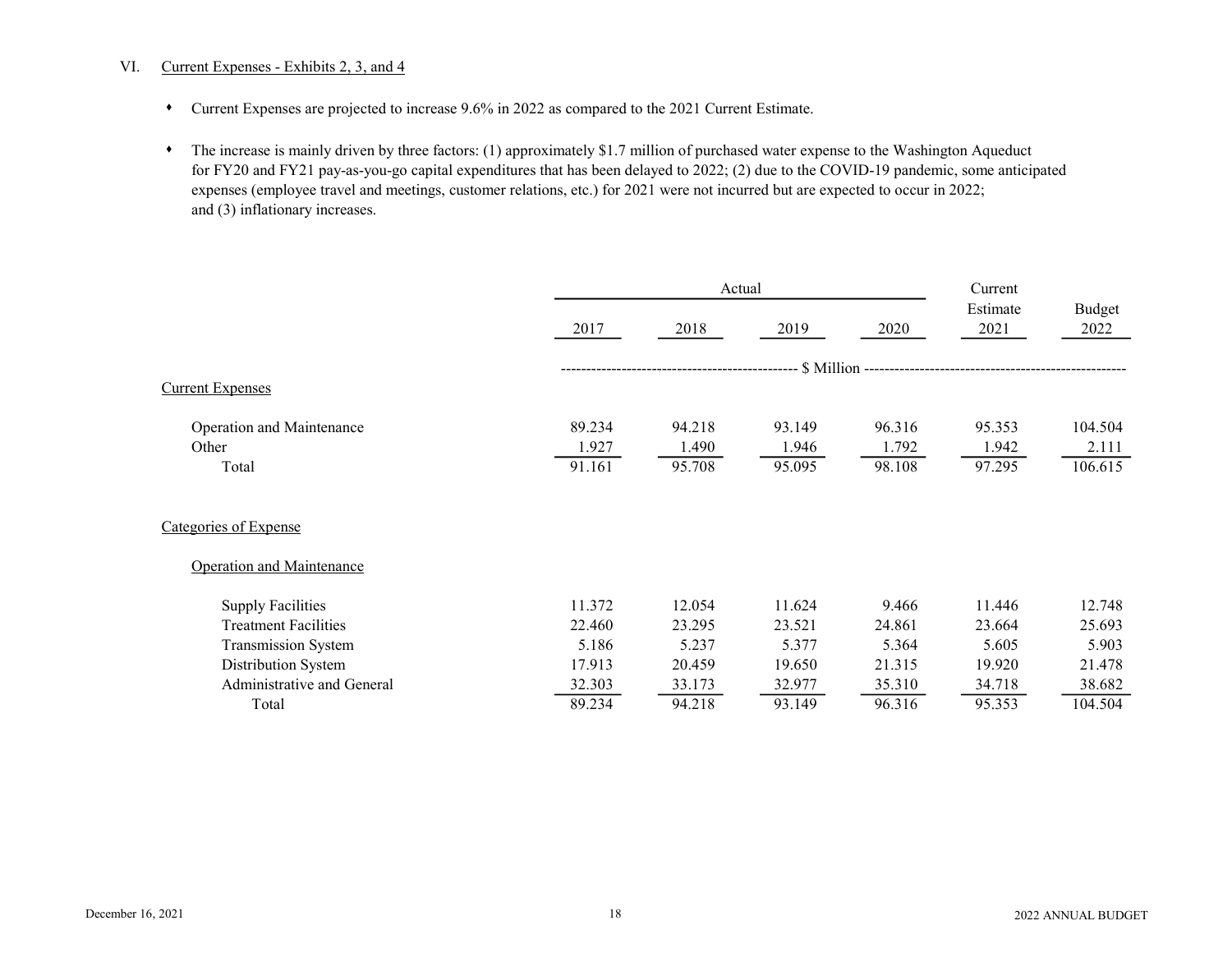## Current Expenses (Continued)

## Operation and Maintenance Expenses

# s The following table depicts costs for major items of Operation and Maintenance expenses for the years 2017-2022.

|                                       |         | Actual   |          | Current  |                  |                |
|---------------------------------------|---------|----------|----------|----------|------------------|----------------|
|                                       | 2017    | 2018     | 2019     | 2020     | Estimate<br>2021 | Budget<br>2022 |
|                                       |         |          |          |          |                  |                |
| Operation and Maintenance             | 89.234  | 94.218   | 93.149   | 96.316   | 95.353           | 104.504        |
| Major Items of Expense                |         |          |          |          |                  |                |
| <b>Personal Services</b>              | 26.966  | 28.026   | 28.668   | 30.368   | 29.629           | 32.560         |
| <b>Employee Benefits</b>              | 27.250  | 27.969   | 28.055   | 29.042   | 28.750           | 31.025         |
| Power Purchased                       | 9.144   | 9.256    | 9.569    | 9.341    | 9.500            | 9.600          |
| <b>Utilities</b>                      | 1.259   | 1.209    | 1.145    | 1.047    | 1.097            | 1.195          |
| Water Treatment Chemicals             | 6.370   | 6.819    | 6.418    | 7.743    | 7.558            | 8.588          |
| Residuals Management Chemicals        | .073    | .112     | .075     | .111     | .079             | .100           |
| <b>Purchased Water</b>                | 7.272   | 7.645    | 7.129    | 5.153    | 6.863            | 8.013          |
| Supplies and Materials                | 4.837   | 5.077    | 5.323    | 5.212    | 4.984            | 5.272          |
| Insurance                             | 1.151   | .897     | .949     | 1.222    | 1.157            | 1.214          |
| Gasoline and Fuel                     | .557    | .684     | .582     | .480     | .680             | .753           |
| Postage                               | .592    | .592     | .599     | .578     | .585             | .618           |
| Printed Reports                       | .060    | .058     | .058     | .059     | .059             | .064           |
| Advertising                           | .062    | .043     | .044     | .040     | .051             | .056           |
| <b>Customer Relations</b>             | .245    | .253     | .210     | .162     | .080             | .270           |
| Books, Periodicals and Dues           | .123    | .098     | .081     | .130     | .102             | .110           |
| <b>Contractual Services</b>           | 10.697  | 12.836   | 11.912   | 13.071   | 11.737           | 12.526         |
| Professional Services                 | .973    | .942     | .921     | 1.157    | 1.254            | 1.249          |
| <b>Employee Training and Meetings</b> | .398    | .383     | .454     | .142     | .174             | .500           |
| Programs                              | 1.047   | 1.326    | 1.104    | 1.220    | 1.517            | 1.503          |
| Miscellaneous                         | .149    | .241     | .233     | .351     | .260             | .237           |
| Subtotal                              | 99.225  | 104.466  | 103.529  | 106.629  | 106.116          | 115.453        |
| Transfer to Improvement Fund          | (9.991) | (10.248) | (10.380) | (10.313) | (10.763)         | (10.949)       |
| Total - Operation and Maintenance     | 89.234  | 94.218   | 93.149   | 96.316   | 95.353           | 104.504        |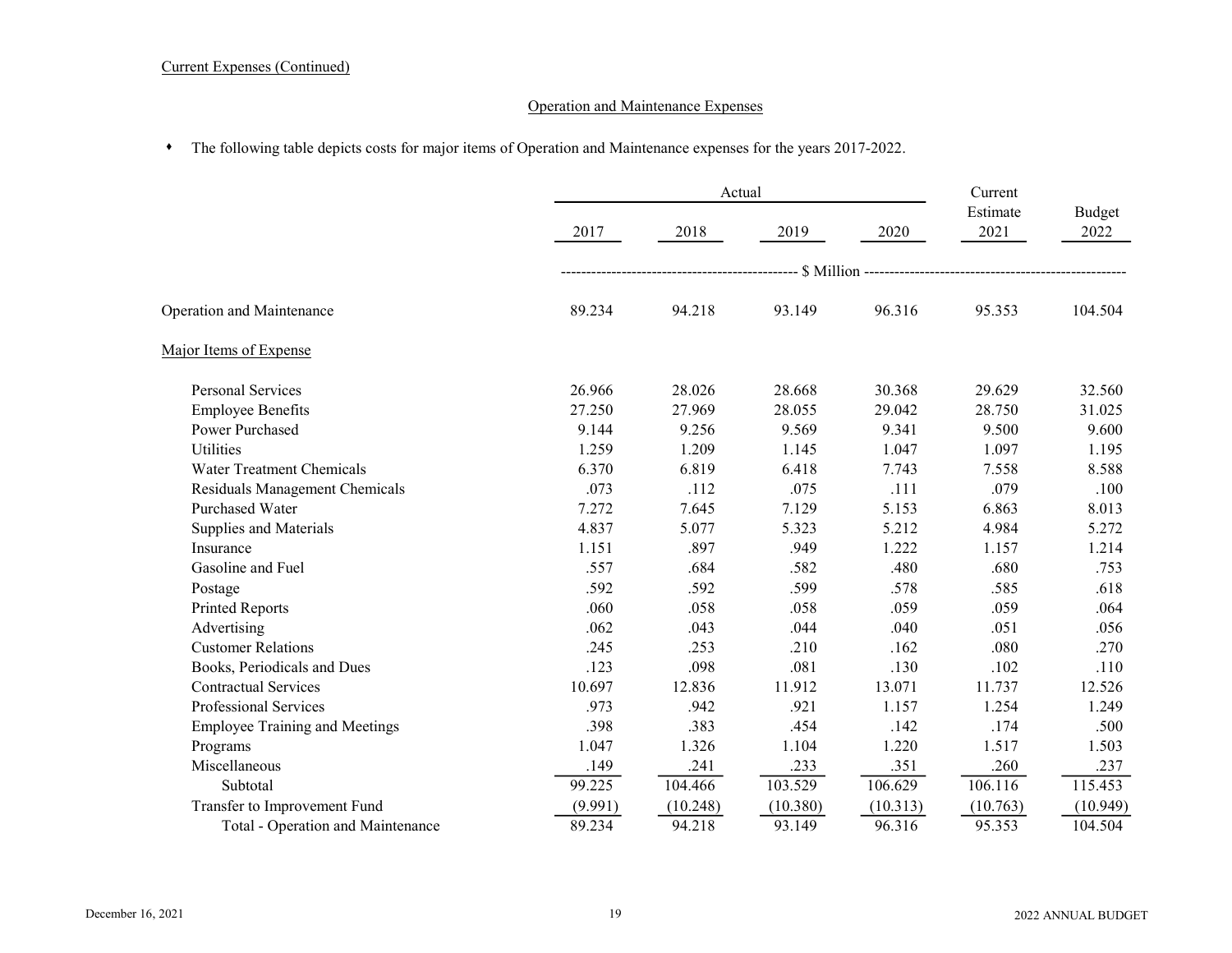#### VII. Net Revenues - Coverage

- \* Net Revenues are funds remaining after Current Expenses are deducted from Revenues.
- Net Revenues are allocated to: (1) Reserve for Current Expenses; (2) Debt Service Fund; (3) Reserve Fund; (4) Improvement Fund; and (5) General Fund.
- The following table depicts Net Revenues for the years 2017-2022:

|                            |         | Actual  |         |         |                  |                       |  |
|----------------------------|---------|---------|---------|---------|------------------|-----------------------|--|
|                            | 2017    | 2018    | 2019    | 2020    | Estimate<br>2021 | <b>Budget</b><br>2022 |  |
|                            |         |         |         |         |                  |                       |  |
| Revenues                   | 203.562 | 184.835 | 200.255 | 196.431 | 199.350          | 207.950               |  |
| <b>Current Expenses</b>    | 91.161  | 95.708  | 95.095  | 98.108  | 97.295           | 106.615               |  |
| Net Revenues Defined       | 112.401 | 89.127  | 105.160 | 98.323  | 102.055          | 101.335               |  |
| Transfer from Reserve Fund |         | 1.620   | .909    | 1.487   | 1.037            | .071                  |  |
| Net Revenues - Total       | 112.401 | 90.747  | 106.069 | 99.810  | 103.092          | 101.406               |  |
| Debt Service               | 43.257  | 42.981  | 42.988  | 40.711  | 44.326           | 42.484                |  |
| Coverage                   | 2.60    | 2.11    | 2.47    | 2.45    | 2.33             | 2.39                  |  |

#### VIII. Debt Service Fund

- s The Debt Service Fund was established to accumulate deposits necessary for the payment of the principal and interest on outstanding bond issues.
- \* In 2022, Fairfax Water's debt service will be \$42,484,307, which will provide a coverage ratio of 2.39. Coverage is derived by dividing Net Revenues by debt service.

#### IX. Reserve Fund

s The General Trust Indenture requires that the Reserve Fund be maintained at the "Reserve Requirement" which is defined in the Indenture to be an amount equal to the maximum amount of interest accruing on all outstanding bonds in the current or any future Bond Year. The current Reserve Requirement is \$18,654,307 which is funded with a Qualified Reserve Fund Substitute (Insurance) as well as approximately \$11 million in cash and securities.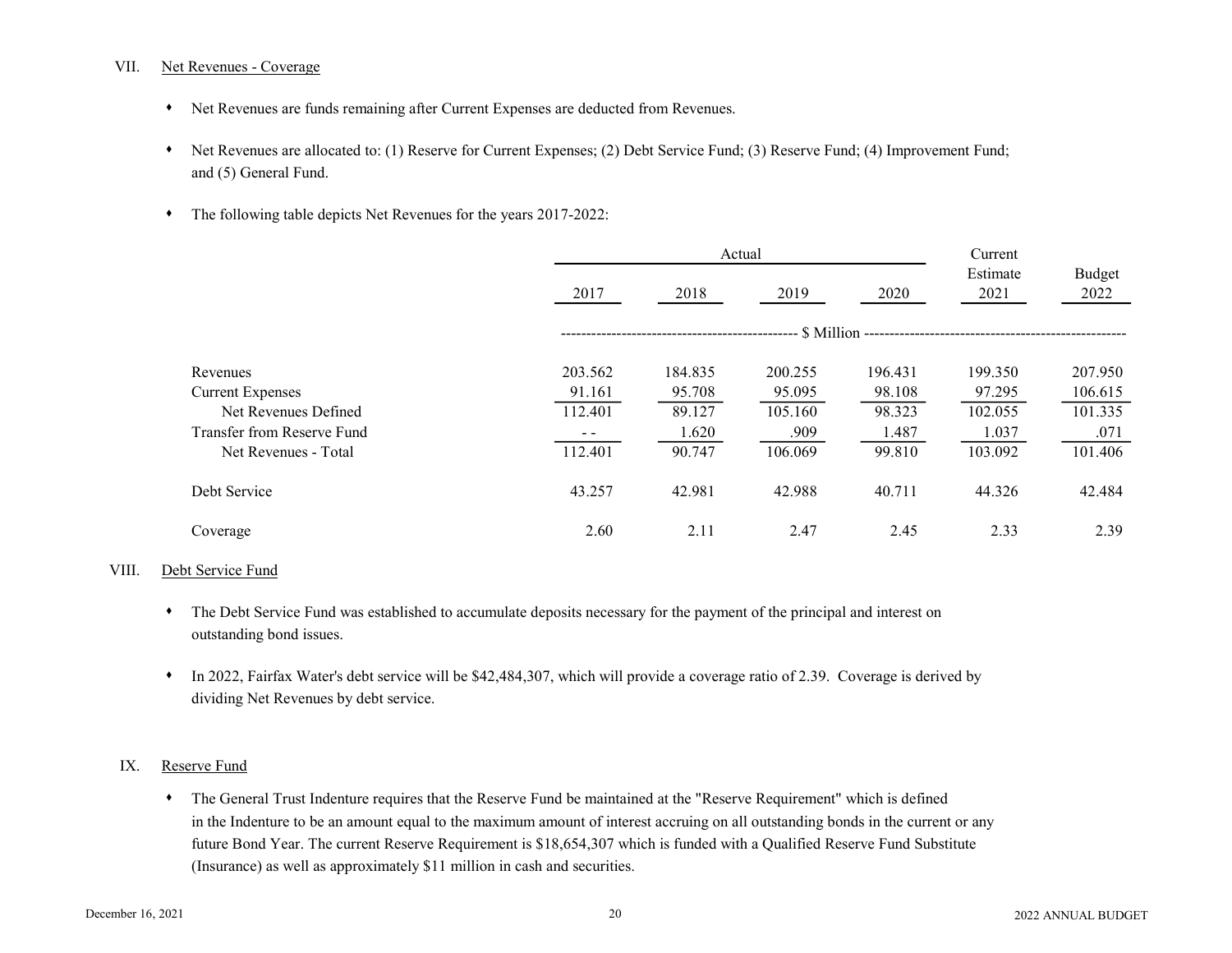#### X. Improvement Fund - Exhibit 5

The Improvement Fund is comprised of projects funded from Net Revenues and bond proceeds.

#### (1) Capital Improvement Program (Part A)

- The Part A Capital Improvement Program was completed in 2004.
- s Financing requirements for this program were satisfied in 1994 by the issuance of \$76.3 million in Water Revenue Bonds.
- (2) Capital Improvement Program (Part B)
	- s The Part B Capital Improvement Program includes projects in the Improvement Fund which are generally financed from Net Revenues, however, they may be funded from bond proceeds when appropriate. Projects include such items as major repairs to water mains, extensions of water mains, system improvements and the purchase of property and capital equipment, e.g., motor vehicles.
- (3) Capital Improvement Program (Part C)
	- The Part C Capital Improvement Program was completed in 2017.
	- $\bullet$  Financing for this program was satisfied with the issuance of revenue bonds and cash on hand.
- (4) Capital Improvement Program (Part D)
	- The Part D Capital Improvement Program was completed in 2020.
	- $\bullet$  Financing for this program was satisfied with the issuance of revenue bonds and cash on hand.

#### (5) Capital Improvement Program (Part E)

- The Part E Capital Improvement Program is currently estimated to cost \$0.105 million in 2022 of which \$0.085 million relates to expansion of transmission facilities in Tysons Corner and \$0.020 million relates to General Plant Facilities.
- s Financing for this program is from the issuance of revenue bonds and cash on hand.
- (6) Summary of Improvement Fund Budget
	- \* As depicted in the following table, it is expected that the Improvement Fund will have a balance of \$58.2 million on January 1, 2022. Improvement Fund receipts are estimated at \$53.9 million and expenditures are estimated at \$111.1 million, resulting in an expected balance of \$1.0 million on December 31, 2022.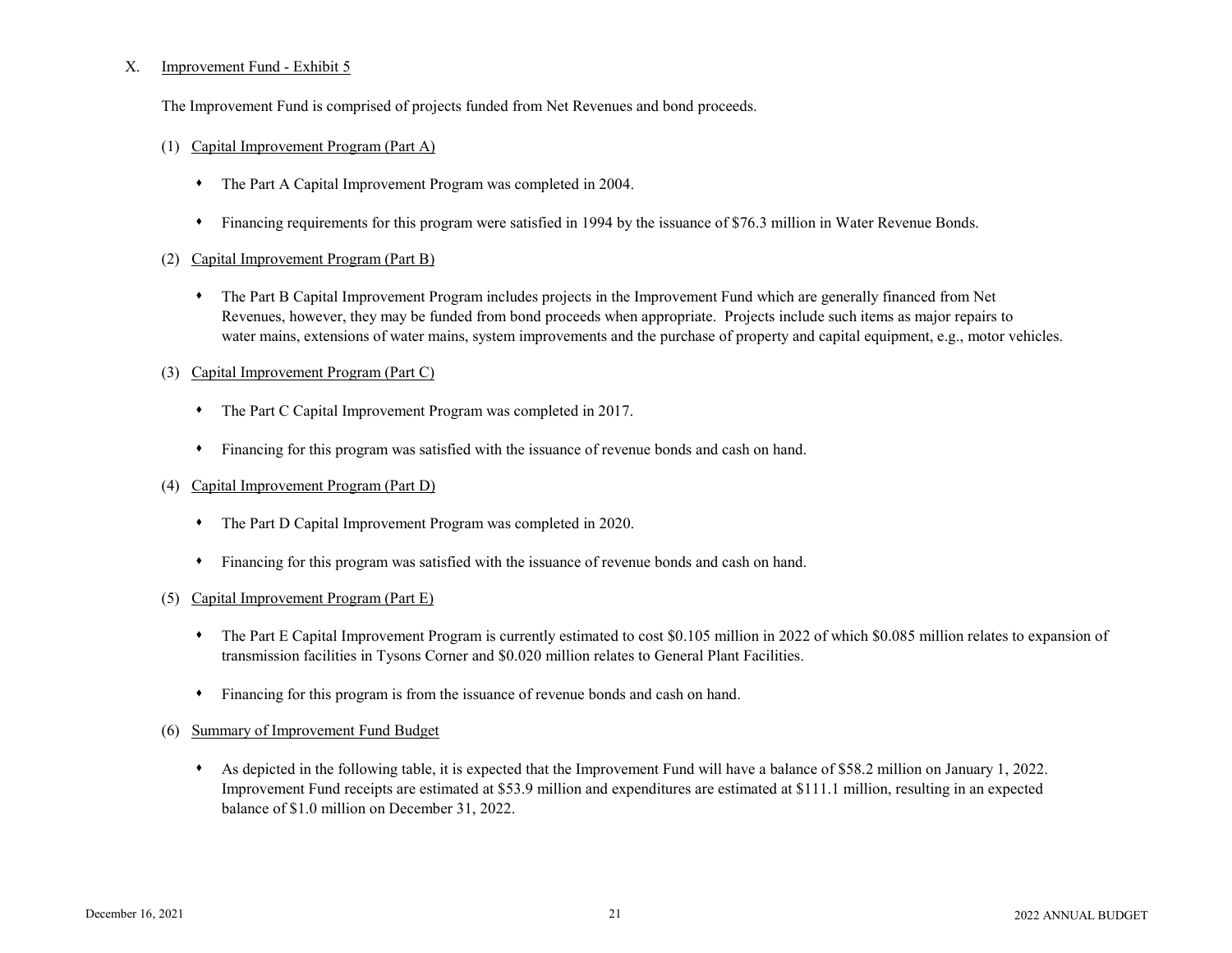#### Improvement Fund (Continued)

|                                       |         |        | Current |                                           |                  |                |
|---------------------------------------|---------|--------|---------|-------------------------------------------|------------------|----------------|
|                                       | 2017    | 2018   | 2019    | 2020                                      | Estimate<br>2021 | Budget<br>2022 |
|                                       |         |        |         | -- \$ Million --------------------------- |                  |                |
| Balance Carried Forward - January 1   | .843    | 23.642 | .308    | 1.313                                     | 10.153           | 58.176         |
| Receipts                              |         |        |         |                                           |                  |                |
| Transfer from Revenue Fund            | 11.000  | 11.000 | 11.000  | 11.000                                    | 11.000           | 11.000         |
| Transfer from General Fund            | 14.000  | 43.000 | 79.000  | 70.000                                    | 8.000            | 41.000         |
| <b>Bond Proceeds</b>                  | 75.531  | $- -$  | .522    | (.094)                                    | 100.342          | $ -$           |
| Investment Income and Other           | 1.279   | 2.111  | .699    | 5.157                                     | 2.796            | 1.850          |
| Total - Receipts                      | 101.810 | 56.111 | 91.221  | 86.063                                    | 122.138          | 53.850         |
| Disbursements                         |         |        |         |                                           |                  |                |
| Part B Capital Improvement Program    |         |        |         |                                           |                  |                |
| Materials and Supplies                | .417    | (.053) | (.116)  | (.209)                                    | .320             | .090           |
| <b>Refunds of Advances</b>            | .022    | .016   | .038    | .019                                      | .050             | .040           |
| General Expenses                      | 16.378  | 18.261 | 18.723  | 19.188                                    | 19.390           | 19.340         |
| Subdivision/Development Projects      | 1.170   | 1.012  | .851    | 1.077                                     | 1.030            | 1.010          |
| Extraordinary Maintenance and Repair  | 22.396  | 39.698 | 43.759  | 38.829                                    | 35.280           | 44.370         |
| Additions, Extensions and Betterments | 29.235  | 16.468 | 23.051  | 16.146                                    | 15.780           | 42.620         |
| <b>General Studies</b>                | 1.214   | 2.319  | 2.845   | 1.925                                     | 2.180            | 3.499          |
| Part D Capital Improvement Program    | 6.848   | 1.660  | .789    | .248                                      | $ -$             | $- -$          |
| Part E Capital Improvement Program    | 1.331   | .064   | .276    | $ -$                                      | .085             | .105           |
| Total - Disbursements                 | 79.011  | 79.445 | 90.216  | 77.223                                    | 74.115           | 111.074        |
| Balance Carried Forward - December 31 | 23.642  | .308   | 1.313   | 10.153                                    | 58.176           | .952           |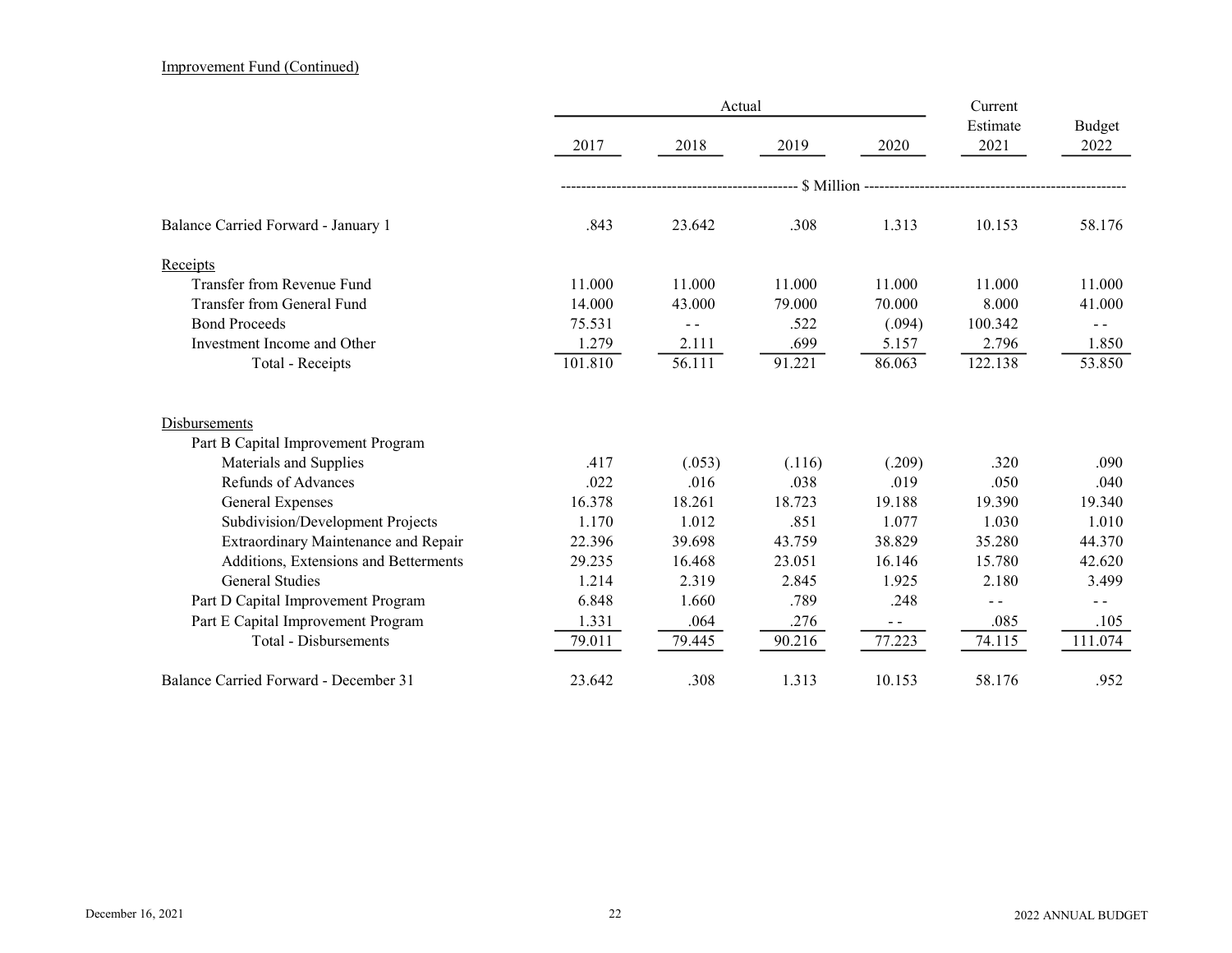## XI. General Fund

- The General Fund was established to provide funding for special activities of Fairfax Water.
- s Generally, Net Revenues in excess of those required to be deposited to the Debt Service Fund and Improvement Fund are deposited to the General Fund. It is expected that these funds will be subsequently transferred to the Improvement Fund.

|                              |         | Actual  |         |         |                  |                |  |  |
|------------------------------|---------|---------|---------|---------|------------------|----------------|--|--|
|                              | 2017    | 2018    | 2019    | 2020    | Estimate<br>2021 | Budget<br>2022 |  |  |
|                              |         |         |         |         |                  |                |  |  |
| General Fund Balance Forward |         |         |         |         |                  |                |  |  |
| January 1                    | 102.260 | 146.163 | 142.921 | 106.344 | 88.780           | 127.448        |  |  |
| December 31                  | 146.163 | 142.921 | 106.344 | 88.780  | 127.448          | 134.370        |  |  |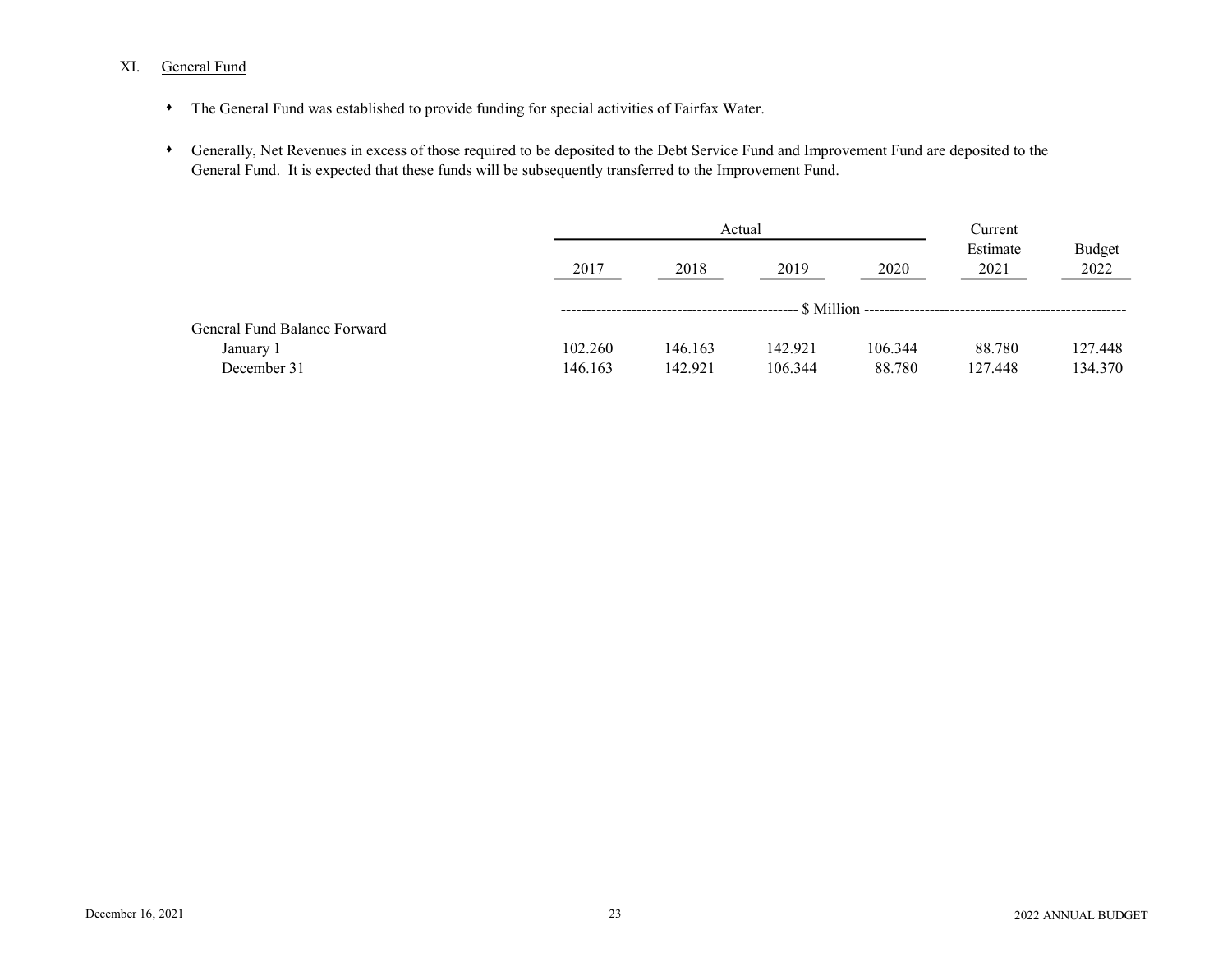#### XII. Personnel Requirements - Exhibits 6, 7, and 8

- The personnel complement is expected to remain constant in 2022 at a total of 475 authorized positions.
- s Total 2022 personal services costs are estimated at \$46.200 million, of which \$34.075 million and \$12.125 million are estimated to be charged to the Revenue and Improvement Funds, respectively.
- s The 2022 total budgeted personal services cost of \$46.200 million includes a cost-of-living adjustment of 4.4% effective the first pay period of 2022 based on the CPI-U for the 12-month period ending July 31, 2021.

|                                      |        | Actual |        |        |                  |                |
|--------------------------------------|--------|--------|--------|--------|------------------|----------------|
|                                      | 2017   | 2018   | 2019   | 2020   | Estimate<br>2021 | Budget<br>2022 |
| Number of Employees Added            | - -    |        |        |        |                  |                |
| Total Employees Authorized           | 475    | 475    | 475    | 475    | 475              | 475            |
| Total Payroll Cost (\$ Million)      | 38.548 | 39.828 | 40.469 | 42.795 | 42.041           | 46.200         |
| <b>Employees by Division</b>         |        |        |        |        |                  |                |
| Management                           | 50     | 50     | 48     | 49     | 28               | 28             |
| Administration                       |        |        |        |        | 20               | 20             |
| Finance                              | 109    | 109    | 110    | 109    | 110              | 110            |
| Planning and Engineering             | 64     | 64     | 64     | 64     | 60               | 60             |
| Technology                           | 46     | 46     | 46     | 46     | 50               | 50             |
| Production                           | 82     | 82     | 82     | 82     | 82               | 82             |
| <b>Transmission and Distribution</b> | 124    | 124    | 125    | 125    | 125              | 125            |
| Total                                | 475    | 475    | 475    | 475    | 475              | 475            |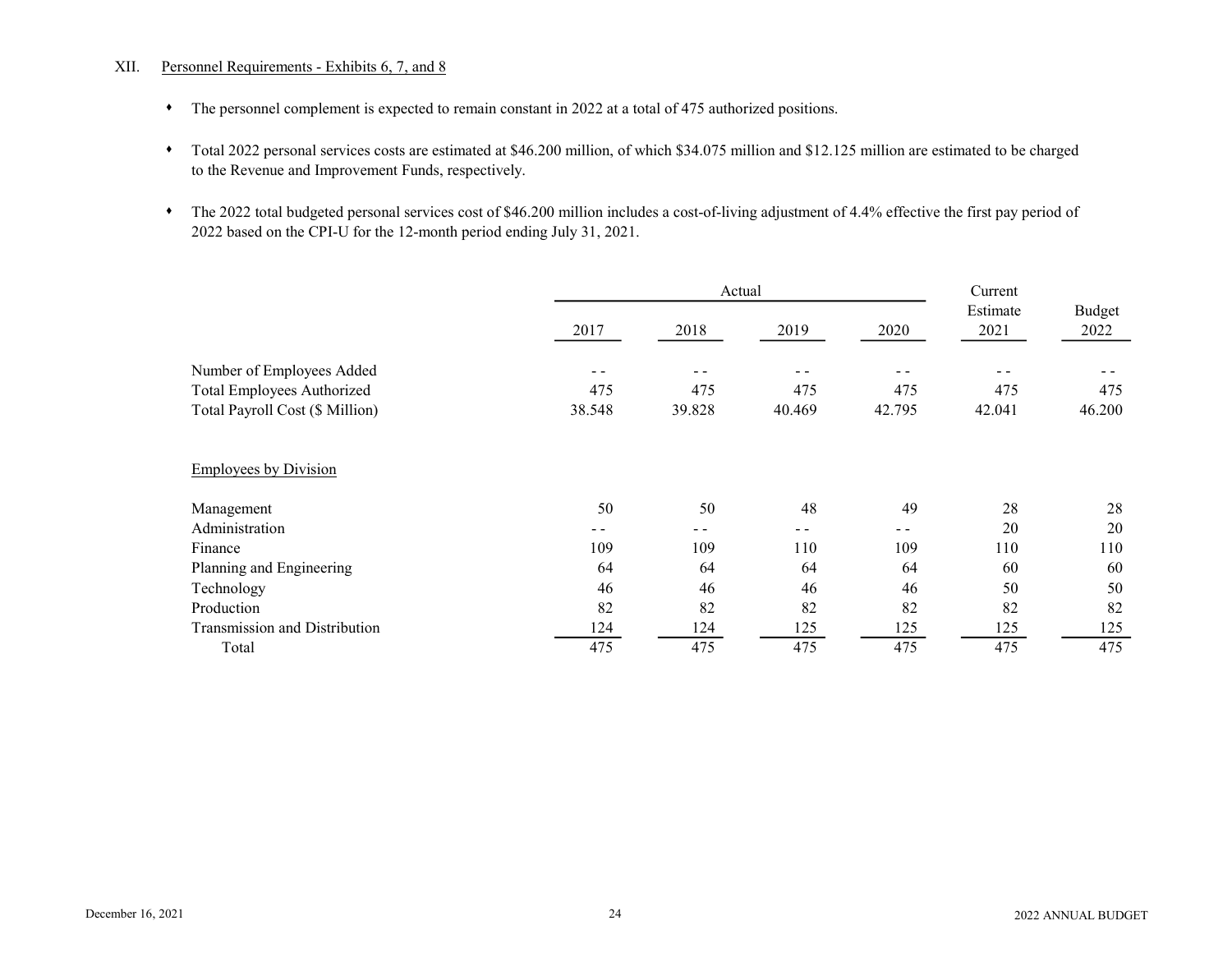# FAIRFAX WATER ANNUAL BUDGET FOR THE YEAR ENDING DECEMBER 31, 2022 DETAILS OF WATER SALES REVENUE

|                              |                |                               | 2021 Budget                    |                    |                | 2021 Current Estimate         |                                |                    | 2022 Budget    |                               |                                | % Increase / (Decrease) |                                                     |                   |                          |
|------------------------------|----------------|-------------------------------|--------------------------------|--------------------|----------------|-------------------------------|--------------------------------|--------------------|----------------|-------------------------------|--------------------------------|-------------------------|-----------------------------------------------------|-------------------|--------------------------|
|                              | Volume<br>(MG) | Sales<br>Revenue<br>(\$1,000) | Demand<br>Charges<br>(\$1,000) | Total<br>(\$1,000) | Volume<br>(MG) | Sales<br>Revenue<br>(\$1,000) | Demand<br>Charges<br>(\$1,000) | Total<br>(\$1,000) | Volume<br>(MG) | Sales<br>Revenue<br>(\$1,000) | Demand<br>Charges<br>(\$1,000) | Total<br>(\$1,000)      | Volume                                              | Sales<br>Revenue  | Demand<br>Charges        |
| <b>Wholesale Water Sales</b> |                |                               |                                |                    |                |                               |                                |                    |                |                               |                                |                         |                                                     |                   |                          |
| Virginia-American Water      |                |                               |                                |                    |                |                               |                                |                    |                |                               |                                |                         |                                                     |                   |                          |
| Alexandria District          | 5,600          | 7,672                         | 2,675                          | 10,347             | 5,600          | 7,840                         | 2,675                          | 10,515             | 5,600          | 7,840                         | 2,675                          | 10,515                  | $\overline{\phantom{a}}$                            |                   |                          |
| Prince William District      | 1,800          | 2,466                         | 1,596                          | 4,062              | 1,800          | 2,520                         | 1,596                          | 4,116              | 1,800          | 2,520                         | 1,897                          | 4,417                   | $\overline{\phantom{a}}$                            | $-$               | 18.9                     |
| Dulles International Airport | 250            | 423                           | 69                             | 492                | 230            | 389                           | 69                             | 458                | 260            | 439                           | 69                             | 508                     | 13.0                                                | 12.9              | $- -$                    |
| Fort Belvoir                 | 660            | 1,115                         | 1,093                          | 2,208              | 520            | 879                           | 1,093                          | 1,972              | 550            | 930                           | 1,093                          | 2,023                   | 5.8                                                 | 5.8               | $-$                      |
| <b>PWCSA</b>                 | 9,250          | 12,673                        | 668                            | 13,341             | 9,300          | 13,020                        | (866)                          | 12,154             | 9,500          | 13,300                        | 5,904                          | 19,204                  | 2.2                                                 | 2.2               | 781.8                    |
| Town of Herndon              | 800            | 1,096                         | 262                            | 1,358              | 740            | 1,036                         | 133                            | 1,169              | 750            | 1,050                         | 262                            | 1,312                   | 1.4                                                 | 1.4               | 97.0                     |
| Loudoun Water                | 5,600          | 5,152                         | 2,426                          | 7,578              | 6,500          | 5,525                         | 1,922                          | 7,447              | 6,500          | 5,525                         | 2,426                          | 7,951                   | $\hspace{0.05cm} -\hspace{0.05cm} -\hspace{0.05cm}$ | --                | 26.2                     |
| Town of Vienna               | 720            | 986                           | 617                            | 1,603              | 800            | 1,120                         | 617                            | 1,737              | 800            | 1,120                         | 617                            | 1,737                   | $\overline{\phantom{a}}$                            | --                |                          |
| Untreated                    |                |                               |                                |                    |                |                               |                                |                    |                |                               |                                |                         |                                                     |                   |                          |
| <b>Vulcan Materials</b>      | 80             | 21                            | $\overline{\phantom{a}}$       | 21                 | 74             | 19                            | $\overline{\phantom{a}}$       | 19                 | 80             | 21                            | $\overline{\phantom{a}}$       | 21                      | 8.1                                                 | 10.5              |                          |
| <b>PWCPA</b>                 | $\overline{2}$ |                               | $\overline{\phantom{a}}$       |                    |                | $\mathbf{0}$                  | $\overline{\phantom{a}}$       | $\overline{0}$     | 2              |                               | $--$                           |                         | 100.0                                               | 100.0             | $\overline{\phantom{a}}$ |
| Old Hickory                  | 20             | 5                             | $-\!$ $\!-$                    | 5                  | 20             | 5                             | $\overline{\phantom{m}}$       | 5                  | 20             | 5                             | $\overline{\phantom{a}}$       |                         | $\overline{\phantom{m}}$                            | $\qquad \qquad -$ |                          |
| Total - Wholesale            | 24,782         | 31,610                        | 9,406                          | 41,016             | 25,585         | 32,353                        | 7,239                          | 39,592             | 25,862         | 32,751                        | 14,943                         | 47,694                  | 1.1                                                 | 1.2               | 106.4                    |
| Retail Water Sales *         | 30,500         | 127,835                       | $\overline{\phantom{a}}$       | 127,835            | 29,800         | 128,438                       | $\overline{\phantom{a}}$       | 128,438            | 30,000         | 132,446                       | $\overline{\phantom{a}}$       | 132,446                 | 0.7                                                 | 3.1               | $\overline{\phantom{m}}$ |
| <b>Total - Water Sales</b>   | 55,282         | 159,445                       | 9,406                          | 168,851            | 55,385         | 160,791                       | 7,239                          | 168,030            | 55,862         | 165,197                       | 14,943                         | 180,140                 | 0.9                                                 | 2.7               | 106.4                    |

\* Budget columns include revenue associated with proposed retail rate revisions.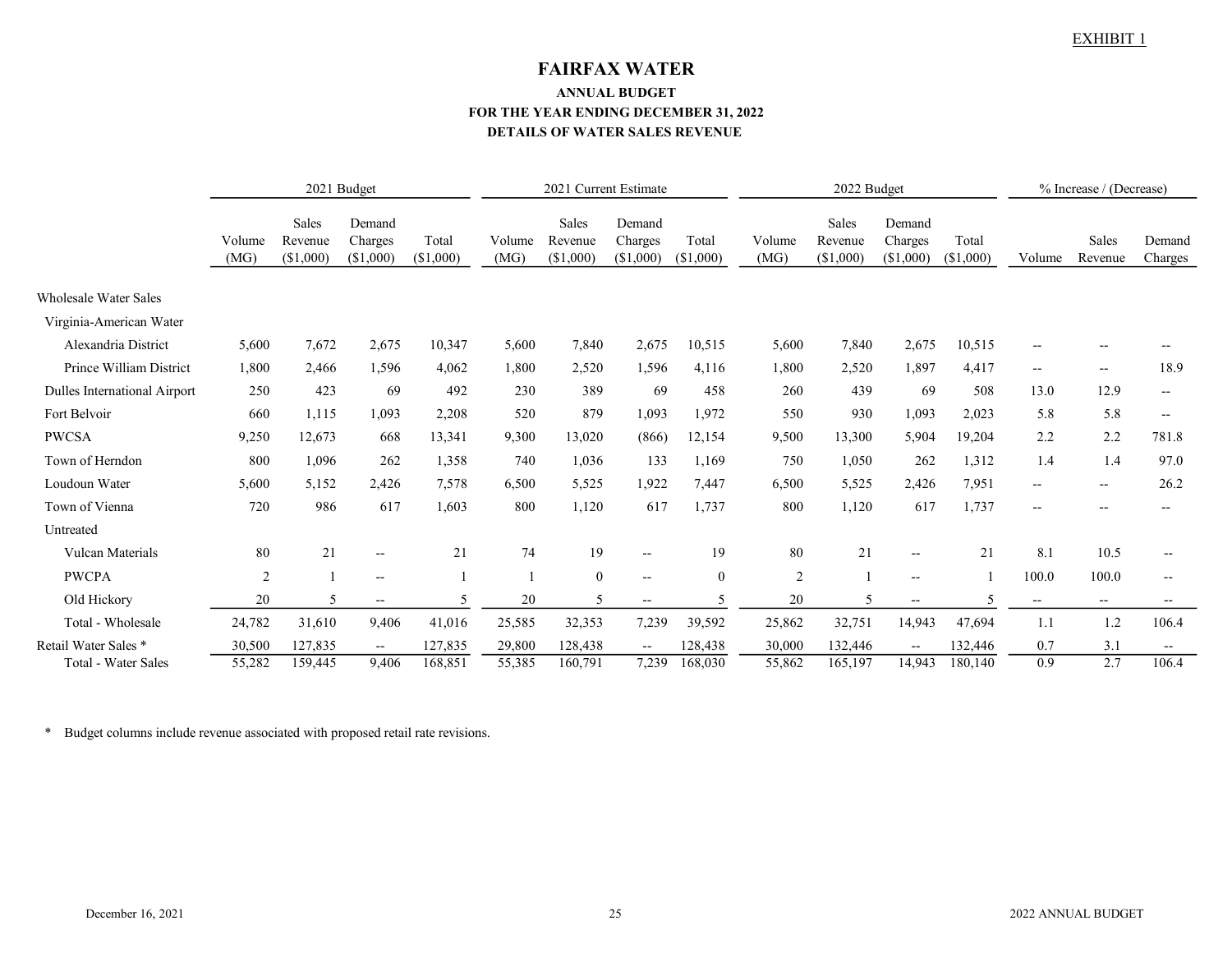# FAIRFAX WATER

# ANNUAL BUDGET FOR THE YEAR ENDING DECEMBER 31, 2022 DETAILS OF CURRENT EXPENSES

|                                                  |               | 2021         |               |            |
|--------------------------------------------------|---------------|--------------|---------------|------------|
|                                                  |               | Current      | 2022          | % Increase |
| Item                                             | <b>Budget</b> | Estimate     | <b>Budget</b> | (Decrease) |
| Personal Services                                |               |              |               |            |
| Salaries-Regular                                 | \$28,536,000  | \$27,488,000 | \$30,110,000  | 9.5        |
| Salaries-Overtime                                | 3,500,000     | 3,057,000    | 3,295,000     | 7.8        |
| Salaries-Stand-By                                | 124,000       | 107,000      | 120,000       | 12.1       |
| Salaries-Summer                                  | 300,000       | 110,000      | 300,000       | 172.7      |
| Salaries-Part-Time/Temporary                     | 200,000       | 245,000      | 250,000       | 2.0        |
| Subtotal                                         | 32,660,000    | 31,007,000   | 34,075,000    | 9.9        |
| <b>Employee Benefits</b>                         |               |              |               |            |
| <b>OASDI-FICA</b>                                | 3,210,000     | 3,050,000    | 3,350,000     | 9.8        |
| Health Insurance                                 | 5,850,000     | 5,770,000    | 5,850,000     | 1.4        |
| Life Insurance                                   | 130,000       | 120,000      | 130,000       | 8.3        |
| Disability Program                               | 80,000        | 80,000       | 80,000        | $ -$       |
| Retirement Program                               | 20,590,000    | 19,640,000   | 21,520,000    | 9.6        |
| <b>Educational Reimbursement</b>                 | 65,000        | 60,000       | 65,000        | 8.3        |
| Employee Assistance Program                      | 15,000        | 15,000       | 15,000        | $ -$       |
| Employee Awards Program                          | 15,000        | 15,000       | 15,000        | $ -$       |
| Subtotal                                         | 29,955,000    | 28,750,000   | 31,025,000    | 7.9        |
| Power Purchased                                  |               |              |               |            |
| Electricity - Production/Transmission Facilities | 9,600,000     | 9,500,000    | 9,600,000     | 1.1        |
| Utilities                                        |               |              |               |            |
| Electricity - Administrative Facilities          | 330,000       | 310,000      | 320,000       | 3.2        |
| Water and Sewer                                  | 270,000       | 250,000      | 265,000       | 6.0        |
| Heating Oil                                      | 50,000        | 40,000       | 50,000        | 25.0       |
| Heating Gas                                      | 400,000       | 350,000      | 400,000       | 14.3       |
| Telephone                                        | 110,000       | 90,000       | 100,000       | 11.1       |
| <b>Trash Removal</b>                             | 55,000        | 57,000       | 60,000        | 5.3        |
| Subtotal                                         | 1,215,000     | 1,097,000    | 1,195,000     | 8.9        |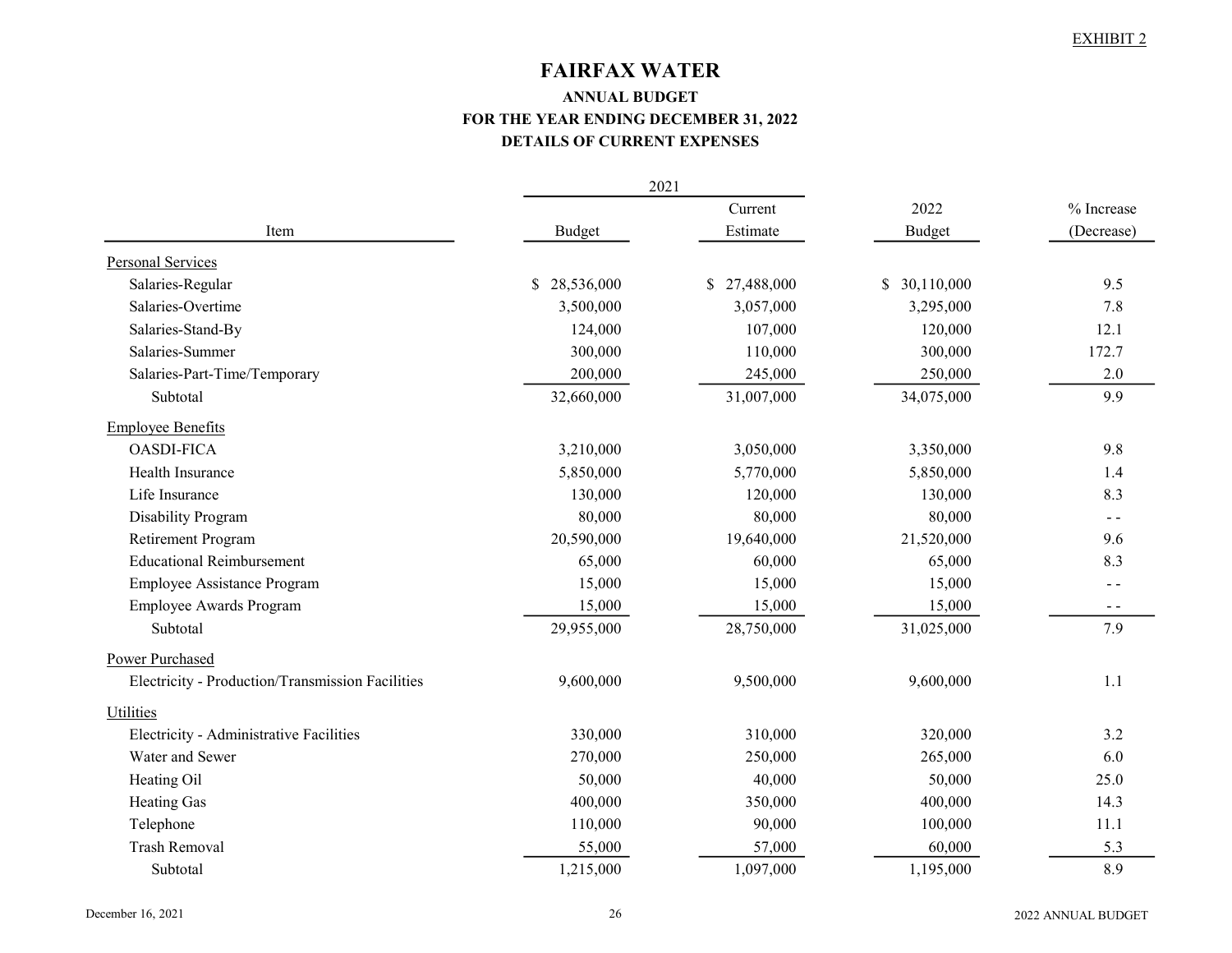|                                        |                 | 2021            |                 |            |
|----------------------------------------|-----------------|-----------------|-----------------|------------|
|                                        |                 | Current         | 2022            | % Increase |
| Item                                   | Budget          | Estimate        | Budget          | (Decrease) |
| Chemicals                              |                 |                 |                 |            |
| Coagulants:                            |                 |                 |                 |            |
| Poly Aluminum Chloride                 | \$<br>2,405,000 | 3,013,000<br>\$ | \$<br>3,239,000 | 7.5        |
| Polymers                               | 128,000         | 110,000         | 118,000         | 7.3        |
|                                        | 2,533,000       | 3,123,000       | 3,357,000       | $7.5$      |
| Disinfectant/Oxidant:                  |                 |                 |                 |            |
| Sodium Hypochlorite                    | 1,503,000       | 1,455,000       | 1,756,000       | 20.7       |
| Ammonium Hydroxide                     | 245,000         | 179,000         | 193,000         | 7.8        |
| Liquid Oxygen                          | 783,000         | 561,000         | 603,000         | 7.5        |
| Potassium Permanganate                 | 428,000         | 474,000         | 509,000         | 7.4        |
|                                        | 2,959,000       | 2,669,000       | 3,061,000       | 14.7       |
| pH Adjustment:                         |                 |                 |                 |            |
| Caustic Soda                           | 436,000         | 342,000         | 368,000         | 7.6        |
| Sulfuric Acid                          | 233,000         | 188,000         | 202,000         | 7.4        |
|                                        | 669,000         | 530,000         | 570,000         | 7.5        |
| <b>Corrosion Inhibitor:</b>            |                 |                 |                 |            |
| Phosphoric Acid                        | 534,000         | 381,000         | 410,000         | 7.6        |
| <b>Oral Health:</b>                    |                 |                 |                 |            |
| Hydrofluosilicic Acid (Fluoride)       | 267,000         | 256,000         | 275,000         | 7.4        |
| <b>Ozone Quenching/Reducing Agent:</b> |                 |                 |                 |            |
| Calcium Thiosulfate                    | 24,000          | 22,000          | 24,000          | 9.1        |
| Sodium Bisulfate                       | 27,000          | 38,000          | 41,000          | 7.9        |
|                                        | 51,000          | 60,000          | 65,000          | 8.3        |
| <b>Filter Media:</b>                   |                 |                 |                 |            |
| Granular Activated Carbon              | 815,000         | 539,000         | 850,000         | 57.7       |
|                                        | 815,000         | 539,000         | 850,000         | 57.7       |
| Subtotal                               | 7,828,000       | 7,558,000       | 8,588,000       | 13.6       |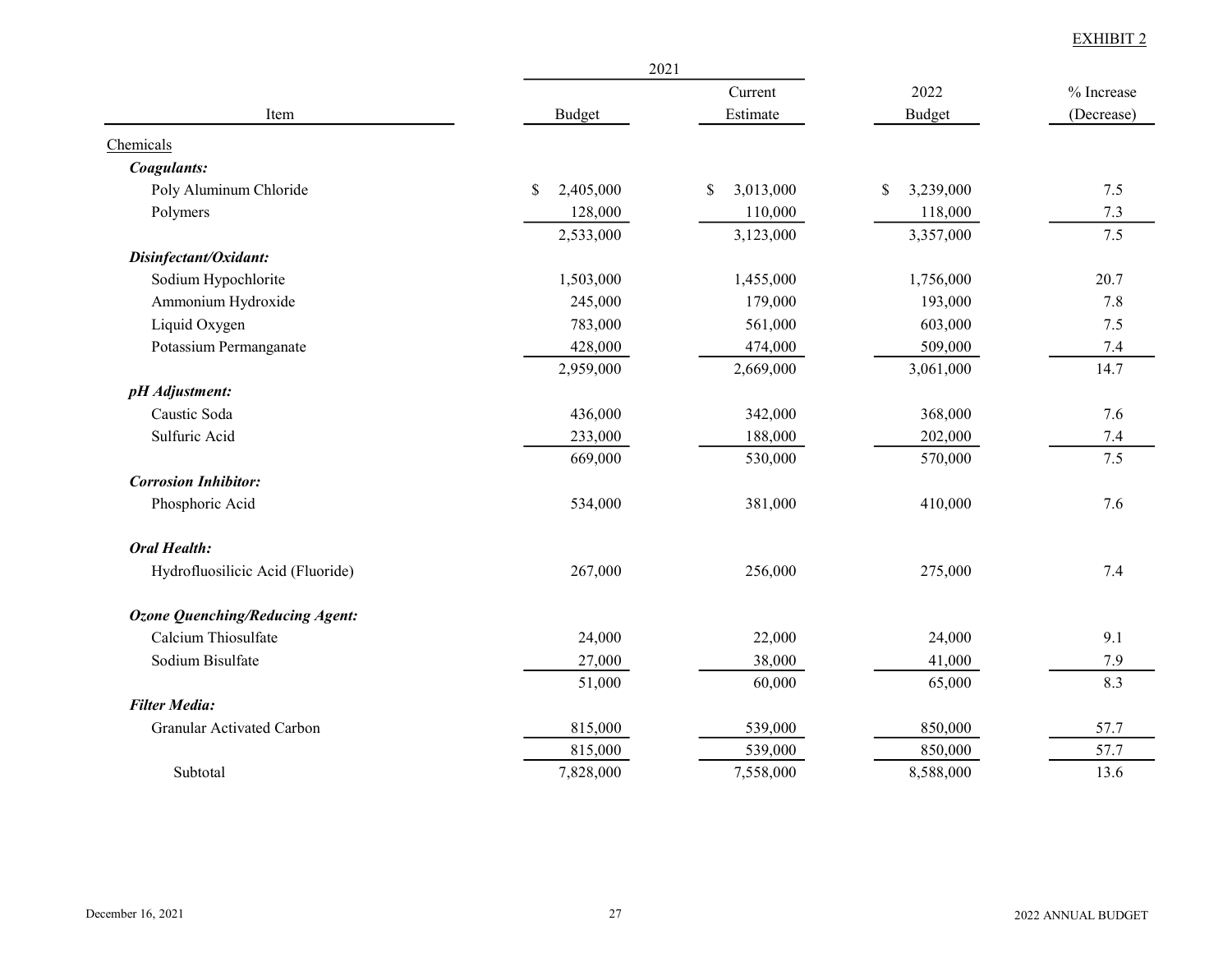|                                     |               | 2021         |                          |            |
|-------------------------------------|---------------|--------------|--------------------------|------------|
|                                     |               | Current      | 2022                     | % Increase |
| Item                                | <b>Budget</b> | Estimate     | <b>Budget</b>            | (Decrease) |
| Residuals Management Chemicals      |               |              |                          |            |
| Polymers                            | \$<br>100,000 | 79,000<br>\$ | 100,000<br><sup>\$</sup> | 26.6       |
| Subtotal                            | 100,000       | 79,000       | 100,000                  | 26.6       |
| Purchased Water                     |               |              |                          |            |
| Arlington                           | 2,000         |              |                          |            |
| Loudoun Water                       | 12,000        | 13,000       | 13,000                   |            |
| Washington Aqueduct                 | 8,350,000     | 6,850,000    | 8,000,000                | 16.8       |
| Subtotal                            | 8,364,000     | 6,863,000    | 8,013,000                | 16.8       |
| <b>Supplies</b>                     |               |              |                          |            |
| Cleaning and Custodial              | 50,000        | 47,000       | 50,000                   | 6.4        |
| Vehicle and Automotive              | 340,000       | 315,000      | 330,000                  | 4.8        |
| Laboratory                          | 650,000       | 500,000      | 600,000                  | 20.0       |
| Office                              | 100,000       | 115,000      | 100,000                  | (13.0)     |
| Computer                            | 300,000       | 195,000      | 200,000                  | 2.6        |
| Mechanical and Electrical           | 200,000       | 211,000      | 215,000                  | 1.9        |
| Safety                              | 300,000       | 280,000      | 300,000                  | 7.1        |
| Telephone and Communication         | 25,000        | 15,000       | 25,000                   | 66.7       |
| Photographic and Reproduction       | 80,000        | 54,000       | 65,000                   | 20.4       |
| <b>Small Tools</b>                  | 298,000       | 342,000      | 360,000                  | 5.3        |
| <b>Construction and Maintenance</b> | 850,000       | 737,000      | 775,000                  | 5.2        |
| Meter Parts and Supplies            | 120,000       | 95,000       | 110,000                  | 15.8       |
| Uniforms and Clothing               | 90,000        | 70,000       | 80,000                   | 14.3       |
| Security                            | 30,000        | 20,000       | 25,000                   | 25.0       |
| Miscellaneous                       | 125,000       | 135,000      | 135,000                  | $ -$       |
| Subtotal                            | 3,558,000     | 3,131,000    | 3,370,000                | 7.6        |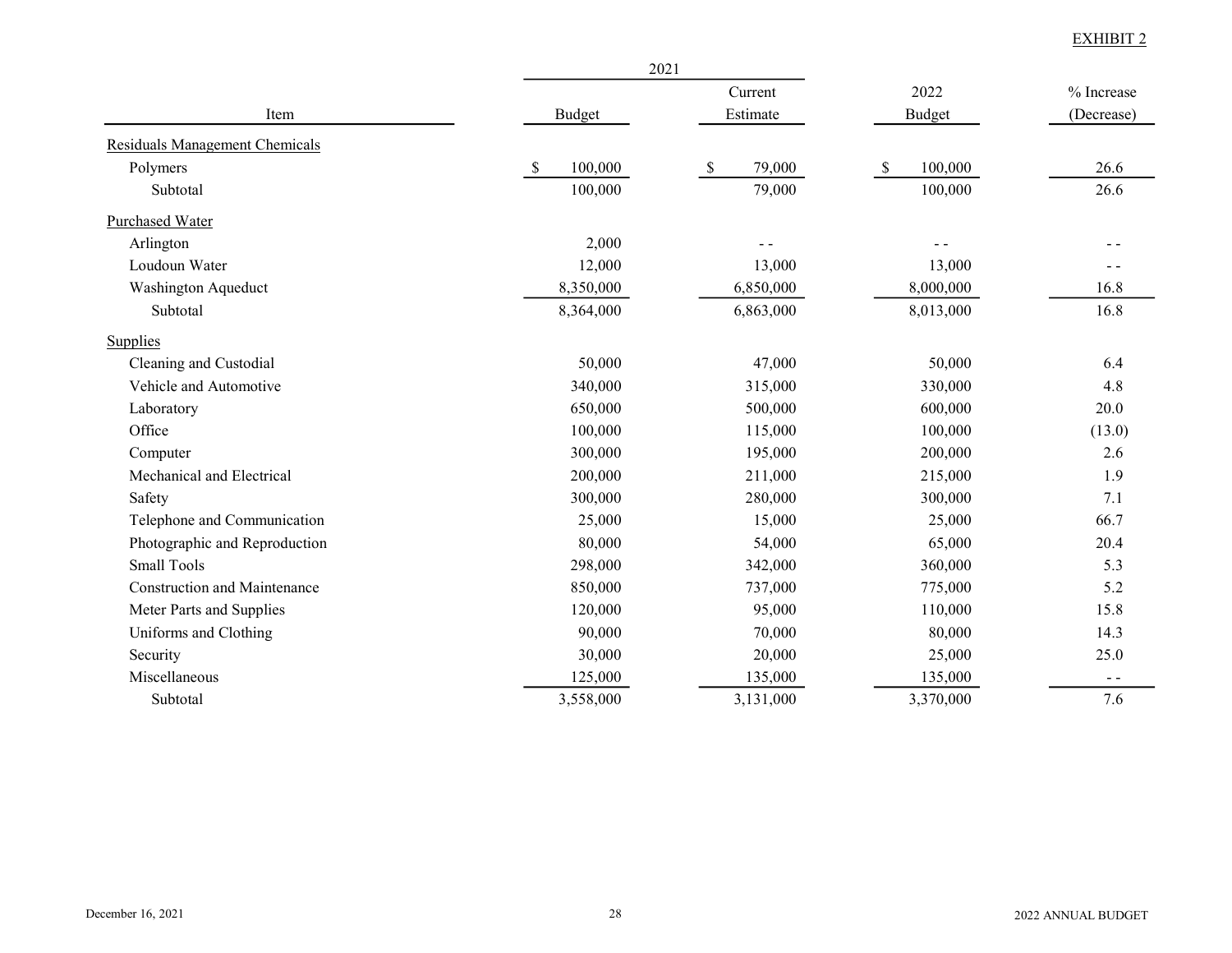|                                   |               | 2021                    |               |               |
|-----------------------------------|---------------|-------------------------|---------------|---------------|
|                                   |               | Current                 | 2022          | % Increase    |
| Item                              | <b>Budget</b> | Estimate                | <b>Budget</b> | (Decrease)    |
| Materials                         |               |                         |               |               |
| <b>Service Connection</b>         | \$<br>510,000 | $\mathbb{S}$<br>608,000 | \$<br>626,000 | 3.0           |
| Meters                            | 250,000       | 165,000                 | 170,000       | 3.0           |
| Hydrants and Appurtenances        | 150,000       | 136,000                 | 140,000       | 2.9           |
| Pipe and Appurtenances            | 240,000       | 334,000                 | 344,000       | 3.0           |
| Valves and Appurtenances          | 190,000       | 151,000                 | 156,000       | 3.3           |
| Pumps and Appurtenances           | 90,000        | 55,000                  | 57,000        | 3.6           |
| Instrumentation and SCADA         | 278,000       | 295,000                 | 310,000       | 5.1           |
| Automotive                        | 10,000        | 9,000                   | 10,000        | 11.1          |
| <b>Electrical and Electronics</b> | 230,000       | 224,000                 | 230,000       | 2.7           |
| Mechanical                        | 150,000       | 78,000                  | 80,000        | 2.6           |
| Hardware/Small Tools              | 7,000         | 9,000                   | 10,000        | 11.1          |
| <b>HVAC</b>                       | 90,000        | 102,000                 | 105,000       | 2.9           |
| Lube and Fluids                   | 25,000        | 21,000                  | 25,000        | 19.0          |
| <b>Treatment Media</b>            | 135,000       | 150,000                 | 150,000       | $\sim$ $\sim$ |
| Miscellaneous General Materials   | 150,000       | 80,000                  | 85,000        | 6.3           |
| Subtotal                          | 2,505,000     | 2,417,000               | 2,498,000     | 3.4           |
| Insurance                         |               |                         |               |               |
| Workmen's Compensation            | 400,000       | 458,000                 | 487,000       | 6.3           |
| Liability                         | 225,000       | 240,000                 | 245,000       | 2.1           |
| Motor Vehicle                     | 130,000       | 110,000                 | 120,000       | 9.1           |
| Property                          | 285,000       | 297,000                 | 302,000       | 1.7           |
| Unemployment Compensation         | 10,000        | 10,000                  | 10,000        | $ -$          |
| Miscellaneous Insurance           | 50,000        | 42,000                  | 50,000        | 19.0          |
| Subtotal                          | 1,100,000     | 1,157,000               | 1,214,000     | 4.9           |
| Gasoline and Fuel                 |               |                         |               |               |
| Gasoline                          | 550,000       | 575,000                 | 633,000       | 10.1          |
| Diesel Fuel                       | 140,000       | 100,000                 | 110,000       | 10.0          |
| Other Fuel                        | 10,000        | 5,000                   | 10,000        | 100.0         |
| Subtotal                          | 700,000       | 680,000                 | 753,000       | 10.7          |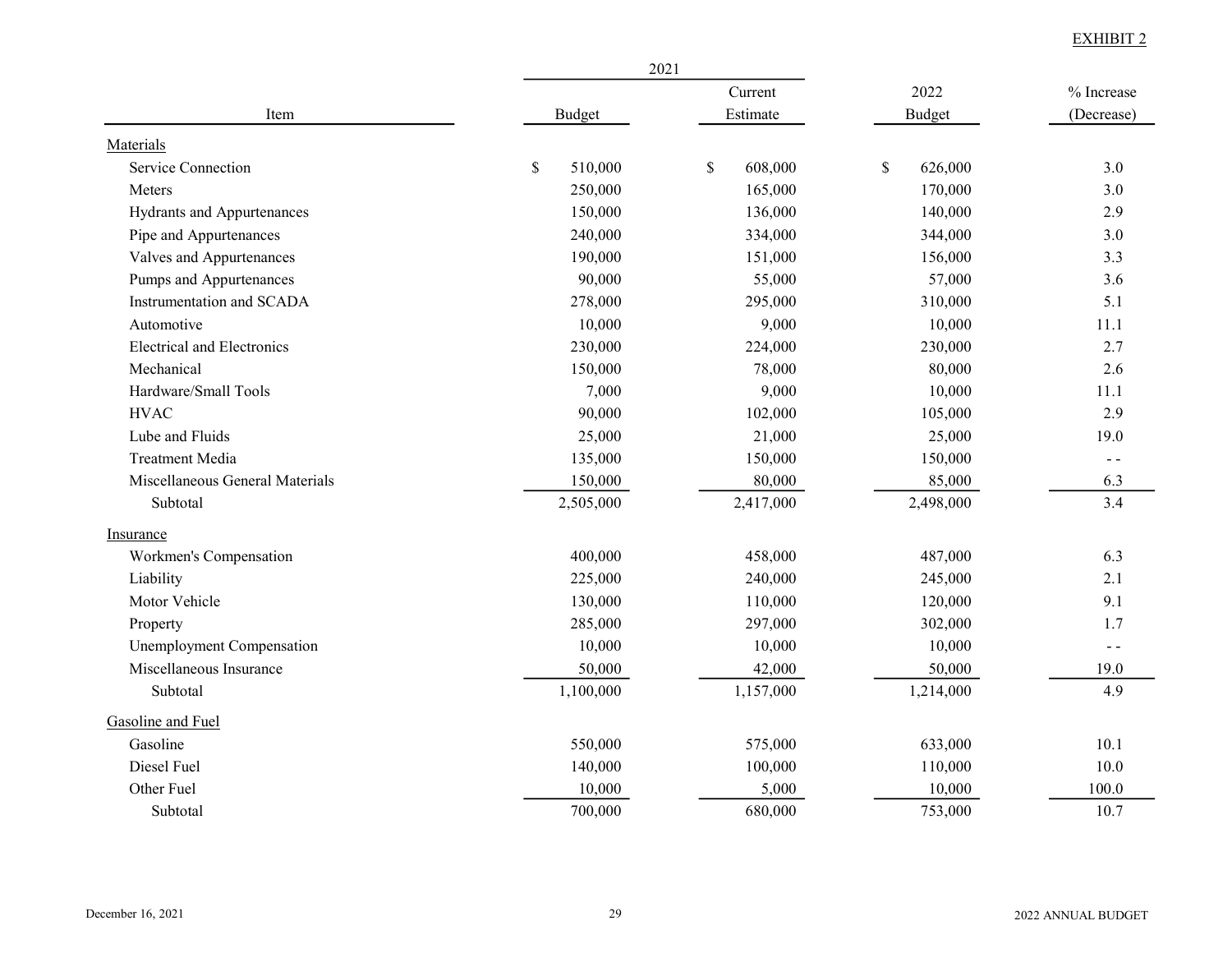|                                  | 2021          |               |               |            |
|----------------------------------|---------------|---------------|---------------|------------|
|                                  |               | Current       | 2022          | % Increase |
| Item                             | Budget        | Estimate      | <b>Budget</b> | (Decrease) |
| Postage and Parcel Service       |               |               |               |            |
| Postage                          | \$<br>580,000 | \$<br>550,000 | \$<br>580,000 | 5.5        |
| Parcel Service                   | 40,000        | 35,000        | 38,000        | 8.6        |
| Subtotal                         | 620,000       | 585,000       | 618,000       | 5.6        |
| Reports                          |               |               |               |            |
| Annual Report                    | 2,000         | 1,000         | 2,000         | 100.0      |
| Consumer Confidence Report       | 61,000        | 58,000        | 62,000        | 6.9        |
| Subtotal                         | 63,000        | 59,000        | 64,000        | 8.5        |
| Advertising                      |               |               |               |            |
| Recruiting                       | 32,000        | 36,000        | 36,000        |            |
| Other Advertising                | 20,000        | 15,000        | 20,000        | 33.3       |
| Subtotal                         | 52,000        | 51,000        | 56,000        | 9.8        |
| <b>Customer Relations</b>        |               |               |               |            |
| Visitor Education Center         | 20,000        | $ -$          | 20,000        | 100.0      |
| Special Tours and Programs       | 60,000        |               | 60,000        | 100.0      |
| <b>Printed Literature</b>        | 70,000        | 70,000        | 70,000        |            |
| Miscellaneous Customer Relations | 120,000       | 10,000        | 120,000       | 1100.0     |
| Subtotal                         | 270,000       | 80,000        | 270,000       | 237.5      |
| Books, Periodicals and Dues      |               |               |               |            |
| Reference Materials              | 20,000        | 7,000         | 10,000        | 42.9       |
| Periodical Subscriptions         | 10,000        | 8,000         | 10,000        | 25.0       |
| <b>Association Dues</b>          | 80,000        | 87,000        | 90,000        | 3.4        |
| Subtotal                         | 110,000       | 102,000       | 110,000       | 7.8        |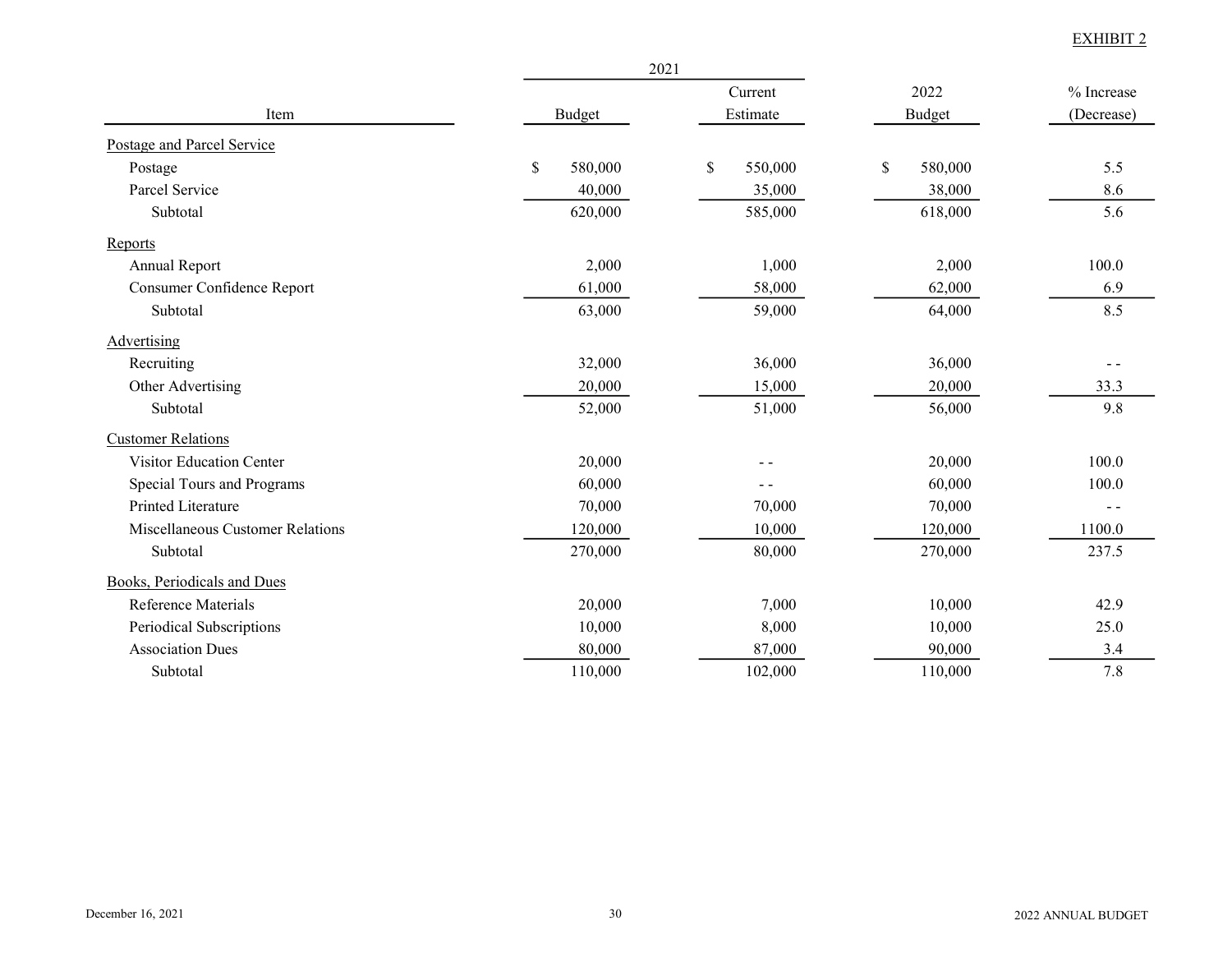|                                            | 2021                       |                         |                 |               |
|--------------------------------------------|----------------------------|-------------------------|-----------------|---------------|
|                                            |                            | Current                 | 2022            | % Increase    |
| Item                                       | <b>Budget</b>              | Estimate                | <b>Budget</b>   | (Decrease)    |
| <b>Contractual Services</b>                |                            |                         |                 |               |
| <b>Equipment Maintenance</b>               | 1,100,000<br><sup>\$</sup> | $\mathbb{S}$<br>900,000 | \$<br>1,100,000 | 22.2          |
| <b>Building/Grounds Maintenance</b>        | 1,000,000                  | 850,000                 | 1,000,000       | 17.6          |
| <b>Computer Hosting Services</b>           | 600,000                    | 380,000                 | 400,000         | 5.3           |
| <b>Equipment Rental</b>                    | 60,000                     | 55,000                  | 60,000          | 9.1           |
| Uniform Rental                             | 230,000                    | 254,000                 | 260,000         | 2.4           |
| Computer Application Support and Licensing | 2,600,000                  | 2,830,000               | 2,980,000       | 5.3           |
| Telephone and Communication                | 650,000                    | 630,000                 | 650,000         | 3.2           |
| Residuals Management                       | 400,000                    | 330,000                 | 400,000         | 21.2          |
| Hazardous Waste Disposal                   | 82,000                     | 84,000                  | 84,000          | $\sim$ $\sim$ |
| Pavement Replacement                       | 4,028,000                  | 2,000,000               | 2,300,000       | 15.0          |
| Security                                   | 750,000                    | 848,000                 | 800,000         | (5.7)         |
| Electrical                                 | 270,000                    | 203,000                 | 220,000         | 8.4           |
| Diving                                     | 55,000                     | 50,000                  | 55,000          | 10.0          |
| Safety and Health                          | 220,000                    | 148,000                 | 200,000         | 35.1          |
| <b>Temporary Staffing</b>                  | 350,000                    | 192,000                 | 200,000         | 4.2           |
| <b>Bill Print Services</b>                 | 250,000                    | 228,000                 | 250,000         | 9.6           |
| <b>Information Technology</b>              | 300,000                    | 500,000                 | 300,000         | (40.0)        |
| Spoil Disposal                             | 640,000                    | 825,000                 | 825,000         | $ -$          |
| Lease - Central Maintenance Facility       | 237,000                    | 180,000                 | 242,000         | 34.4          |
| Other Contractual Services                 | 280,000                    | 250,000                 | 200,000         | (20.0)        |
| Subtotal                                   | 14,102,000                 | 11,737,000              | 12,526,000      | 6.7           |
| Professional Services                      |                            |                         |                 |               |
| Banking                                    | 170,000                    | 165,000                 | 170,000         | 3.0           |
| Insurance                                  | 10,000                     | 5,000                   | 10,000          | 100.0         |
| Financial                                  | 310,000                    | 290,000                 | 310,000         | 6.9           |
| Legal                                      | 300,000                    | 288,000                 | 300,000         | 4.2           |
| Trustee                                    | 40,000                     | 38,000                  | 41,000          | 7.9           |
| Management Consultants                     | 400,000                    | 340,000                 | 350,000         | 2.9           |
| <b>Advocacy Services</b>                   | 48,000                     | 48,000                  | 48,000          | $ -$          |
| Other Professional Services                | 20,000                     | 80,000                  | 20,000          | (75.0)        |
| Subtotal                                   | 1,298,000                  | 1,254,000               | 1,249,000       | (0.4)         |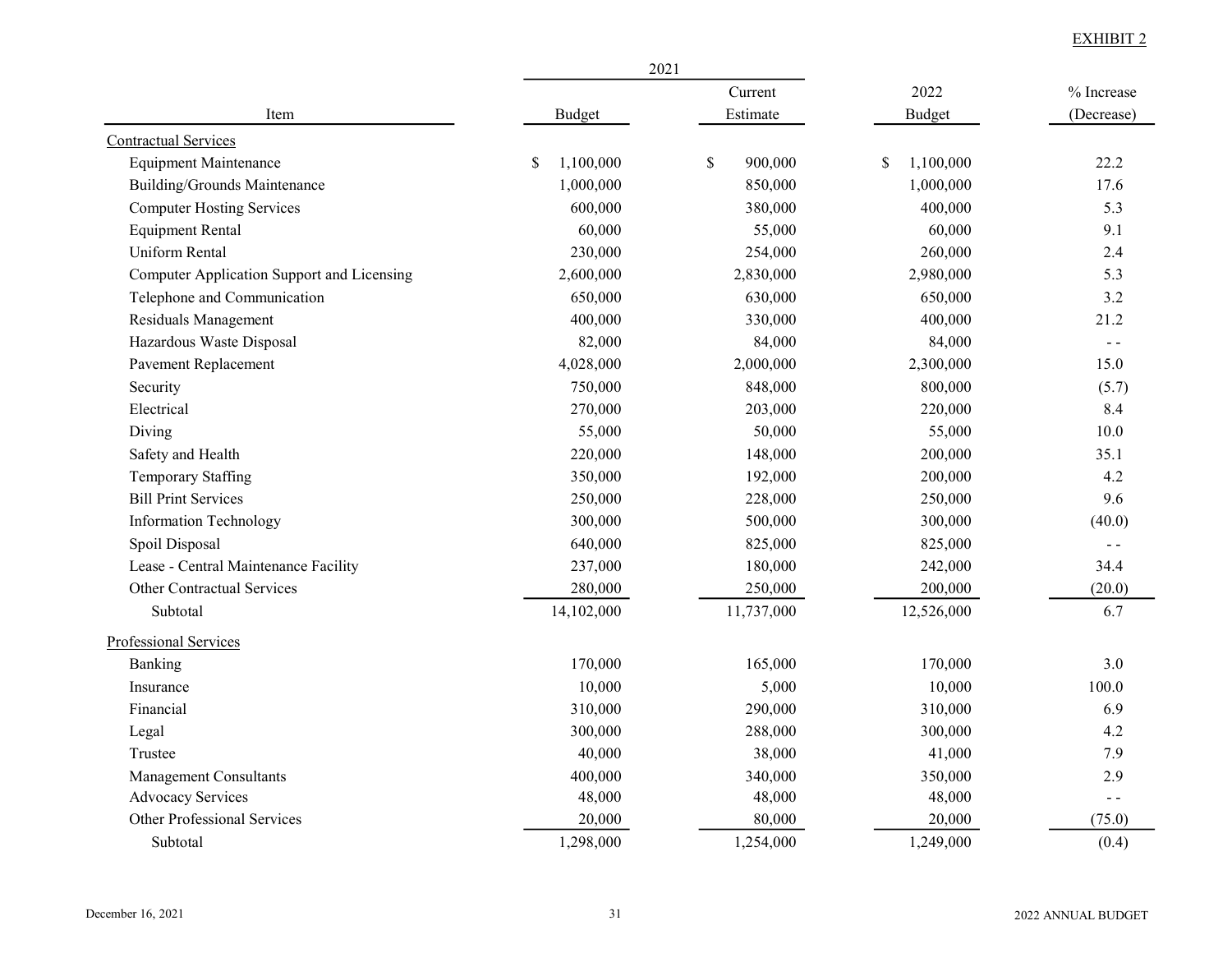|                                                      | 2021           |               |               |            |
|------------------------------------------------------|----------------|---------------|---------------|------------|
|                                                      |                | Current       | 2022          | % Increase |
| Item                                                 | Budget         | Estimate      | <b>Budget</b> | (Decrease) |
| <b>Employee Training and Meetings</b>                |                |               |               |            |
| <b>Employee Training</b>                             | \$<br>340,000  | \$<br>122,000 | \$<br>340,000 | 178.7      |
| Professional Meetings                                | 70,000         | 20,000        | 70,000        | 250.0      |
| <b>Board Travel</b>                                  | 10,000         | 2,000         | 10,000        | 400.0      |
| Miscellaneous Travel and Meetings                    | 80,000         | 30,000        | 80,000        | 166.7      |
| Subtotal                                             | 500,000        | 174,000       | 500,000       | 187.4      |
| Programs                                             |                |               |               |            |
| <b>Cross Connection Control</b>                      | 650,000        | 890,000       | 753,000       | (15.4)     |
| <b>Utilities Notification</b>                        | 190,000        | 190,000       | 195,000       | 2.6        |
| Potomac River Reservoirs                             | 175,000        | 222,000       | 225,000       | 1.4        |
| Virginia Technical Assistance Fund (State User Fees) | 160,000        | 160,000       | 160,000       |            |
| Sustainability Initiative                            | $ -$           |               | 100,000       | 100.0      |
| Water Supply Stakeholder Outreach Program            | 55,000         | 55,000        | 70,000        | 27.3       |
| Subtotal                                             | 1,230,000      | 1,517,000     | 1,503,000     | (0.9)      |
| Miscellaneous                                        |                |               |               |            |
| <b>Highway Permits</b>                               | 20,000         | 12,000        | 20,000        | 66.7       |
| Professional Licenses                                | 7,000          | 7,000         | 7,000         |            |
| Injuries and Damages                                 | 100,000        | 151,000       | 100,000       | (33.8)     |
| Miscellaneous                                        | 100,000        | 90,000        | 110,000       | 22.2       |
| Subtotal                                             | 227,000        | 260,000       | 237,000       | (8.8)      |
| Subtotal - Current Expenses                          | 116,057,000    | 108,058,000   | 117,564,000   | 8.8        |
| Less: Reimbursable Services                          | (10, 763, 000) | (10,763,000)  | (10,949,000)  | 1.7        |
| <b>Total - Current Expenses</b>                      | 105,294,000    | 97,295,000    | 106,615,000   | 9.6        |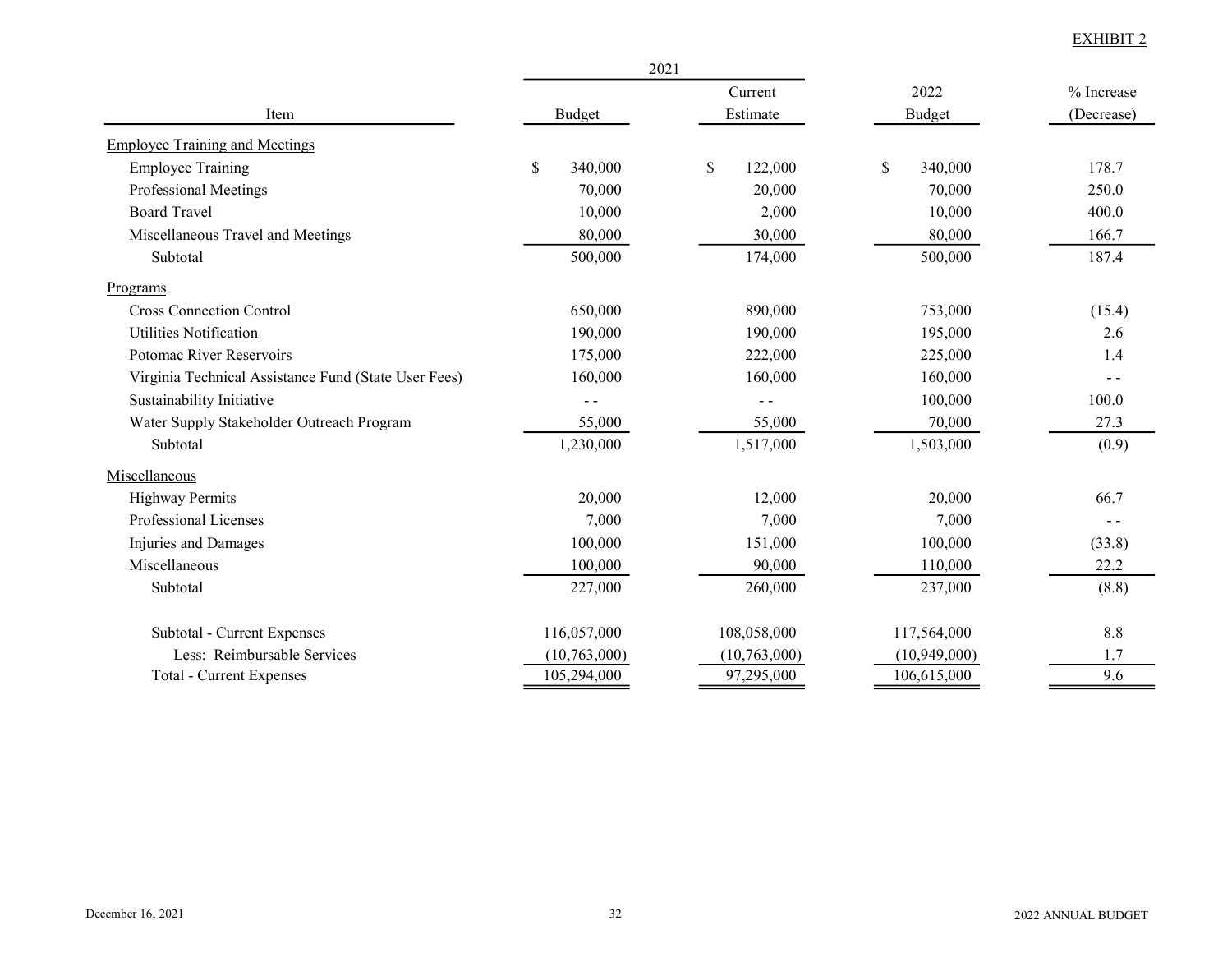# FAIRFAX WATER

# ANNUAL BUDGET FOR THE YEAR ENDING DECEMBER 31, 2022 SUMMARY OF CURRENT EXPENSES

|                                           | 2021          |               |               |            |  |
|-------------------------------------------|---------------|---------------|---------------|------------|--|
|                                           |               | Current       | 2022          | % Increase |  |
| Item                                      | Budget        | Estimate      | <b>Budget</b> | (Decrease) |  |
|                                           |               |               |               |            |  |
| <b>Operation and Maintenance Expenses</b> |               |               |               |            |  |
| Supply                                    |               |               |               |            |  |
| Occoquan                                  |               |               |               |            |  |
| <b>Personal Services</b>                  | \$<br>340,000 | \$<br>340,000 | \$<br>374,000 | 10.0       |  |
| Power Purchased                           | 1,056,000     | 1,078,000     | 1,089,000     | 1.0        |  |
| Water Treatment Chemicals                 | 42,000        | 58,000        | 59,000        | 1.7        |  |
| Supplies and Materials                    | 63,000        | 36,000        | 38,000        | 5.6        |  |
| <b>Contractual Services</b>               | 102,000       | 83,000        | 89,000        | 7.2        |  |
| Programs                                  | 55,000        | 55,000        | 70,000        | 27.3       |  |
| Subtotal                                  | 1,658,000     | 1,650,000     | 1,719,000     | 4.2        |  |
| Potomac                                   |               |               |               |            |  |
| <b>Personal Services</b>                  | 309,000       | 329,000       | 362,000       | 10.0       |  |
| Power Purchased                           | 2,056,000     | 2,018,000     | 2,039,000     | 1.0        |  |
| <b>Utilities</b>                          | 70,000        | 78,000        | 85,000        | 9.0        |  |
| Supplies and Materials                    | 68,000        | 87,000        | 92,000        | 5.7        |  |
| <b>Contractual Services</b>               | 169,000       | 151,000       | 161,000       | 6.6        |  |
| Programs                                  | 175,000       | 222,000       | 225,000       | 1.4        |  |
| Subtotal                                  | 2,847,000     | 2,885,000     | 2,964,000     | 2.7        |  |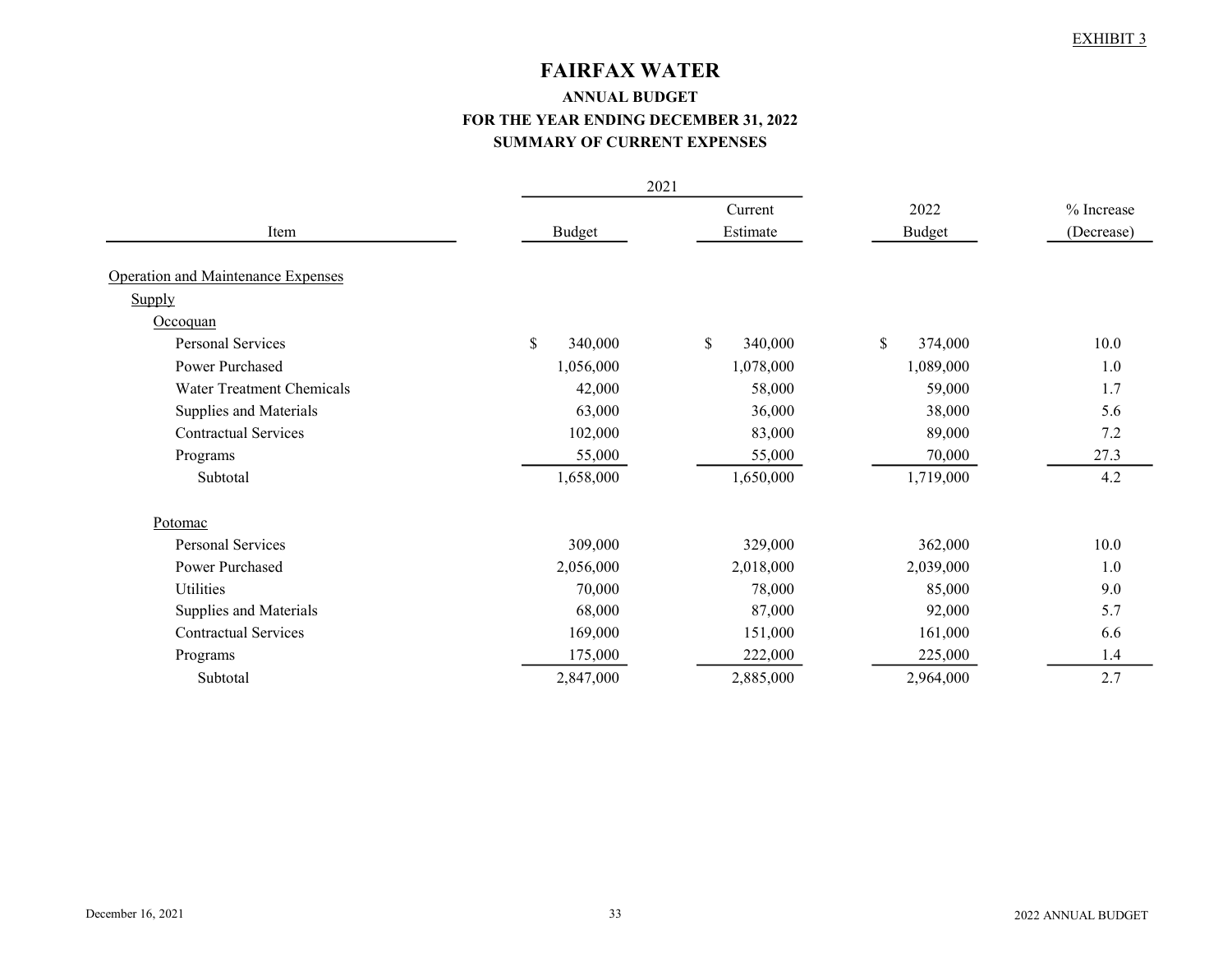|                             |            | 2021       |               |              |
|-----------------------------|------------|------------|---------------|--------------|
|                             |            | Current    | 2022          | $%$ Increase |
| Item                        | Budget     | Estimate   | <b>Budget</b> | (Decrease)   |
| Purchased                   |            |            |               |              |
| Personal Services           | 45,000     | 44,000     | 48,000<br>\$  | 9.1          |
| Purchased Water             | 8,364,000  | 6,863,000  | 8,013,000     | 16.8         |
| <b>Contractual Services</b> | 4,000      | 4,000      | 4,000         | $- -$        |
| Subtotal                    | 8,413,000  | 6,911,000  | 8,065,000     | 16.7         |
| Total - Supply              | 12,918,000 | 11,446,000 | 12,748,000    | 11.4         |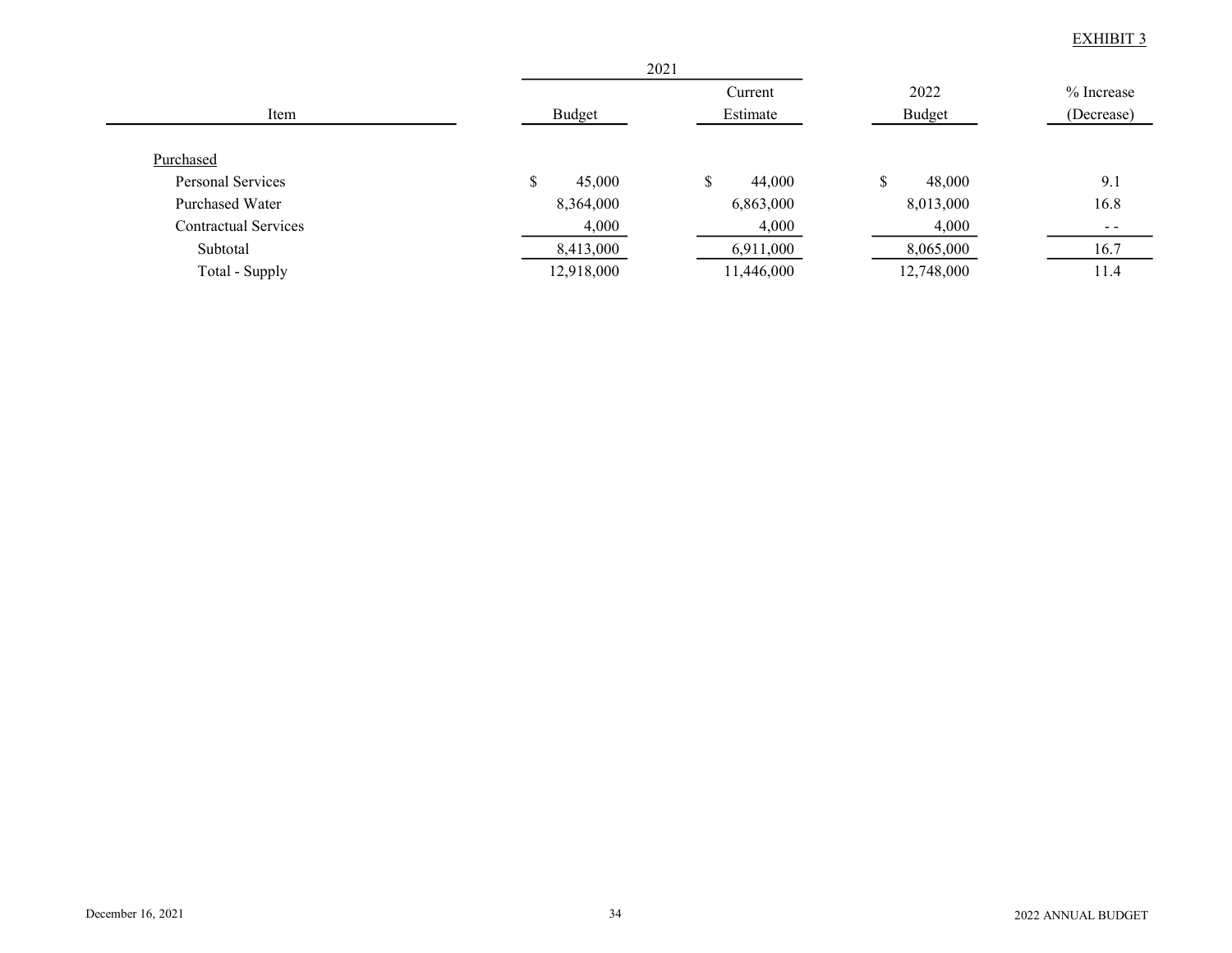|                             |                 | 2021            |                 |               |
|-----------------------------|-----------------|-----------------|-----------------|---------------|
| Item                        |                 | Current         | 2022            | % Increase    |
|                             | <b>Budget</b>   | Estimate        | Budget          | (Decrease)    |
| Treatment                   |                 |                 |                 |               |
| Griffith                    |                 |                 |                 |               |
| <b>Personal Services</b>    | 4,449,000<br>\$ | \$<br>3,980,000 | \$<br>4,374,000 | 9.9           |
| <b>Power Purchased</b>      | 1,289,000       | 1,317,000       | 1,331,000       | 1.1           |
| Utilities                   | 120,000         | 105,000         | 114,000         | 8.6           |
| Water Treatment Chemicals   | 4,536,000       | 4,512,000       | 5,070,000       | 12.4          |
| Supplies and Materials      | 786,000         | 477,000         | 505,000         | 5.9           |
| <b>Contractual Services</b> | 713,000         | 645,000         | 648,000         | 0.5           |
| Programs                    | 80,000          | 80,000          | 80,000          | $\sim$ $\sim$ |
| Miscellaneous               | 4,000           | 8,000           | 7,000           | (12.5)        |
| Subtotal                    | 11,977,000      | 11,124,000      | 12,129,000      | 9.0           |
| Corbalis                    |                 |                 |                 |               |
| <b>Personal Services</b>    | 4,551,000       | 4,191,000       | 4,606,000       | 9.9           |
| <b>Power Purchased</b>      | 2,508,000       | 2,460,000       | 2,486,000       | 1.1           |
| <b>Utilities</b>            | 497,000         | 409,000         | 446,000         | 9.0           |
| Water Treatment Chemicals   | 3,250,000       | 2,988,000       | 3,459,000       | 15.8          |
| Waste Disposal Chemicals    | 100,000         | 79,000          | 100,000         | 26.6          |
| Supplies and Materials      | 1,348,000       | 1,100,000       | 1,163,000       | 5.7           |
| <b>Contractual Services</b> | 1,404,000       | 1,224,000       | 1,216,000       | (0.7)         |
| Programs                    | 80,000          | 80,000          | 80,000          | $ -$          |
| Miscellaneous               | 13,000          | 9,000           | 8,000           | (11.1)        |
| Subtotal                    | 13,751,000      | 12,540,000      | 13,564,000      | 8.2           |
| Total - Treatment           | 25,728,000      | 23,664,000      | 25,693,000      | 8.6           |
|                             |                 |                 |                 |               |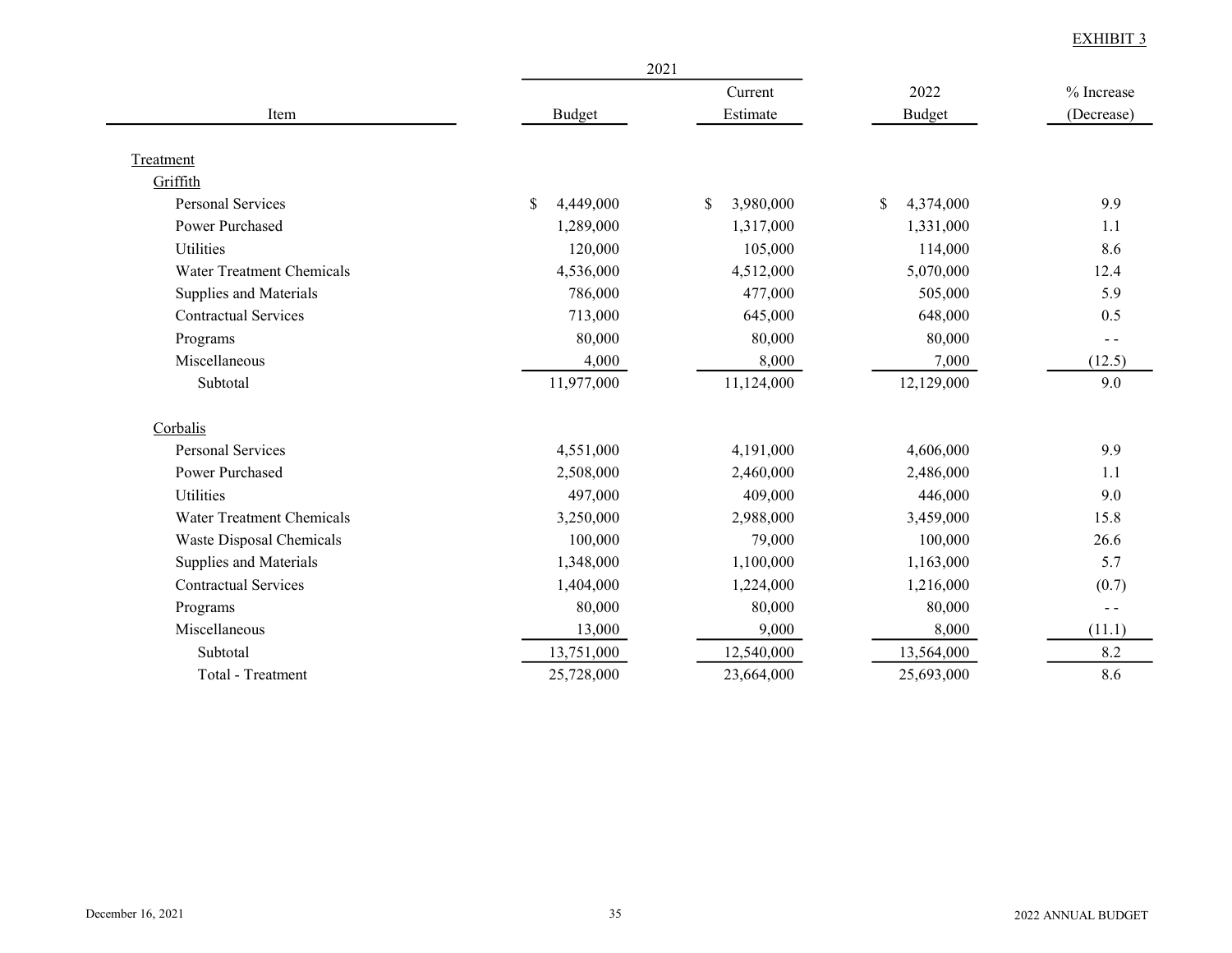|                                    |                 | 2021            |                   |            |
|------------------------------------|-----------------|-----------------|-------------------|------------|
|                                    |                 | Current         | 2022              | % Increase |
| Item                               | <b>Budget</b>   | Estimate        | Budget            | (Decrease) |
| Transmission                       |                 |                 |                   |            |
| <b>Transmission System</b>         |                 |                 |                   |            |
| <b>Personal Services</b>           | \$<br>2,323,000 | \$<br>2,284,000 | $\$$<br>2,510,000 | 9.9        |
| Power Purchased                    | 2,691,000       | 2,627,000       | 2,655,000         | 1.1        |
| Utilities                          | 47,000          | 20,000          | 22,000            | 10.0       |
| Supplies and Materials             | 208,000         | 300,000         | 317,000           | 5.7        |
| <b>Contractual Services</b>        | 330,000         | 305,000         | 326,000           | 6.9        |
| Programs                           | 38,000          | 38,000          | 39,000            | 2.6        |
| Subtotal                           | 5,637,000       | 5,574,000       | 5,869,000         | 5.3        |
| <b>Wholesale Customer Accounts</b> |                 |                 |                   |            |
| <b>Personal Services</b>           | 33,000          | 31,000          | 34,000            | 9.7        |
| Subtotal                           | 33,000          | 31,000          | 34,000            | 9.7        |
| Total - Transmission               | 5,670,000       | 5,605,000       | 5,903,000         | 5.3        |
| Distribution                       |                 |                 |                   |            |
| Distribution System                |                 |                 |                   |            |
| <b>Personal Services</b>           | 4,402,000       | 3,978,000       | 4,372,000         | 9.9        |
| <b>Utilities</b>                   | 5,000           | 42,000          | 46,000            | 9.5        |
| Supplies and Materials             | 1,001,000       | 1,237,000       | 1,309,000         | 5.8        |
| <b>Contractual Services</b>        | 4,565,000       | 3,175,000       | 3,458,000         | 8.9        |
| Programs                           | 802,000         | 1,042,000       | 909,000           | (12.8)     |
| Miscellaneous                      | 26,000          | 51,000          | 46,000            | (9.8)      |
| Subtotal                           | 10,801,000      | 9,525,000       | 10,140,000        | 6.5        |
|                                    |                 |                 |                   |            |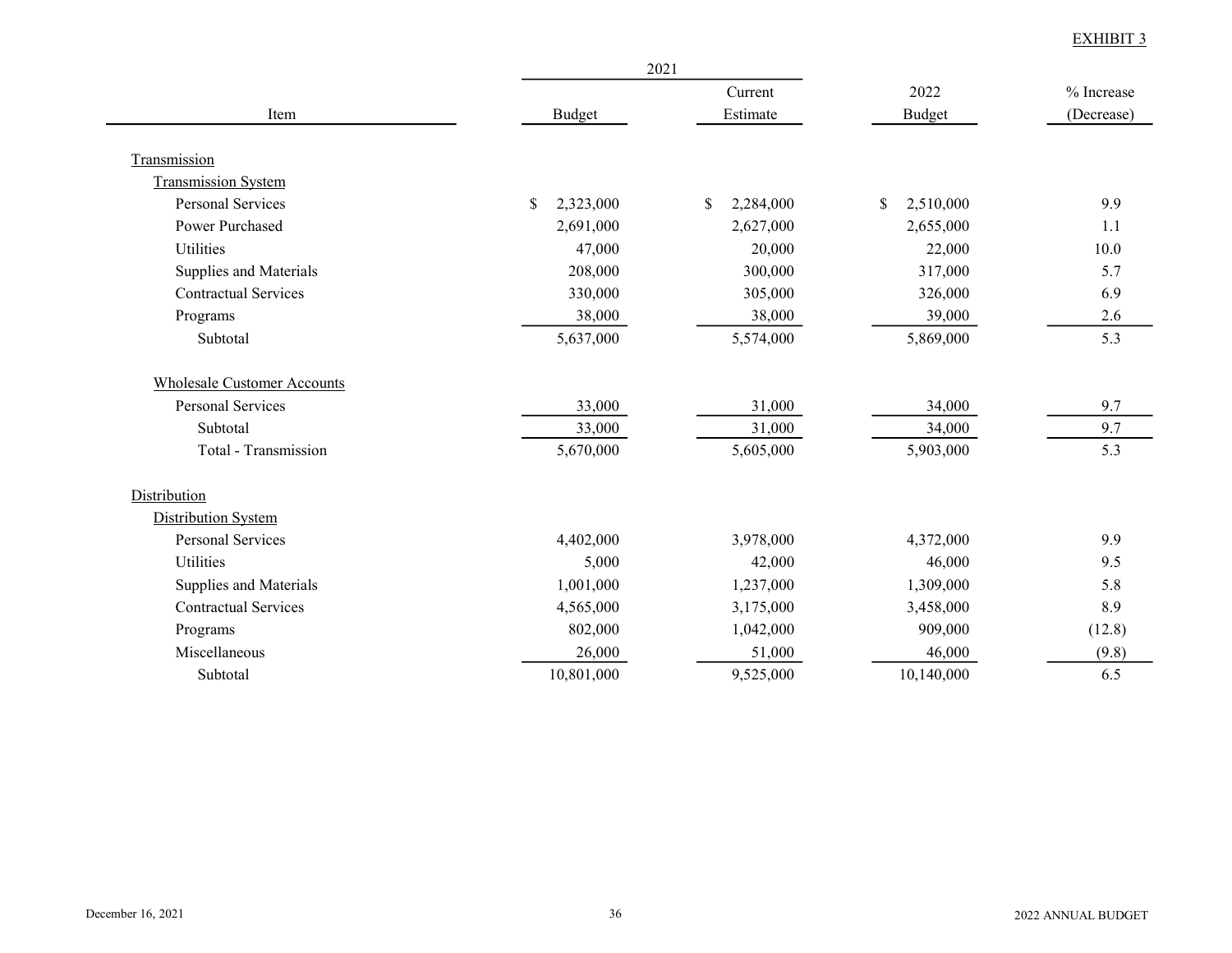|                                 | 2021            |                 |                 |            |
|---------------------------------|-----------------|-----------------|-----------------|------------|
| Item                            |                 | Current         | 2022            | % Increase |
|                                 | <b>Budget</b>   | Estimate        | <b>Budget</b>   | (Decrease) |
| <b>Retail Customer Accounts</b> |                 |                 |                 |            |
| <b>Personal Services</b>        | \$<br>8,702,000 | \$<br>8,228,000 | \$<br>9,040,000 | 9.9        |
| Utilities                       | 3,000           | 3,000           | 3,000           |            |
| Supplies and Materials          | 717,000         | 567,000         | 600,000         | 5.8        |
| Postage and Parcel Service      | 539,000         | 527,000         | 557,000         | 5.7        |
| Reports                         | 58,000          | 58,000          | 62,000          | 6.9        |
| <b>Contractual Services</b>     | 1,142,000       | 989,000         | 1,055,000       | 6.7        |
| Miscellaneous                   | 8,000           | 23,000          | 21,000          | (8.7)      |
| Subtotal                        | 11,169,000      | 10,395,000      | 11,338,000      | 9.1        |
| Total - Distribution            | 21,970,000      | 19,920,000      | 21,478,000      | 7.8        |
| Administrative and General      |                 |                 |                 |            |
| <b>Office Building</b>          |                 |                 |                 |            |
| <b>Personal Services</b>        | 292,000         | 292,000         | 321,000         | 9.9        |
| <b>Utilities</b>                | 286,000         | 267,000         | 291,000         | 9.0        |
| Supplies and Materials          | 59,000          | 134,000         | 142,000         | 6.0        |
| <b>Contractual Services</b>     | 329,000         | 291,000         | 286,000         | (1.7)      |
| Subtotal                        | 966,000         | 984,000         | 1,040,000       | 5.7        |
| Shop and Storage Yards          |                 |                 |                 |            |
| <b>Personal Services</b>        | 542,000         | 504,000         | 554,000         | 9.9        |
| <b>Utilities</b>                | 182,000         | 168,000         | 183,000         | 8.9        |
| Supplies and Materials          | 205,000         | 179,000         | 189,000         | 5.6        |
| <b>Contractual Services</b>     | 324,000         | 299,000         | 294,000         | (1.7)      |
| Subtotal                        | 1,253,000       | 1,150,000       | 1,220,000       | 6.1        |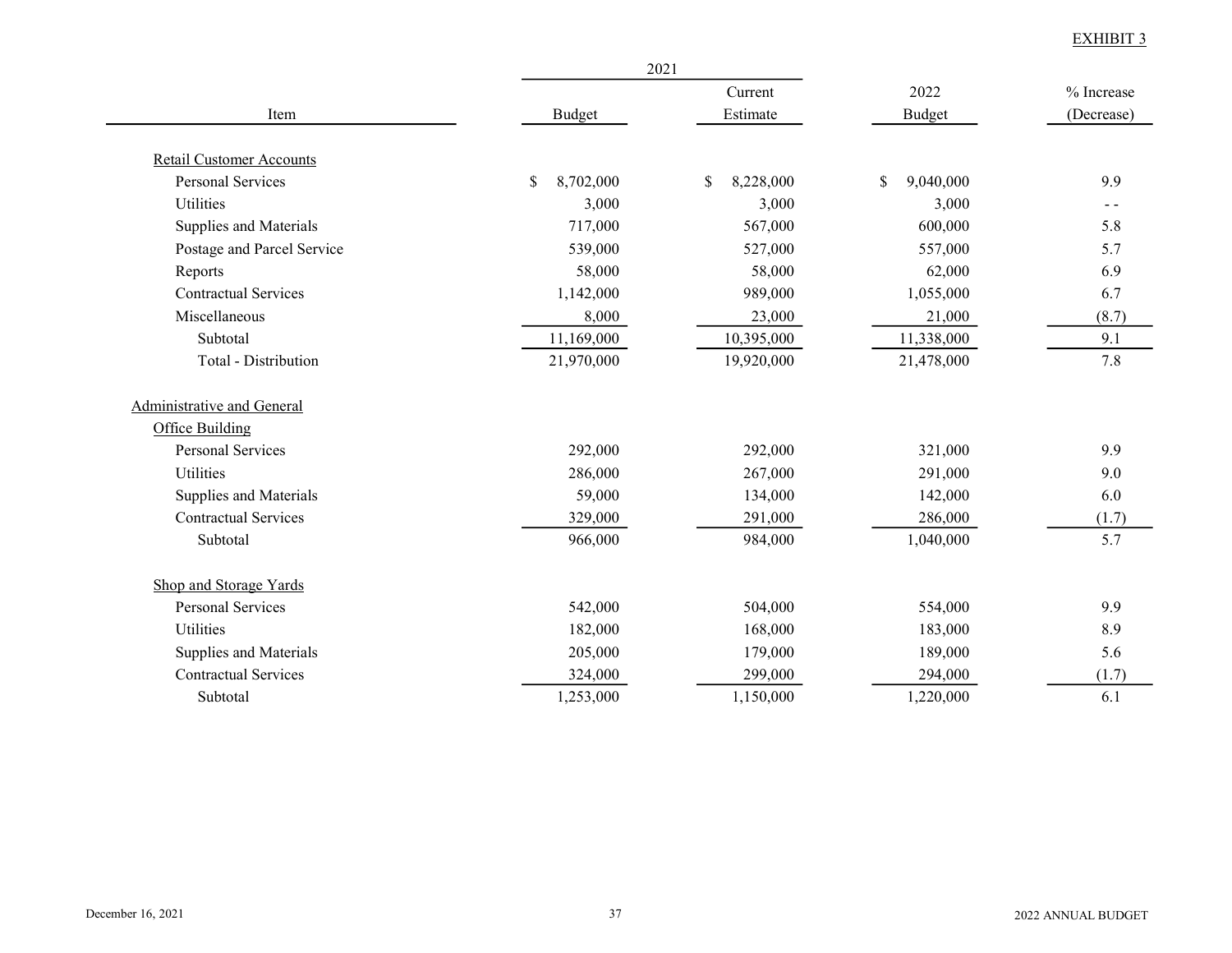|                                            | 2021           |               |               |               |
|--------------------------------------------|----------------|---------------|---------------|---------------|
|                                            |                | Current       | 2022          | % Increase    |
| Item                                       | <b>Budget</b>  | Estimate      | <b>Budget</b> | (Decrease)    |
| <b>Vehicles and Equipment</b>              |                |               |               |               |
| <b>Personal Services</b>                   | \$<br>757,000  | \$<br>716,000 | \$<br>787,000 | 9.9           |
| Supplies and Materials                     | 401,000        | 378,000       | 400,000       | 5.8           |
| Gasoline and Fuel                          | 700,000        | 680,000       | 753,000       | 10.7          |
| <b>Contractual Services</b>                | 37,000         | 30,000        | 37,000        | 23.3          |
| Subtotal                                   | 1,895,000      | 1,804,000     | 1,977,000     | 9.6           |
| Administrative                             |                |               |               |               |
| <b>Personal Services</b>                   | 4,652,000      | 4,712,000     | 5,178,000     | 9.9           |
| <b>Employee Benefits</b>                   | 29,955,000     | 28,750,000    | 31,025,000    | 7.9           |
| <b>Utilities</b>                           | 5,000          | 5,000         | 5,000         | $\sim$ $\sim$ |
| Supplies and Materials                     | 928,000        | 489,000       | 517,000       | 5.7           |
| Insurance                                  | 1,100,000      | 1,157,000     | 1,214,000     | 4.9           |
| Postage and Parcel Service                 | 81,000         | 58,000        | 61,000        | 5.2           |
| Reports                                    | 5,000          | 1,000         | 2,000         | 100.0         |
| Advertising                                | 52,000         | 51,000        | 56,000        | 9.8           |
| <b>Customer Relations</b>                  | 270,000        | 80,000        | 270,000       | 237.5         |
| Books, Periodicals and Dues                | 110,000        | 102,000       | 110,000       | 7.8           |
| <b>Contractual Services</b>                | 4,983,000      | 4,541,000     | 4,952,000     | 9.1           |
| Professional Services                      | 1,298,000      | 1,254,000     | 1,249,000     | (0.4)         |
| <b>Employee Training and Meetings</b>      | 500,000        | 174,000       | 500,000       | 187.4         |
| Programs                                   |                | $\sim$ $\sim$ | 100,000       | 100.0         |
| Miscellaneous                              | 176,000        | 169,000       | 155,000       | (8.3)         |
| Subtotal                                   | 44,115,000     | 41,543,000    | 45,394,000    | 9.3           |
| Total - Administrative and General         | 48,229,000     | 45,481,000    | 49,631,000    | 9.1           |
| Less: Reimbursable Services                | (10, 763, 000) | (10,763,000)  | (10,949,000)  | 1.7           |
| Total - Administrative and General         | 37,466,000     | 34,718,000    | 38,682,000    | 11.4          |
| Total - Operation and Maintenance Expenses | 103,752,000    | 95,353,000    | 104,504,000   | 9.6           |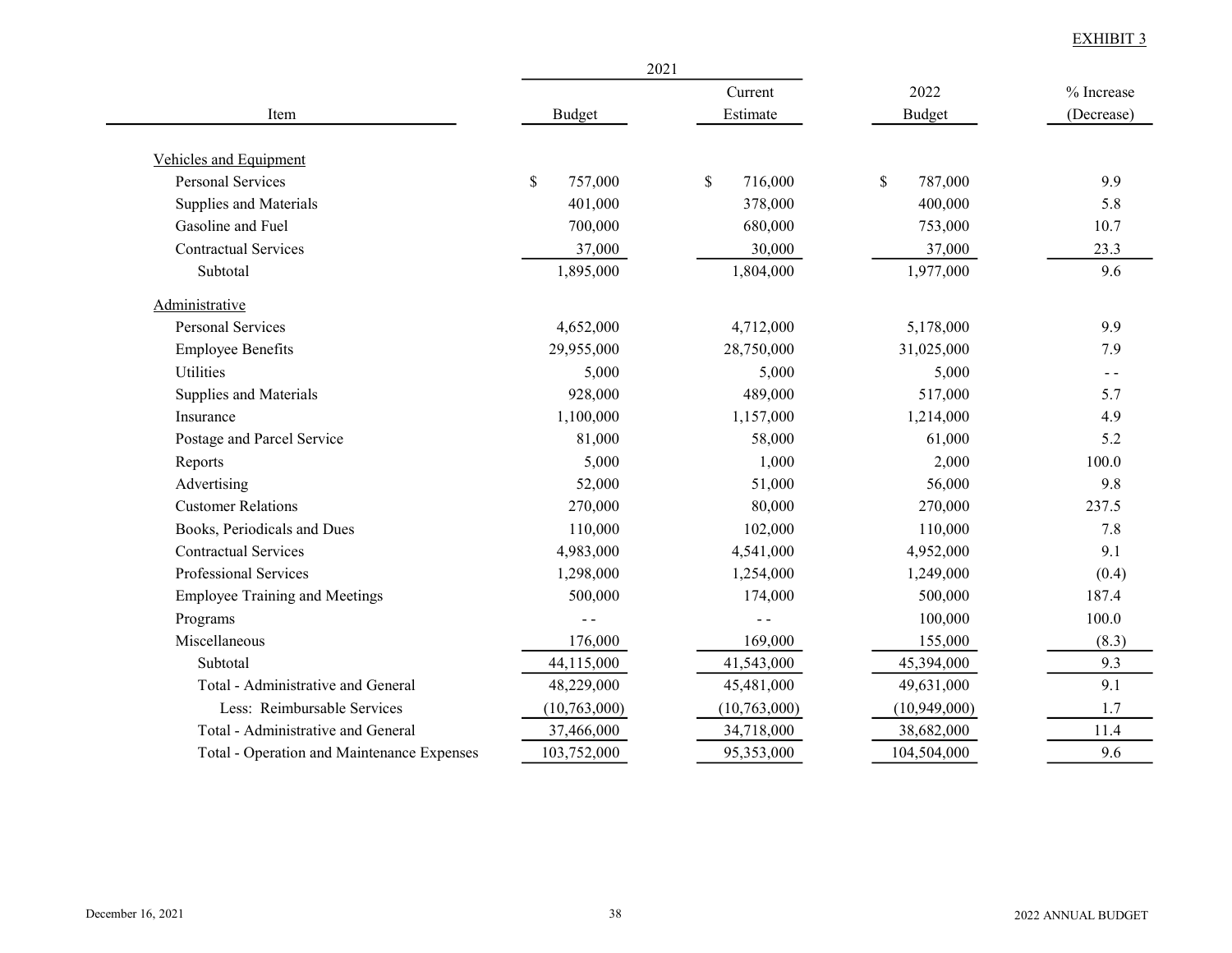|                                           | 2021           |                 |                 |            |
|-------------------------------------------|----------------|-----------------|-----------------|------------|
|                                           |                | Current         | 2022            | % Increase |
| Item                                      | Budget         | Estimate        | Budget          | (Decrease) |
| Other Expenses<br>New Services and Meters |                |                 |                 |            |
| Personal Services                         | \$<br>,260,000 | 1,376,000<br>\$ | \$<br>1,512,000 | 9.9        |
| Supplies and Materials                    | 278,000        | 563,000         | 595,000         | 5.7        |
| Subtotal                                  | 1,538,000      | 1,939,000       | 2,107,000       | 8.7        |
| Merchandising and Jobbing                 |                |                 |                 |            |
| Personal Services                         | 3,000          | 2,000           | 3,000           | 50.0       |
| Supplies and Materials                    | 1,000          | 1,000           | 1,000           | $ -$       |
| Subtotal                                  | 4,000          | 3,000           | 4,000           | 33.3       |
| Total - Other Expenses                    | 1,542,000      | 1,942,000       | 2,111,000       | 8.7        |
| <b>Total - Current Expenses</b>           | 105,294,000    | 97,295,000      | 106,615,000     | 9.6        |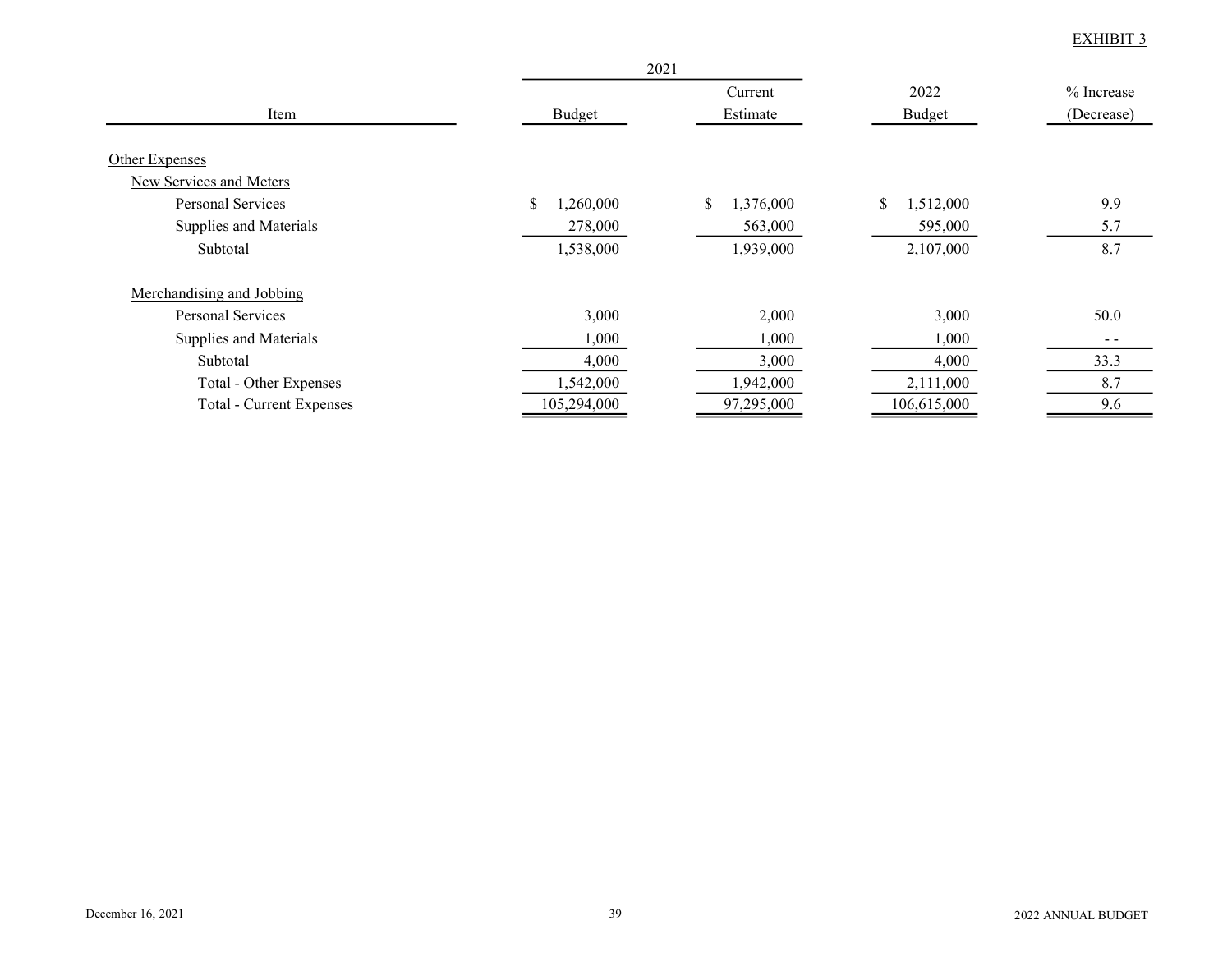# FAIRFAX WATER

#### ANNUAL BUDGET FOR THE YEAR ENDING DECEMBER 31, 2022 ALLOCATION OF ADMINISTRATIVE EXPENSES BETWEEN REVENUE FUND AND IMPROVEMENT FUND

|                          |                  | Allocated to |         |  |
|--------------------------|------------------|--------------|---------|--|
|                          | Improvement Fund |              |         |  |
|                          | Total            | Amount       | % Total |  |
| Personal Services Cost   | \$46,200,000     | \$12,125,000 | 26      |  |
| Number of Motor Vehicles | 358              | 26           |         |  |

|                                  |                 |                | Allocated to<br>Improvement Fund |
|----------------------------------|-----------------|----------------|----------------------------------|
|                                  | Total           | Percent        | Amount                           |
| Administrative                   |                 |                |                                  |
| <b>Office Facilities</b>         | \$<br>1,040,000 | 26             | 270,000<br>\$                    |
| Shop and Storage Yard Facilities | 1,220,000       | $\mathbf{r}$   | 85,000                           |
| Maintenance of Equipment         | 1,977,000       | $\overline{ }$ | 138,000                          |
| Administrative and General       |                 |                |                                  |
| Personal Services                | 5,178,000       | $ -$           |                                  |
| Other Administrative Expenses    | 40,216,000      | 26             | 10,456,000                       |
| Total                            | 49,631,000      | 22             | 10,949,000                       |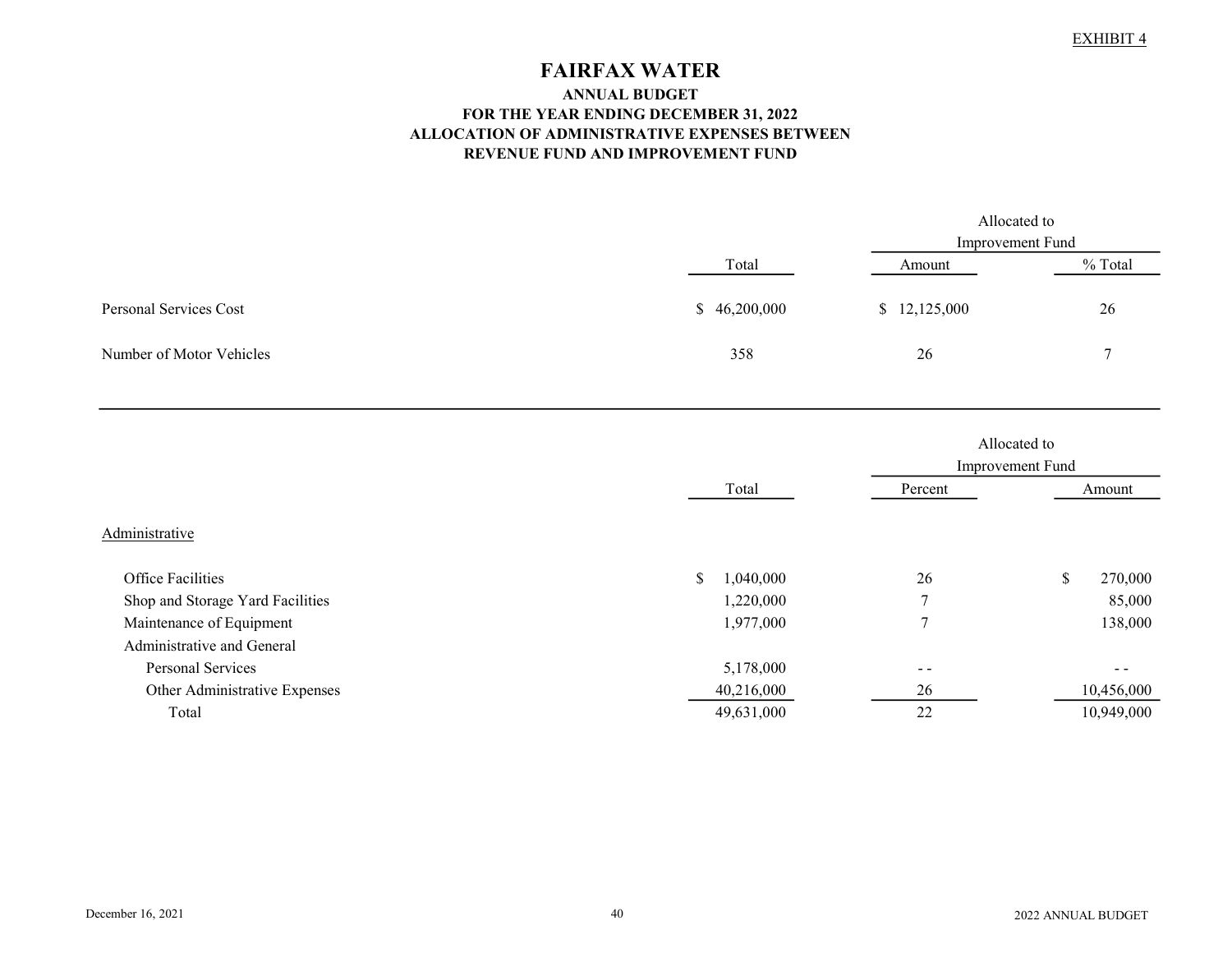# FAIRFAX WATER

### ANNUAL BUDGET FOR THE YEAR ENDING DECEMBER 31, 2022 DETAILS OF IMPROVEMENT FUND

| Item                                      | Cash<br>Receipts<br>2022 |
|-------------------------------------------|--------------------------|
| Balance Carried Forward - January 1, 2022 | \$<br>58,176,000         |
| Receipts                                  |                          |
| Transfer from Revenue Fund                | 11,000,000               |
| Transfer from General Fund                | 41,000,000               |
| Advances for Construction                 | 100,000                  |
| Contributions for Construction            | 1,200,000                |
| Investment Income                         | 500,000                  |
| Miscellaneous Income                      | 50,000                   |
| Total - Receipts                          | 53,850,000               |
| Balance Carried Forward and Receipts      | 112,026,000              |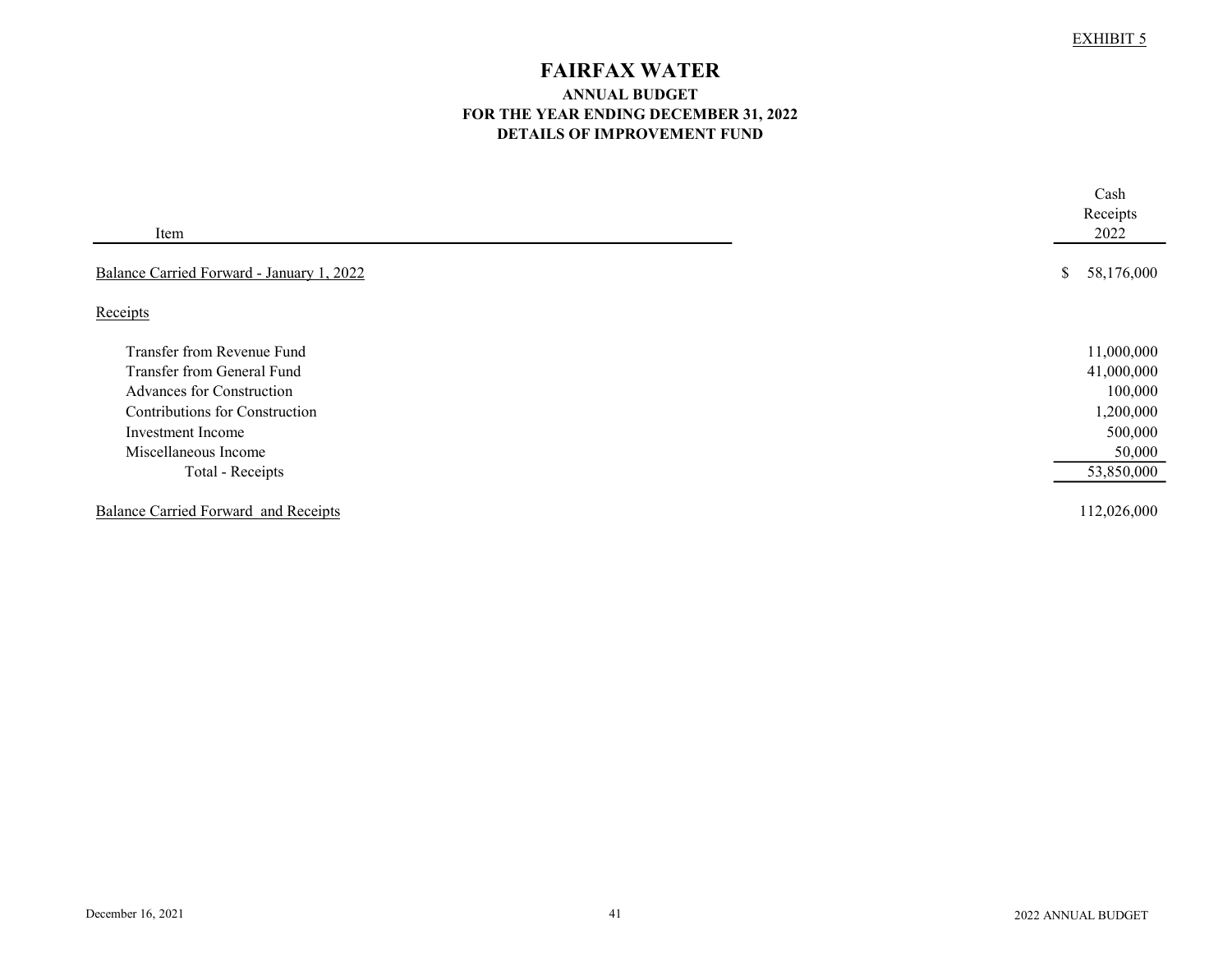|                                                    |                          |            |                                                  |               |                               | <b>EXHIBIT 5</b> |
|----------------------------------------------------|--------------------------|------------|--------------------------------------------------|---------------|-------------------------------|------------------|
| Item                                               | Total<br>Project<br>Cost |            | <b>Disbursements</b><br>Prior to<br>Jan. 1, 2022 |               | Cash<br>Disbursements<br>2022 |                  |
| Disbursements - Part B Capital Improvement Program |                          |            |                                                  |               |                               |                  |
| General and Administrative                         |                          |            |                                                  |               |                               |                  |
| Project 1194-General Expenses                      |                          |            |                                                  |               |                               |                  |
| <b>Personal Services</b>                           | \$                       | 7,612,000  | <sup>\$</sup>                                    |               | \$                            | 7,612,000        |
| Transfer to Revenue Fund (Administrative)          |                          | 10,949,000 |                                                  |               |                               | 10,949,000       |
| Materials (Inventory)                              |                          | 90,000     |                                                  | - -           |                               | 90,000           |
| Refunds of Advances                                |                          | 40,000     |                                                  | $ -$          |                               | 40,000           |
| Trust Engineer - Basic Ordering Agreement          |                          | 50,000     |                                                  | - -           |                               | 50,000           |
| Miscellaneous                                      |                          | 749,000    |                                                  | $\frac{1}{2}$ |                               | 749,000          |
| Subtotal                                           |                          | 19,490,000 |                                                  | $\sim$ $\sim$ |                               | 19,490,000       |
| Transfer to Part E Capital Improvement Program     |                          | (20,000)   |                                                  | $ -$          |                               | (20,000)         |
| Total - General and Administrative - Part B        |                          | 19,470,000 |                                                  | $\sim$ $\sim$ |                               | 19,470,000       |
| <b>Subdivision and Other Development Projects</b>  |                          |            |                                                  |               |                               |                  |
| Project 1195-Subdivision Expenses                  |                          |            |                                                  |               |                               |                  |
| <b>Personal Services</b>                           |                          | 1,000,000  |                                                  | $ -$          |                               | 1,000,000        |
| Miscellaneous                                      |                          | 10,000     |                                                  | $\frac{1}{2}$ |                               | 10,000           |
| Total - Subdivision and Other Development Projects |                          | 1,010,000  |                                                  | $\frac{1}{2}$ |                               | 1,010,000        |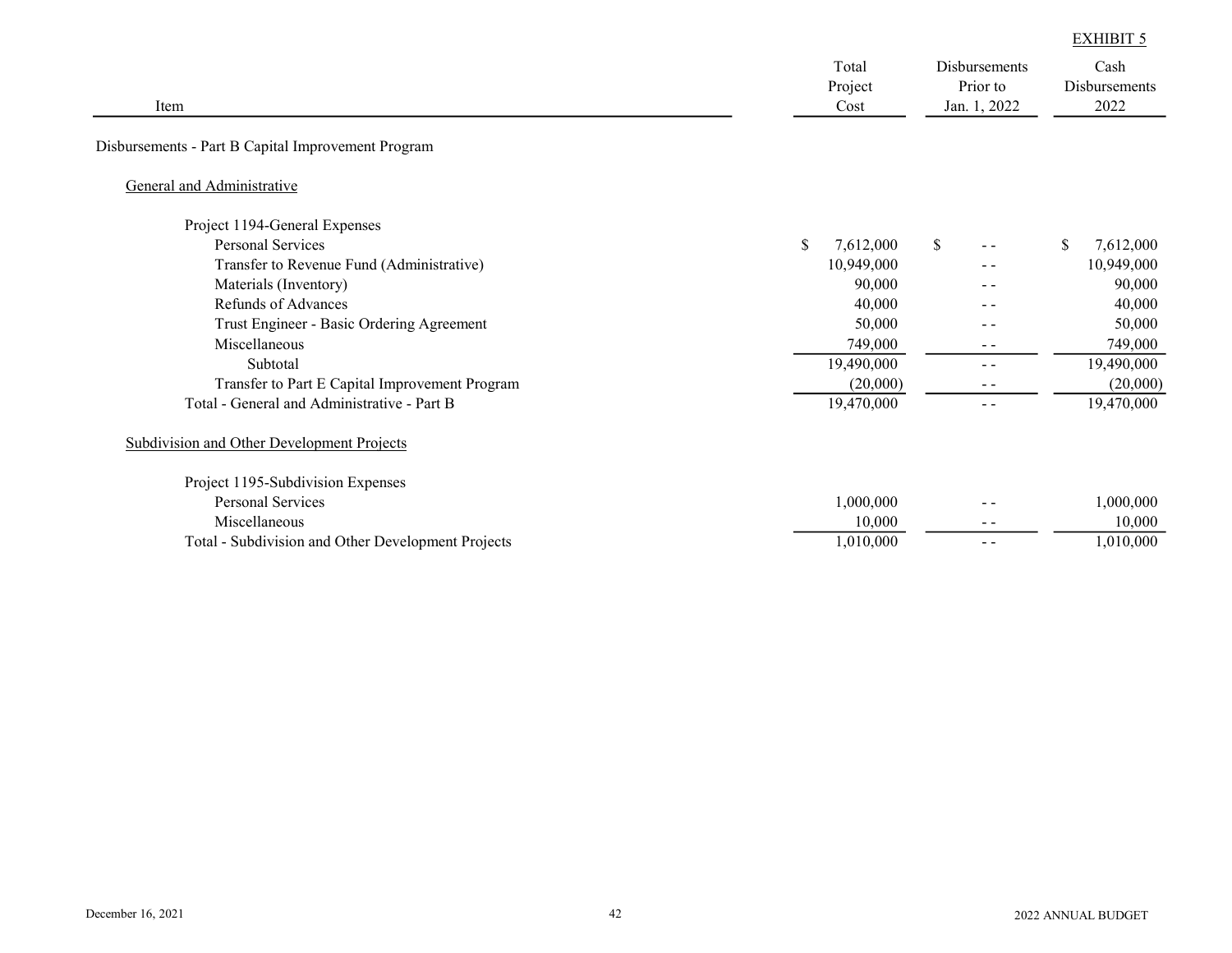|                                              |          |                                                | Total<br>Project | Disbursements<br>Prior to | Cash<br><b>Disbursements</b> |
|----------------------------------------------|----------|------------------------------------------------|------------------|---------------------------|------------------------------|
| Item                                         |          |                                                | Cost             | Jan. 1, 2022              | 2022                         |
| <b>Extraordinary Maintenance and Repairs</b> |          |                                                |                  |                           |                              |
| <b>Supply Facilities</b>                     |          |                                                |                  |                           |                              |
| Project                                      | 577      | Major Repairs-Reservoirs, Dams, Intakes, Etc.  | \$<br>169,000    | $\mathcal{S}$             | \$<br>169,000                |
| Project                                      | 1251     | Potomac River Reservoirs-Renew/Replace         | 143,000          |                           | 143,000                      |
| Project                                      | 1662     | Annual Inspections-Upper/Lower Occoquan Dams   | 108,000          |                           | 108,000                      |
| Project                                      | 2704     | Washington Aqueduct-Major Capital Expenditures | 1,408,000        | - -                       | 1,408,000                    |
|                                              | Subtotal |                                                | 1,828,000        | $\frac{1}{2}$             | 1,828,000                    |
| <b>Treatment Facilities</b>                  |          |                                                |                  |                           |                              |
| Project                                      | 579      | Major Repairs-Treatment Facilities             | 2,195,000        |                           | 2,195,000                    |
| Project                                      | 2350     | Corbalis WTP-Solids Dewatering Equipment       | 29,747,000       | 4,645,000                 |                              |
|                                              | Subtotal |                                                | 31,942,000       | 4,645,000                 | 2,195,000                    |
| <b>Transmission Facilities</b>               |          |                                                |                  |                           |                              |
| Project                                      | 186A     | Major Repairs-Transmission Mains               | 685,000          |                           | 685,000                      |
| Project                                      | 215A     | Major Repairs-Transmission Pumping             | 4,706,000        |                           | 4,706,000                    |
| Project                                      | 631A     | Major Repairs-Transmission Storage             | 4,305,000        |                           | 4,305,000                    |
| Project                                      | 648B     | Major Repairs-Sales Meters                     | 20,000           | $ -$                      | 20,000                       |
|                                              |          | <b>Transmission Mains Relocation Projects</b>  |                  |                           |                              |
|                                              |          | Projects Previously Authorized                 | 1,744,000        | 961,000                   | 364,000                      |
|                                              |          | Other Anticipated Relocations - Distribution   | 7,783,000        | 115,000                   | 603,000                      |
|                                              | Subtotal |                                                | 19,243,000       | 1,076,000                 | 10,683,000                   |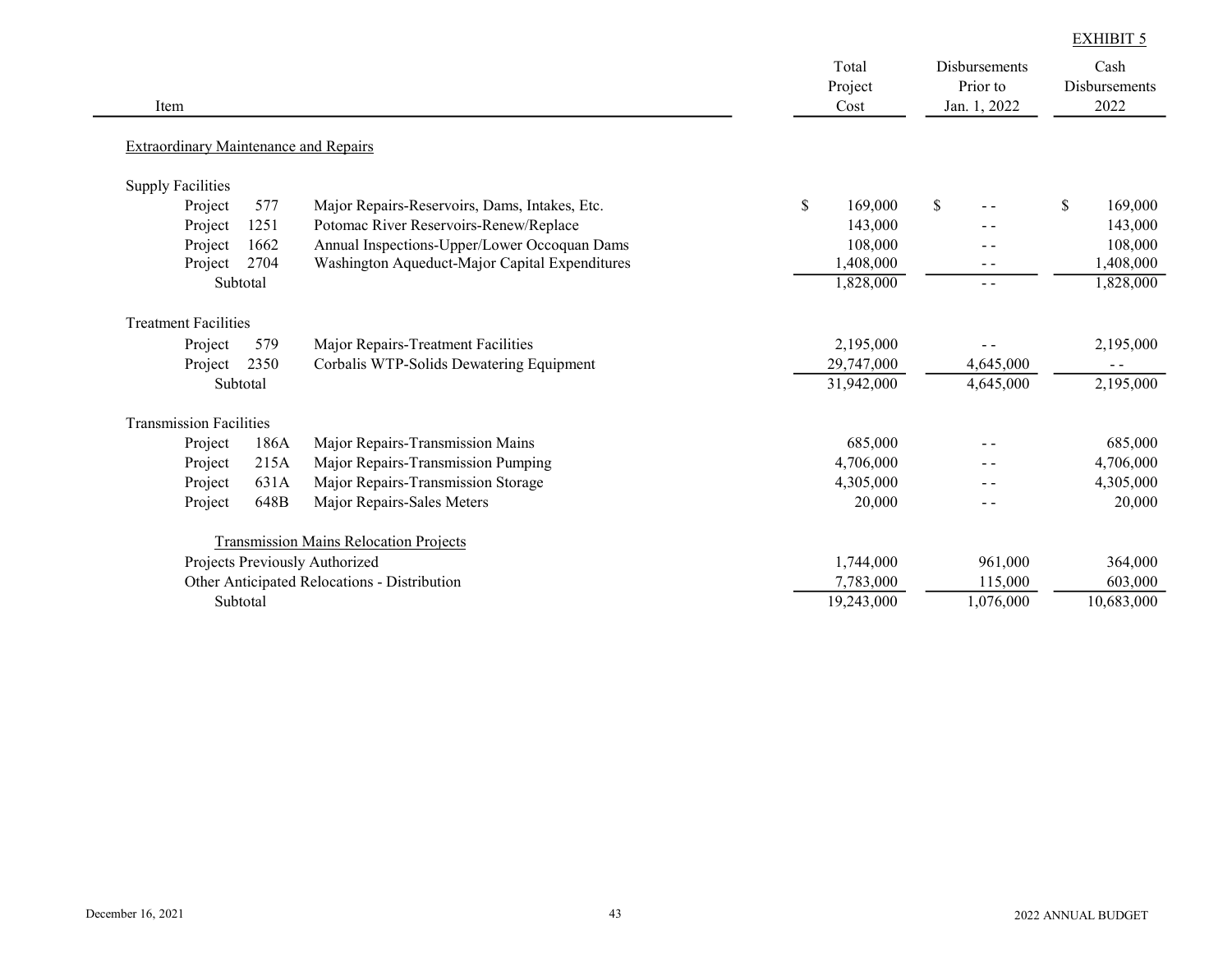| Item                            |          |                                                                                                                          | Total<br>Project<br>Cost            | Disbursements<br>Prior to<br>Jan. 1, 2022 | Cash<br>Disbursements<br>2022    |
|---------------------------------|----------|--------------------------------------------------------------------------------------------------------------------------|-------------------------------------|-------------------------------------------|----------------------------------|
| <b>Distribution Facilities</b>  |          |                                                                                                                          |                                     |                                           |                                  |
| Project                         | 186B     | Major Repairs-Distribution Mains                                                                                         | \$<br>1,790,000                     | $\mathbb{S}$<br>$\frac{1}{2}$             | \$<br>1,790,000                  |
| Project                         | 215B     | Major Repairs-Pumping Facilities                                                                                         | 10,000                              |                                           | 10,000                           |
| Project                         | 631B     | Major Repairs-Storage Facilities                                                                                         | 10,000                              | - -                                       | 10,000                           |
| Project                         | 648C     | Major Repairs-Distribution Meters Over 2"                                                                                | 100,000                             | - -                                       | 100,000                          |
| Project                         | 648D     | Major Repairs-Distribution Meters 2" and Smaller                                                                         | 1,200,000                           |                                           | 1,200,000                        |
| Project                         | 649      | Major Repairs/Repainting-Fire Hydrants                                                                                   | 100,000                             |                                           | 100,000                          |
| Project                         | 1107B    | Self Insurance Program/Water Main Breaks                                                                                 | 750,000                             | - -                                       | 750,000                          |
| Project                         | 2200     | Distribution System Sustainability Program                                                                               | 493,892,000                         | 190,292,000                               | 21,800,000                       |
|                                 | Subtotal | Distribution Mains Relocation Projects<br>Projects Previously Authorized<br>Other Anticipated Relocations - Distribution | 295,000<br>7,250,000<br>505,397,000 | 98,000<br>190,390,000                     | 142,000<br>500,000<br>26,402,000 |
| <b>General Plant Facilities</b> |          |                                                                                                                          |                                     |                                           |                                  |
| Project                         | 234      | Major Repairs-Motor Vehicles                                                                                             | 40,000                              |                                           | 40,000                           |
| Project                         | 650      | Major Repairs-Shop and Yard Facilities                                                                                   | 100,000                             |                                           | 100,000                          |
| Project                         | 800      | Major Repairs-Construction Equipment                                                                                     | 10,000                              | - -                                       | 10,000                           |
| Project                         | 801      | Major Repairs-Office Facilities                                                                                          | 300,000                             | $ -$                                      | 300,000                          |
| Project                         | 2351     | Surplus Property Demolition and Disposal                                                                                 | 320,000                             | 200,000                                   | 12,000                           |
| Project                         | 2609     | Willard Road Maintenance Facility                                                                                        | 56,224,000                          | 12,047,000                                | 2,800,000                        |
|                                 | Subtotal |                                                                                                                          | 56,994,000                          | 12,247,000                                | 3,262,000                        |
|                                 |          | Total - Extraordinary Maintenance and Repairs                                                                            | 615,404,000                         | 208,358,000                               | 44,370,000                       |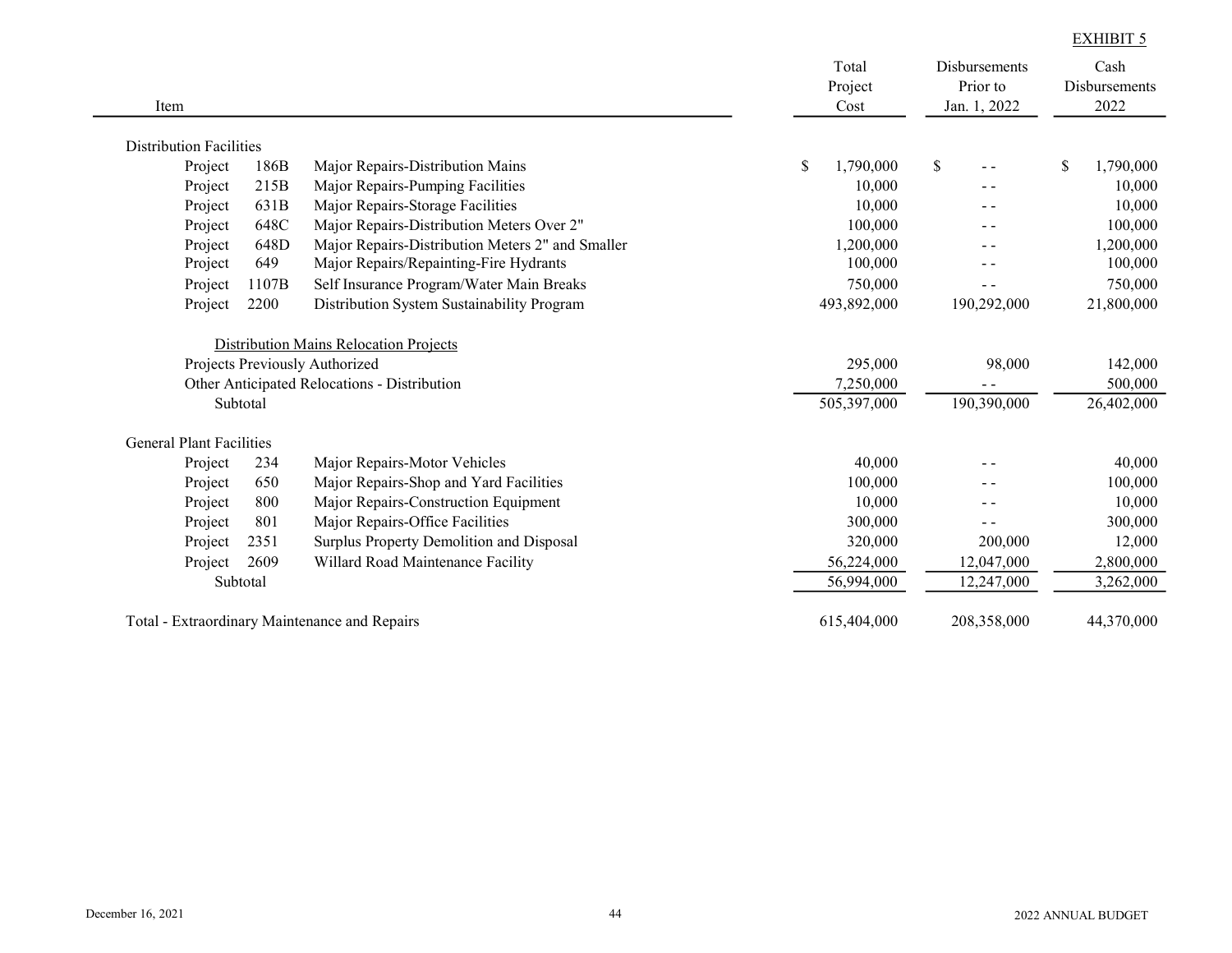| Additions, Extensions and Betterments<br><b>Supply Facilities</b>        |               |                |               |
|--------------------------------------------------------------------------|---------------|----------------|---------------|
|                                                                          |               |                |               |
|                                                                          |               |                |               |
| 1244<br>Project<br>Jennings Randolph Reservoir                           | \$<br>537,000 | <sup>\$</sup>  | \$<br>537,000 |
| 1460A<br>Project<br>Major Additions-Metering Facilities-Purchased Water  | 10,000        |                | 10,000        |
| 1499<br><b>Improvements-Supply Facilities</b><br>Project                 | 1,469,000     | $ -$           | 1,469,000     |
| 2071<br>Future Water Supply Sources<br>Project                           | 1,279,000     | 1,079,000      | 20,000        |
| Subtotal                                                                 | 3,295,000     | 1,079,000      | 2,036,000     |
| <b>Treatment Facilities</b>                                              |               |                |               |
| 915<br>Improvements to Treatment Facilities<br>Project                   | 991,000       |                | 991,000       |
| Subtotal                                                                 | 991,000       | $\overline{a}$ | 991,000       |
| <b>Transmission Facilities</b>                                           |               |                |               |
| Additions and Improvements-Pumping Facilities<br>Project<br>1285         | 863,000       |                | 863,000       |
| Project<br>1286<br>Additions and Improvements-Storage Facilities         | 10,000        | $ -$           | 10,000        |
| Major Additions-Metering Facilities-Sales<br>1460B<br>Project            | 10,000        |                | 10,000        |
| Cathodic Protection Transmission Water Mains<br>Project<br>1719          | 100,000       | $ -$           | 100,000       |
| 1877<br>Project<br><b>Pumping Station Modifications</b>                  | 12,879,000    | 6,629,000      | 189,000       |
| Project<br>2111<br>Water Main Extension Program-Transmission System      | 11,456,000    | 2,064,000      | 776,000       |
| 2377<br>Prince William County Transmission Improvements<br>Project       | 18,191,000    | 3,643,000      | 8,964,000     |
| <b>Chesterbrook House Demolition</b><br>2607<br>Project                  | 213,000       | 1,000          | 212,000       |
| Project<br>2617<br>Dulles Toll Road Crossing at Innovation Center        | 3,808,000     | 427,000        | 2,874,000     |
| 2641<br>Powhatan Street Transmission Plan<br>Project                     | 2,137,000     | 1,001,000      | 1,136,000     |
| 2642<br>Herndon Additional Capacity Transmission Improvements<br>Project | 3,750,000     | 251,000        | 1,517,000     |
| First High-Main Service PRV Vault at Griffith<br>Project<br>P2698        | 408,000       | $ -$           | 408,000       |
| Project<br>Griffith to Central Transmission Main<br><b>XXXX</b>          | 400,000       | $ -$           | 100,000       |
| General Transmission System Reinforcement                                | 2,210,000     | $ -$           | 410,000       |
| Subtotal                                                                 | 56,435,000    | 14,016,000     | 17,569,000    |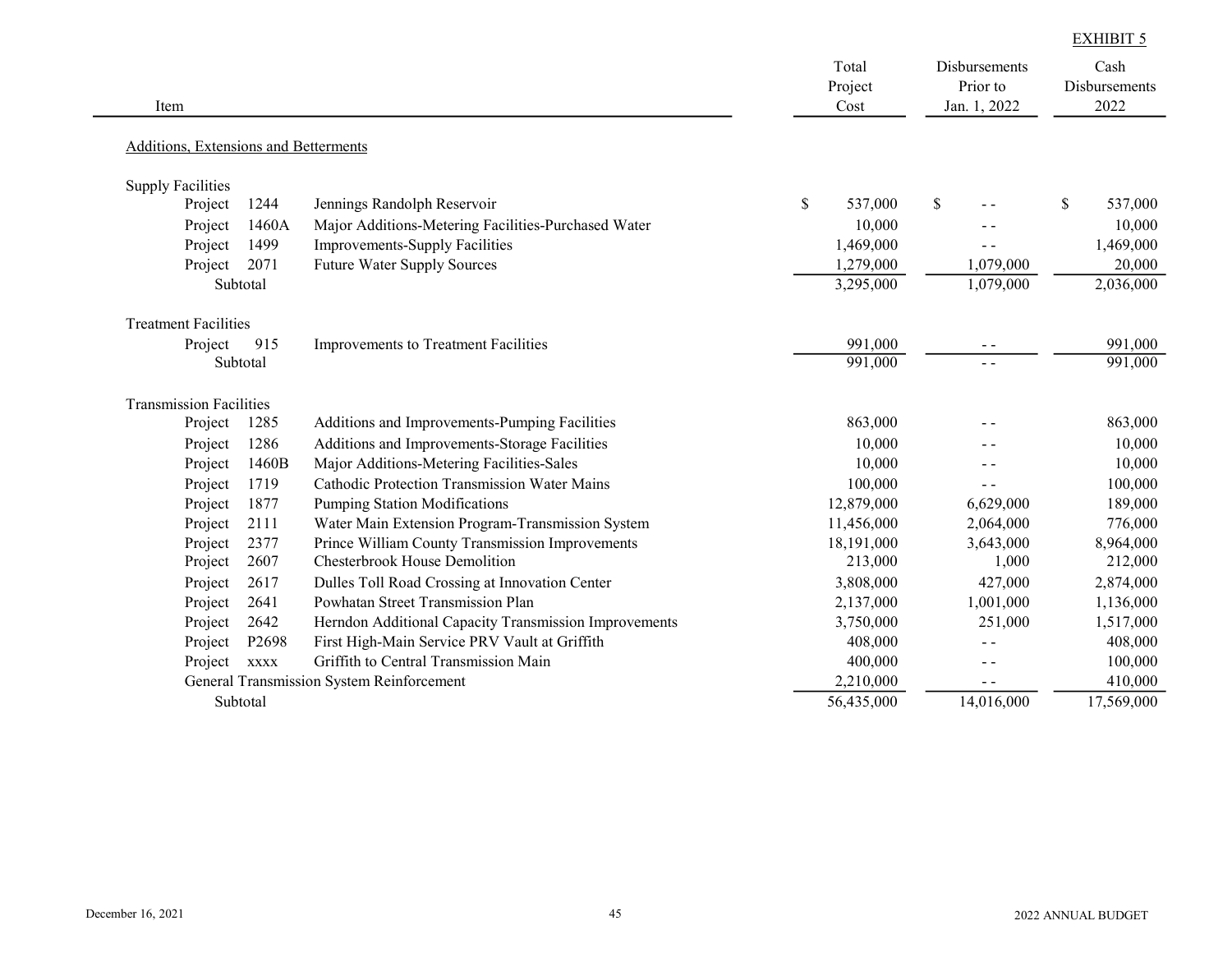| Item                                              |             |                                                    | Total<br>Project<br>Cost |              | Disbursements<br>Prior to<br>Jan. 1, 2022 | Cash<br>Disbursements<br>2022 |
|---------------------------------------------------|-------------|----------------------------------------------------|--------------------------|--------------|-------------------------------------------|-------------------------------|
| <b>Distribution Facilities</b>                    |             |                                                    |                          |              |                                           |                               |
| Project                                           | 1287        | Additions and Improvements-Pumping Facilities      | \$<br>10,000             | $\mathbb{S}$ |                                           | \$<br>10,000                  |
| Project                                           | 1288        | Additions and Improvements-Storage Facilities      | 10,000                   |              |                                           | 10,000                        |
| Project                                           | 2100        | Water Main Extension Program-Distribution System   | 8,640,000                |              | 5,640,000                                 | 300,000                       |
|                                                   |             | General Distribution System Reinforcement          | 3,000,000                |              | $\overline{a}$                            | 300,000                       |
|                                                   | Subtotal    |                                                    | 11,660,000               |              | 5,640,000                                 | 620,000                       |
| <b>General Plant Facilities</b>                   |             |                                                    |                          |              |                                           |                               |
| Project                                           | 597         | Additions and Alterations-Shop Facilities          | 10,000                   |              |                                           | 10,000                        |
| Project                                           | 803         | Additions and Alterations-Office Facilities        | 50,000                   |              |                                           | 50,000                        |
| Project                                           | 2366        | Electronic Security Surveillance Improvements      | 300,000                  |              |                                           | 300,000                       |
| Project                                           | 2608        | Central Maintenance Facility                       | 38,797,000               |              | 17,822,000                                | 13,777,000                    |
| Project                                           | 3652        | Capital Equipment Purchases                        | 1,000,000                |              | $- -$                                     | 1,000,000                     |
| Project                                           | 3653        | Vehicles and Heavy Equipment                       | 1,320,000                |              | $ -$                                      | 1,320,000                     |
|                                                   | Subtotal    |                                                    | 41,477,000               |              | 17,822,000                                | 16,457,000                    |
| <b>System Integration Transmission Facilities</b> |             |                                                    |                          |              |                                           |                               |
| Project                                           | 2548        | Seven Corners Tank Replacement                     | 13,368,000               |              | 1,088,000                                 | 300,000                       |
| Project                                           | 2549        | Second High Storage Elevation                      | 19,774,000               |              | 184,000                                   | 200,000                       |
| Project                                           | 2672        | Sleepy Hollow Road Pump Station                    | 6,062,000                |              | 422,000                                   | 759,000                       |
| Project                                           | 2681        | Sleepy Hollow Road Pump Station Transmission Mains | 6,016,000                |              | 361,000                                   | 2,332,000                     |
| Project                                           | <b>XXXX</b> | Lewinsville Connector Transmission Main            | 2,350,000                |              | $ -$                                      | 139,000                       |
| Project                                           | <b>XXXX</b> | Pickett Road Transmission Main-Phase I             | 9,257,000                |              | $ -$                                      | 717,000                       |
| Project                                           | <b>XXXX</b> | Second High-Hospital PRV Vault at Lewinsiville     | 900,000                  |              | $\sim$ $\sim$                             | 500,000                       |
|                                                   | Subtotal    |                                                    | 57,727,000               |              | 2,055,000                                 | 4,947,000                     |
|                                                   |             | Total - Additions, Extensions and Betterments      | 171,585,000              |              | 40,612,000                                | 42,620,000                    |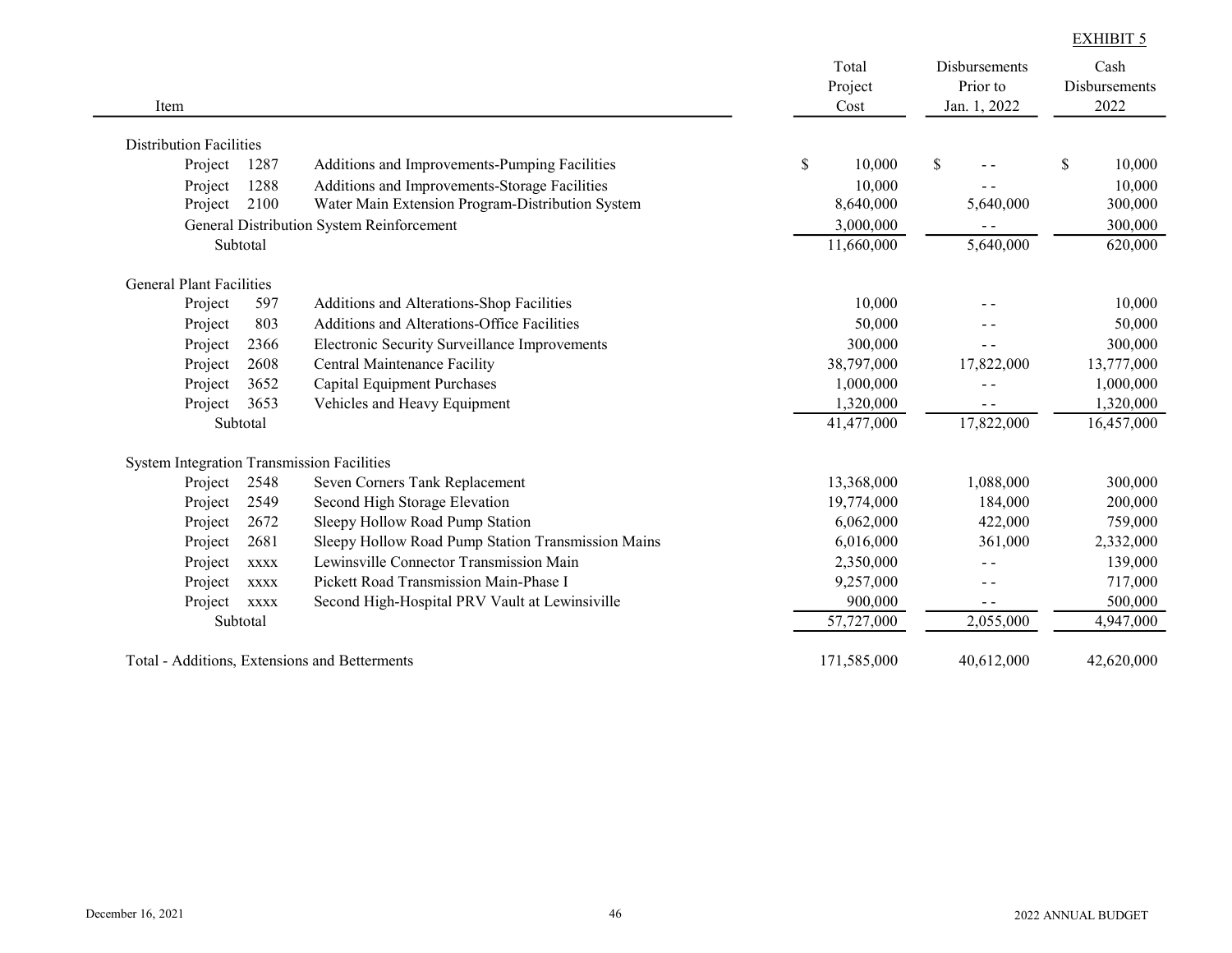| Item                                 |             |                                                | Total<br>Project<br>Cost | Disbursements<br>Prior to<br>Jan. 1, 2022 | Cash<br>Disbursements<br>2022 |
|--------------------------------------|-------------|------------------------------------------------|--------------------------|-------------------------------------------|-------------------------------|
| General Studies and Programs         |             |                                                |                          |                                           |                               |
| <b>Supply Facilities</b>             |             |                                                |                          |                                           |                               |
| Project                              | 390         | Watershed Management Activities                | \$<br>1,296,000          | \$<br>$\overline{a}$ $\overline{a}$       | \$<br>1,296,000               |
| Project                              | 2368        | Water Supply Planning                          | 1,000                    | $\sim$ $\sim$                             | 1,000                         |
|                                      | Subtotal    |                                                | 1,297,000                | $\sim$ $\sim$                             | 1,297,000                     |
| <b>Treatment Facilities</b>          |             |                                                |                          |                                           |                               |
| Project 1401                         |             | Water Quality Improvement Studies              | 50,000                   | $\sim$ $\sim$                             | 50,000                        |
|                                      | Subtotal    |                                                | 50,000                   | $ -$                                      | 50,000                        |
| <b>Transmission Facilities</b>       |             |                                                |                          |                                           |                               |
| Project xxxx                         |             | <b>Transmission Main Condition Assessment</b>  | 250,000                  | $\sim$ $\sim$                             | 250,000                       |
|                                      | Subtotal    |                                                | 250,000                  | $\sim$ $\sim$                             | 250,000                       |
| General and Administrative           |             |                                                |                          |                                           |                               |
| Project                              | 1477        | Water Research Foundation                      | 140,000                  |                                           | 140,000                       |
| Project                              | 2273        | <b>Energy Management</b>                       | 100,000                  | $\sim$ $\sim$                             | 100,000                       |
| Project                              | 2324        | Enterprise Geographical Information System     | 6,122,000                | 4,422,000                                 | 100,000                       |
| Project                              | 2422        | <b>Environmental Permitting and Compliance</b> | 10,000                   | $\overline{a}$ $\overline{a}$             | 10,000                        |
| Project                              | 2426        | ERP Enhancements and Upgrade                   | 7,358,000                | 2,358,000                                 | 1,250,000                     |
| Project                              | 2441        | <b>Communication Lease Handling</b>            | 10,000                   | $\overline{a}$                            | 10,000                        |
| Project                              | 2508        | Water Quality and Security Program             | 2,163,000                | 568,000                                   | 135,000                       |
| Project                              | 2566        | River Mill Park                                | 34,000                   | 14,000                                    | 2,000                         |
| Project                              | 2620        | Intranet and Information Sharing               | 1,077,000                | 852,000                                   | 50,000                        |
| Project                              | 2650        | <b>Risk and Resilience Assessments</b>         | 825,000                  | 400,000                                   | $ -$                          |
| Project                              | 2656        | Training Room AV Upgrade                       | 254,000                  | 104,000                                   | 50,000                        |
| Project                              | <b>XXXX</b> | <b>Network Enchancements</b>                   | 515,000                  | 180,000                                   | 55,000                        |
|                                      | Subtotal    |                                                | 18,608,000               | 8,898,000                                 | 1,902,000                     |
| Total - General Studies and Programs |             |                                                | 20,205,000               | 8,898,000                                 | 3,499,000                     |
|                                      |             | Total - Part B Capital Improvement Program     | 827,674,000              | 257,868,000                               | 110,969,000                   |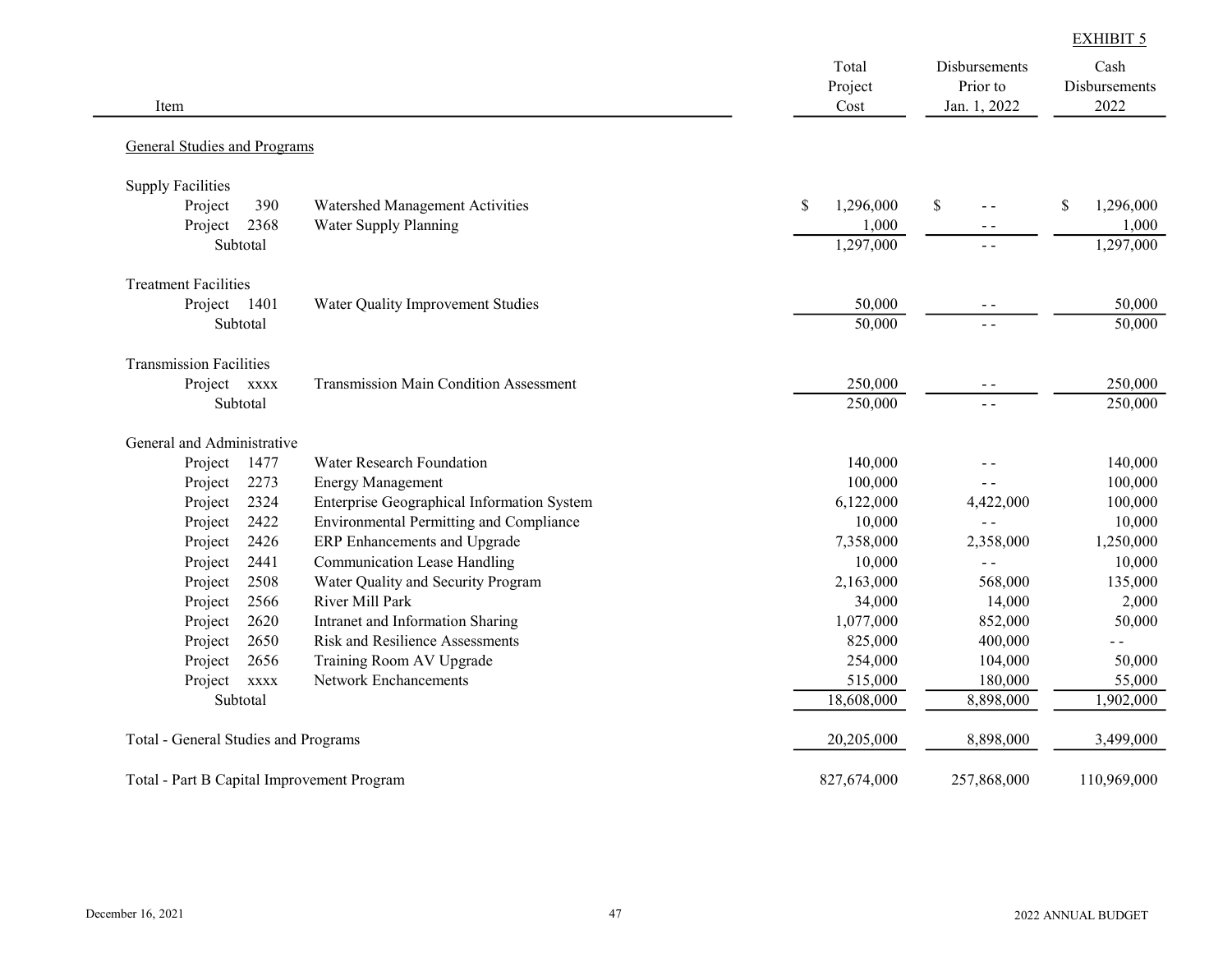| Item                                                                                               | Total<br>Project<br>Cost      | Disbursements<br>Prior to<br>Jan. 1, 2022 | Cash<br>Disbursements<br>2022     |  |
|----------------------------------------------------------------------------------------------------|-------------------------------|-------------------------------------------|-----------------------------------|--|
| Disbursements - Part E Capital Improvement Program                                                 |                               |                                           |                                   |  |
| <b>Transmission Facilities</b><br>Tysons East Transmission Main<br>Project 2481<br>Subtotal        | 10,615,000<br>S<br>10,615,000 | 6,106,000<br><sup>S</sup><br>6,106,000    | 85,000<br><sup>\$</sup><br>85,000 |  |
| <b>General Plant Facilities</b><br>General and Administrative - Part E<br>Project 2517<br>Subtotal | 3,650,000<br>3,650,000        | 2,090,000<br>2,090,000                    | 20,000<br>20,000                  |  |
| Total - Part E Capital Improvement Program                                                         | 14,265,000                    | 8,196,000                                 | 105,000                           |  |
| <b>Total - Improvement Fund</b>                                                                    | 841,939,000                   | 266,064,000                               | 111,074,000                       |  |
| Balance Carried Forward - December 31, 2022                                                        |                               |                                           | 952,000                           |  |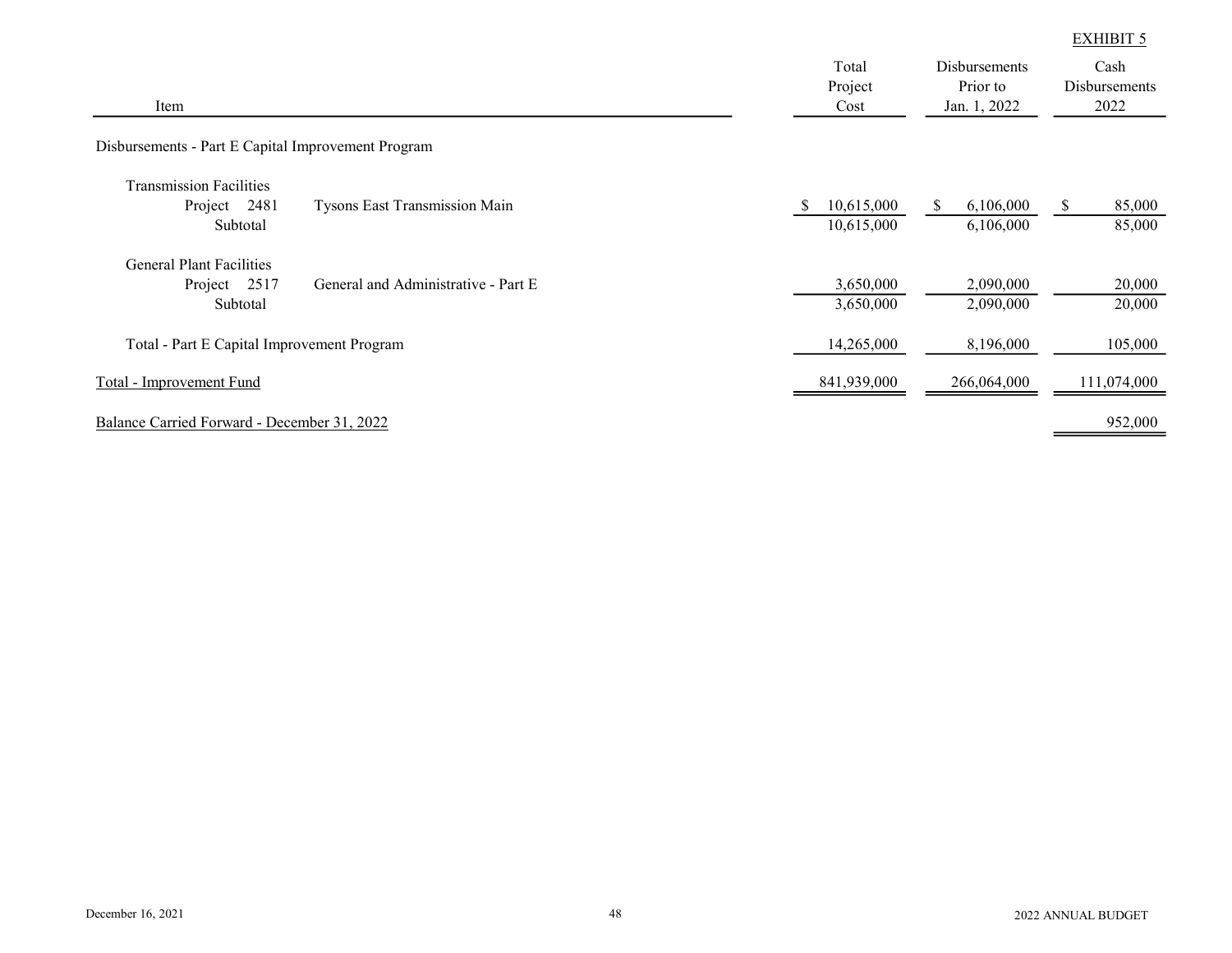#### FAIRFAX WATER PERSONAL ORGANIZATION PLAN FOR THE YEAR ENDING DECEMBER 31, 2022



(1) Average estimated positions filled throughout 2022.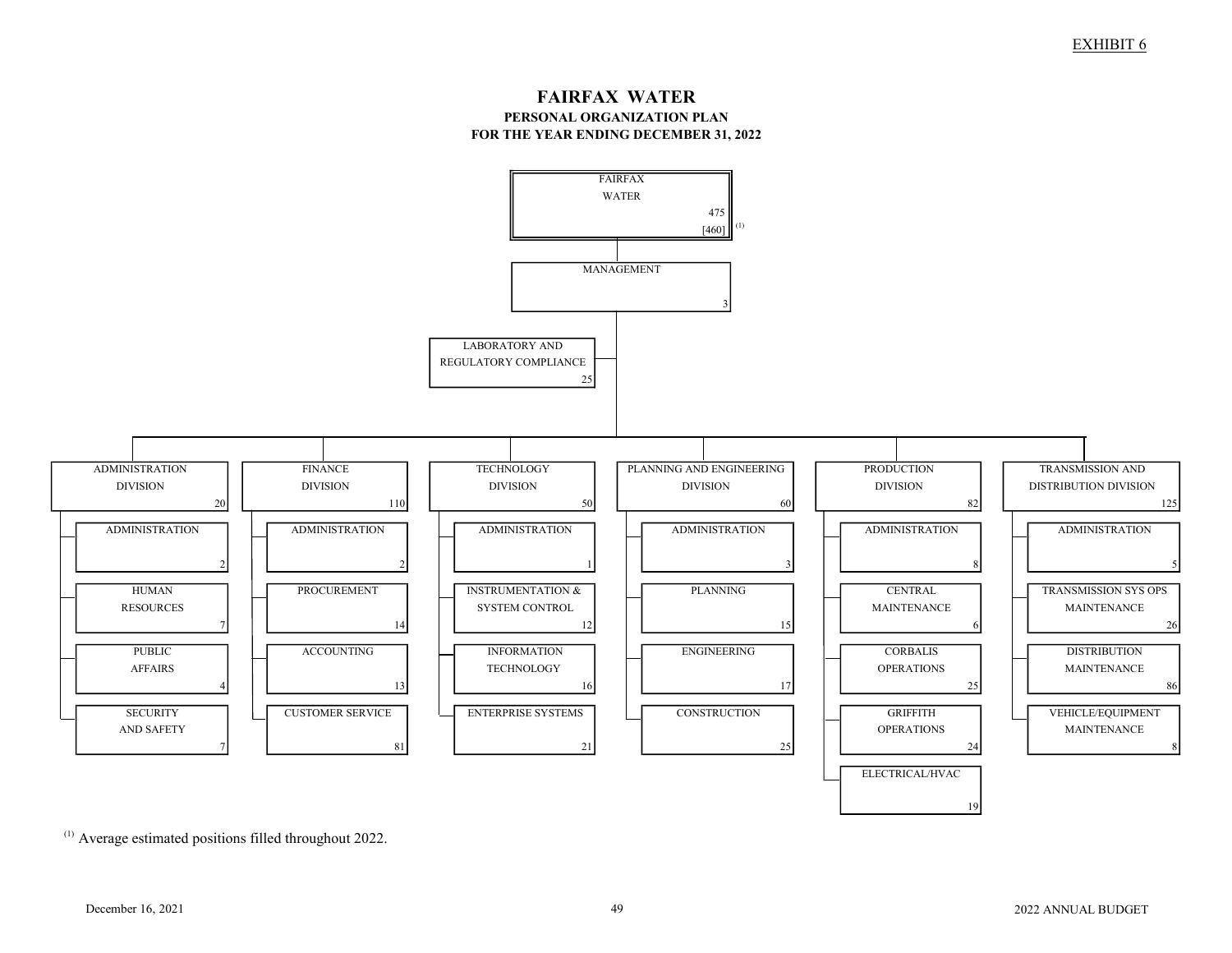# FAIRFAX WATER ANNUAL BUDGET FOR THE YEAR ENDING DECEMBER 31, 2022 DERIVATION OF PERSONAL SERVICES COSTS

| <b>Base Salaries</b>                            | 2021 Budget              |             | 2021 Current Estimate <sup>(1)</sup> |             | 2022 Budget      |             |
|-------------------------------------------------|--------------------------|-------------|--------------------------------------|-------------|------------------|-------------|
| Management (Includes Members' Fees)             | 49                       | \$5,118,000 | 28                                   | \$2,934,000 | 28               | \$2,893,000 |
| <b>Administration Division</b>                  | $\overline{\phantom{a}}$ |             | 20                                   | 1,686,000   | 20               | 2,228,000   |
| <b>Finance Division</b>                         | 109                      | 7,727,000   | 110                                  | 7,389,000   | 110              | 7,904,000   |
| Planning and Engineering Division               | 64                       | 6,799,000   | 60                                   | 6,069,000   | 60               | 6,375,000   |
| <b>Technology Division</b>                      | 46                       | 5,546,000   | 50                                   | 5,189,000   | 50               | 5,980,000   |
| Transmission and Distribution Division          | 125                      | 8,466,000   | 125                                  | 7,989,000   | 125              | 8,592,000   |
| <b>Production Division</b>                      | 82                       | 6,968,000   | 82                                   | 6,518,000   |                  | 7,085,000   |
| Subtotal - Base Salaries                        | 475                      | 40,624,000  | 475                                  | 37,774,000  | $\frac{82}{475}$ | 41,057,000  |
| <b>Adjustments</b>                              |                          |             |                                      |             |                  |             |
| Less Allowance for Vacancies                    |                          | (1,280,000) |                                      | $ -$        |                  | (1,346,000) |
| Subtotal                                        |                          | 39,344,000  |                                      | 37,774,000  |                  | 39,711,000  |
| Plus Overtime                                   |                          | 3,950,000   |                                      | 3,827,000   |                  | 4,000,000   |
| Plus Salaries for Summer/Temporary Employees    |                          | 600,000     |                                      | 440,000     |                  | 600,000     |
| Subtotal                                        |                          | 43,894,000  |                                      | 42,041,000  |                  | 44,311,000  |
| Plus Allowance for 4.4% Cost-of-Living Increase |                          |             |                                      |             |                  |             |
| Effective the First Pay Period of 2022          |                          | 331,000     |                                      | $ -$        |                  | 1,889,000   |
| Total - Personal Services                       |                          | 44,225,000  |                                      | 42,041,000  |                  | 46,200,000  |

(1) Base salaries for 2021 Current Estimate includes a 0.8% cost-of-living increase.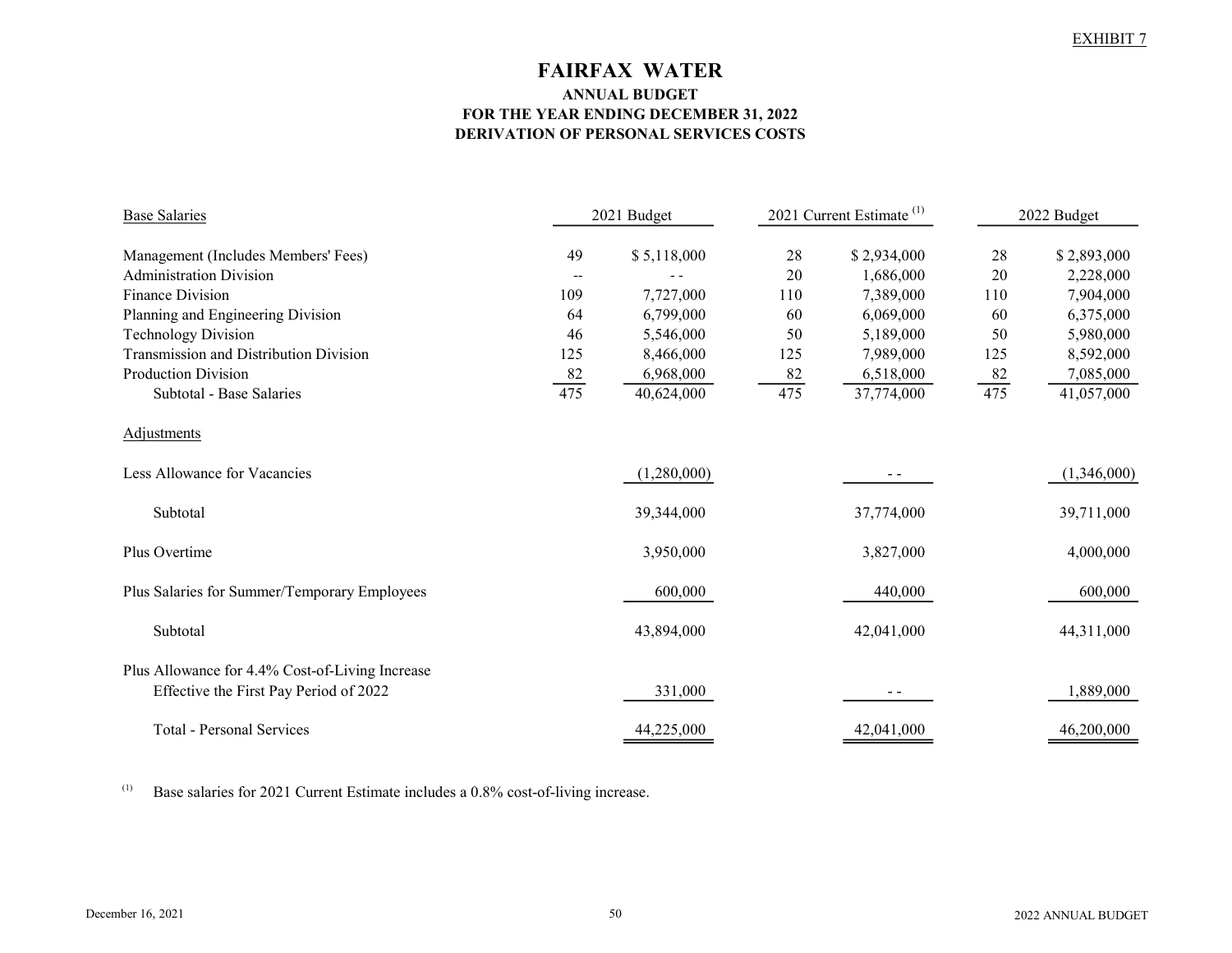# FAIRFAX WATER

# ANNUAL BUDGET FOR THE YEAR ENDING DECEMBER 31, 2022 ALLOCATION OF PERSONAL SERVICES COSTS REVENUE AND IMPROVEMENT FUNDS

|                                    |               | 2021          |               |  |
|------------------------------------|---------------|---------------|---------------|--|
|                                    |               | Current       |               |  |
|                                    | <b>Budget</b> | Estimate      | <b>Budget</b> |  |
| <b>REVENUE FUND</b>                |               |               |               |  |
| <b>Operation and Maintenance</b>   |               |               |               |  |
| Supply                             |               |               |               |  |
| Occoquan                           | \$<br>340,000 | \$<br>340,000 | \$<br>374,000 |  |
| Potomac                            | 309,000       | 329,000       | 362,000       |  |
| Purchased                          | 45,000        | 44,000        | 48,000        |  |
|                                    | 694,000       | 713,000       | 784,000       |  |
| Treatment                          |               |               |               |  |
| Griffith                           | 4,449,000     | 3,980,000     | 4,374,000     |  |
| Potomac                            | 4,551,000     | 4,191,000     | 4,606,000     |  |
|                                    | 9,000,000     | 8,171,000     | 8,980,000     |  |
| Transmission                       |               |               |               |  |
| Transmission System                | 2,323,000     | 2,284,000     | 2,510,000     |  |
| <b>Wholesale Accounts</b>          | 33,000        | 31,000        | 34,000        |  |
|                                    | 2,356,000     | 2,315,000     | 2,544,000     |  |
| Distribution                       |               |               |               |  |
| Distribution System                | 4,402,000     | 3,978,000     | 4,372,000     |  |
| Retail Accounts                    | 8,702,000     | 8,228,000     | 9,040,000     |  |
|                                    | 13,104,000    | 12,206,000    | 13,412,000    |  |
| Administrative                     |               |               |               |  |
| <b>General Plant</b>               | 1,591,000     | 1,512,000     | 1,662,000     |  |
| Administrative                     | 4,652,000     | 4,712,000     | 5,178,000     |  |
|                                    | 6,243,000     | 6,224,000     | 6,840,000     |  |
| Total - Operations and Maintenance | 31,397,000    | 29,629,000    | 32,560,000    |  |